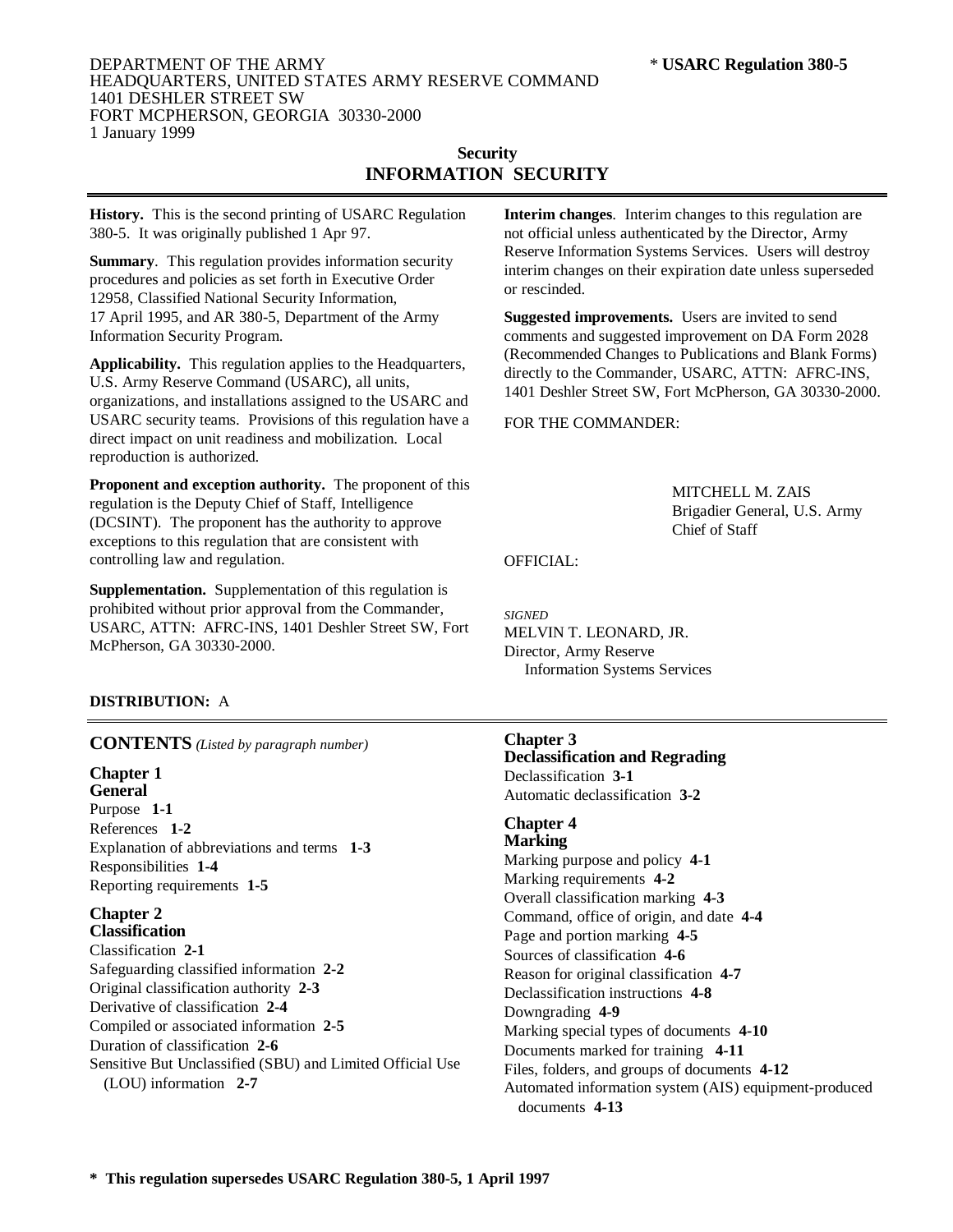Marking special types of material **4-14** Standard Form (SF) labels **4-15** Re-marking **4-16**

# **Chapter 5**

**Access, Control and Safeguarding** Responsibilities **5-1** Nondisclosure Agreement (NDA), SF 312 **5-2** Retirement or resignation **5-3** Control measures **5-4** Classified meetings and conferences **5-5**

Receipt of classified materials **5-6** Residential storage and classified discussions **5-7** Storage and safeguarding **5-8** Entry and exit inspections **5-9** Equipment designations and combinations **5-10** Repair of damaged security containers **5-11** Accountability of TOP SECRET information **5-12** Accountability of SECRET and CONFIDENTIAL information **5-13** Classified working papers **5-14** Reproduction of classified information **5-15** Disposition and destruction of classified materials **5-16** Destruction methods and standards **5-17** Destruction records **5-18**

### **Chapter 6**

### **Transmission and Transportation**

Transmission and transportation policy **6-1** Preparation of material for transmission **6-2** Hand-carrying classified materials **6-3** Security requirements for TDY travel OCONUS **6-4**

# **Chapter 7**

**Security Education** Policy **7-1** Initial and refresher briefings **7-2**

# **Chapter 1 General**

### **1-1. Purpose**

This regulation prescribes USAR policy, assigns responsibility and establishes procedures for all USAR personnel to safeguard Department of Defense (DOD) information relating to national security. Use this regulation in conjunction with AR 380-5, Information Security, and all other required references listed in appendix A.

### **1-2. References**

a. Required and related publications and forms are listed in appendix A.

b. Recordkeeping requirements. This regulation requires the creation, maintenance, and use of File Number 380.

Derivative classifiers **7-3** Security manager training **7-4** Other security education briefings and programs **7-5**

### **Chapter 8**

## **Unauthorized Disclosure and Other Security Incidents**

Unauthorized disclosure policy **8-1** Discovery of incident **8-2** Inquiry **8-3** Unauthorized absences, suicide, and attempted suicide **8-4**

# **Chapter 9**

**Security Inspections** Biennial security inspections **9-1** Security Inspection Checklist (USARC Form 68-R) **9-2**

# **Chapter 10**

**Foreign Visitors and Foreign Disclosures** General **10-1**

Foreign visitor and disclosure guidance **10-2**

## **Appendixes**

- **A.** References
- **B.** Security and Classified Information Requirements
- **C.** Classified Information Nondisclosure Agreement (SF 312) Guidance
- **D.** Courier Documentation and Briefings
- **E.** Plan for Emergency Safeguarding of Classified Information
- **F.** Classified Conference and Meeting Guidance
- **G.** Samples of Classified Markings

### **Glossary**

### **1-3. Explanation of abbreviations and terms**

Abbreviations and terms used in this regulation are explained in the glossary.

### **1-4. Responsibilities**

a. **Commander, USARC** will--

(1) Implement and ensure USAR compliance with the Army information security program and requirements of AR 380-5 with its U.S. Army Forces Command (FORSCOM) Supplement.

(2) Commit necessary resources to implementing an effective Information Security Program.

b. **Deputy Chief of Staff for Intelligence (DCSINT)** will--

(1) Develop, assist, and provide guidance with implementing an information security policy.

(2) Designate a USARC Command Security Manager in writing.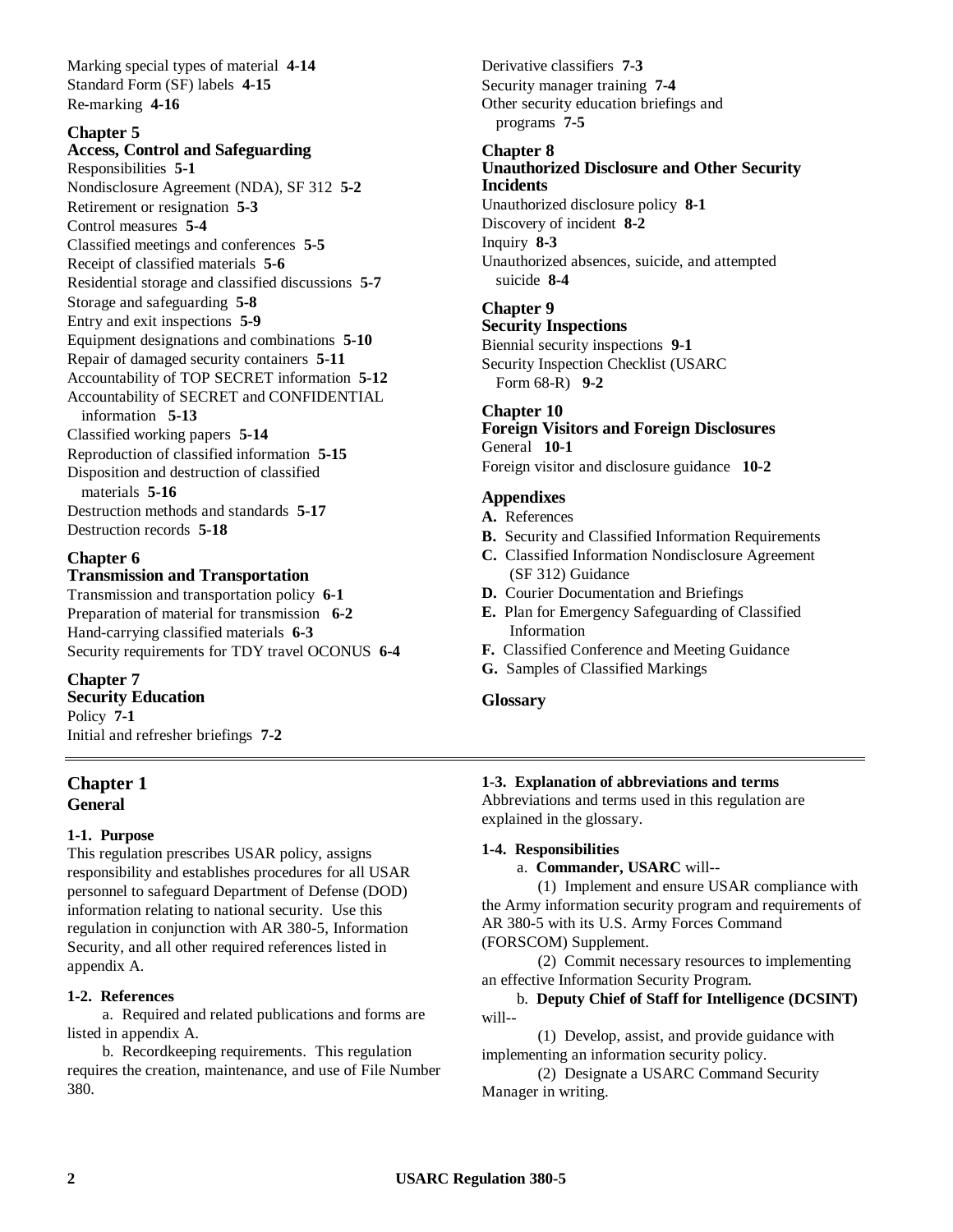(3) Ensure the Command Security Manager receives appropriate training.

(4) Issue written command security procedures.

(5) Establish and maintain a security education program.

(6) Establish and maintain a command security inspection program.

(7) Review and inspect the effectiveness of USAR security programs.

c. **The USARC Command Security Manager** will--

(1) Serve as the Command's adviser and direct representative for classified information matters.

(2) Issue written information security policy and procedures are issued.

(3) Establish and maintain a command security education program.

(4) Establish procedures to limit access of classified information to appropriately cleared personnel with a demonstrated need-to-know.

(5) Establish command procedures to safeguard, control, and destroy classified information.

(6) Advise derivative classifiers of classification, declassification, and marking requirements.

(7) Ensure investigation and reporting of security violations.

(8) Recommend appropriate administrative sanction or corrective action for security violations.

(9) Ensure proposed public releases do not contain classified information.

(10) Establish and maintain visit control procedures.

(11) Implement information security policy to USAR unit level.

(12) Ensure USAR unit security managers receive information security policy training.

(13) Continuously evaluate subordinate units with announced, unannounced, and after-hour security inspection and assistance visit programs.

d**. Commanders, USARC Major Subordinate Command (MSCs)** will--

(1) Appoint, in writing, a full-time employee, civilian or AGR, to serve as Command Security Manager. Appoint, in writing, full-time employees or drilling Reservists, to serve as alternate security managers to assist the primary security manager (as needed).

(2) Ensure **ALL** primary security managers attend a 40-hour security manager course approved by the USARC DCSINT. Security managers must receive training before or concurrent with, but not later than 6 months following, appointment and assumption of duties.

(3) Commit to the successful implementation of the Information Security Program.

(4) Commit necessary resources to implementing an effective Information Security Program

e. **All USAR security managers** will--

(1) Serve as their commander's adviser and direct representative for classified information matters.

(2) Issue written information security policies and procedures.

(3) Post their name and telephone number (use FORSCOM Form 102-R) in each organization.

(4) Establish and maintain a unit security education program.

(5) Ensure all military and civilian personnel receive the following briefings in accordance with AR 380-5: an initial security briefing, annual security briefings, foreign travel and force protection briefings, biennial SAEDA briefings, and termination briefings. Record all briefings on USARC Form 60-R (a blank copy is at the back of this regulation for reproduction purposes). In conjunction with USARC Form 60-R, use the initial and annual security briefing at appendix B, section I.

(6) Ensure all individuals with access to classified information complete a Classified Information Nondisclosure Agreement (SF 312) *(see app B, sec II)*. Maintain a signed copy on file.

(7) Establish unit procedures to limit access of classified information to appropriately cleared personnel with a demonstrated need-to-know.

(8) Establish procedures to implement this regulation's requirements to safeguard, control, and destroy classified information.

(9) Advise unit personnel of all Army information security requirements.

(10) Report security violations, including compromises or other threats to safeguarding classified information to the USARC Command Security Manager.

(11) Establish and maintain procedures to control authorized visitor access to classified information, in accordance with this regulation *(see chap 10)*.

(12) Issue local contingency plans for the emergency destruction or safeguarding of classified information.

(13) Conduct announced, unannounced, and after-hour security inspections of subordinate units.

(14) Properly issue and account for DD Forms 2501, Courier Authorization Cards, in accordance with AR 380-5.

(15) Prepare courier orders for personnel hand-carrying classified information aboard commercial aircraft or beyond the local 50-mile radius. *(See para 6-3 and app D.)*

(16) Ensure that personnel hand-carrying classified information OCONUS receive authorization from USARC DCSINT *(see para 6-4)*.

(17) Strictly adhere to all requirements of this regulation and required regulations listed in appendix A.

f. **All USAR civilian and military personnel** will-

(1) Safeguard all classified information.

(2) Comply with all requirements of this regulation and required references listed in appendix A.

### **1-5. Reporting requirements**

Units will submit data in support of reporting requirements of (Executive Order) EO 12958 and other publications in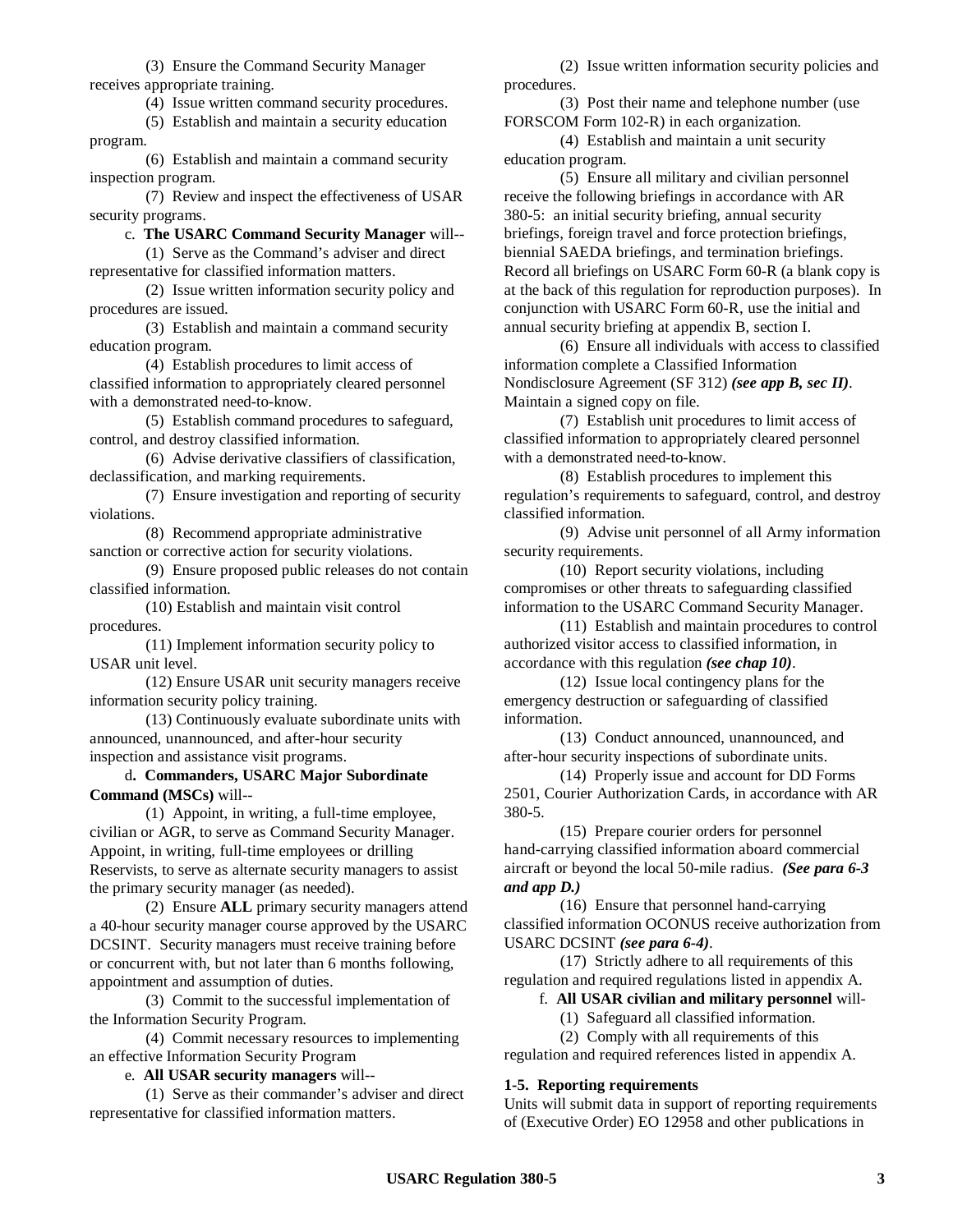appendix A through the USARC DCSINT for further submission to higher headquarters.

## **Chapter 2 Classification**

### **2-1. Classification**

Use DOD 5200.1-R as the basis for classifying information. Assign the lowest level classification to information when the need or level of classification is in doubt.

### **2-2. Safeguarding classified information**

All individuals must adequately protect classified information from compromise. Custodians will not apply in-house codes to make classified information available to a wider audience without first getting permission from the USARC DCSINT.

### **2-3. Original classification authority**

a. The Secretary of the Army has authority for original classification of information. The Secretary of the Army has further delegated Original Classification Authority (OCA) to the Commander, U.S. Army Forces Command (FORSCOM). No original classification authority exists within the USARC.

b. Submit information developed within the USAR that may need classification, and has not been previously classified by an OCA, through HQ, USARC, ATTN: AFRC-INS to Commander, FORSCOM, ATTN: FCJ2-CIC. Include the entire document and an explanation of possible damage to national security if compromised.

c. Pending final classification, protect the material at the highest proposed classification level. Mark the information with the intended classification.

d. When the OCA reaches a decision, replace the temporary markings with appropriate classification markings .

### **2-4. Derivative classification**

Any properly cleared individual who uses information that is already classified or requires classification based on guidance from an OCA has derivative classification authority. This authority does not require delegation or appointment in writing. All USAR personnel who generate information derived from original classification authorities must comply with the following:

a. Use derivative classification markings made by the OCA.

b. Verify the information's current level of classification before applying markings.

c. Ensure that information on the "Derived from" line is appropriate. If original information does not show a classification authority, request that information from the originator.

### **2-5. Compiled or associated information**

a. Compiled unclassified items of information will normally not be classified. However, their compilation could provide an added factor that may warrant a higher classification than the component parts.

b. Classification by association occurs when the relationship between two or more unclassified items of information is, in itself, classified. For example, both the name of a weapon system and a randomly generated code word may be unclassified. However, the fact that the randomly generated code word relates to or stands for that weapon system may indeed be classified information.

c. An exception is Unit Status Reports (USRs). Base the classification of a USR on the number and size of units reporting. *(Additional classification guidance pertaining to USRs can be found in AR 220-1, para 2-8.)* For USAR units, classify the overall C-level, the level of any measured resource area, or any portion of the USR will be classified as follows:

(1) SECRET for a total of 10 or more Battalions, company-sized or separate companies or detachments (AA Level UIC's).

(2) CONFIDENTIAL for any combination of between two and nine Battalions, company-sized or separate companies or detachments (AA Level UICs).

(3) CONFIDENTIAL for a single unit (AA Level UICs).

(4) Unclassified for a single company-sized or separate company or detachment (AA level UICs).

d. When referencing the entire ARNG, USAR, or any other large groupings of units, classify the C-level, percentages, the level of any measured resource area, or references to deployability as SECRET. However, treat overall depictions of small slices of the USAR, or 50% of reserves when referring to an MSC, as FOUO vice SECRET, as long as C-levels are not associated with units. If several subordinate units C-ratings are listed, but only the higher headquarters is identified, treat the document as FOUO.

e. **Do not** omit or disguise information to make USR information unclassified. If in doubt, label and treat it as SECRET until the RSC or USARC DCSOPS can make a determination as to its classification. *Do not transmit FOUO or classified information, to include USR data and unit COMPUSERVE accounts, via e-mail under any circumstances.* Only transmit classified information in accordance with chapter 6 of this regulation.

f. Add - WARTRACE information extracted from the Global Command and Control System (GCCS) requires a subjective review as to the classification guidance in FORSCOM Regulation 11-30, paragraphs 2-23 through 2-26. The user must determine the classification of extracted data on a case-by-case basis. However, the originator has final responsibility for classification.

### **2-6. Duration of classification**

a. Information is declassified as soon as it no longer meets the standards for classification. It remains classified only as long as it is in the interest of national security and meets the criteria stated in AR 380-5. When OCA originally classifies information, they decide the length of time for classification and select a declassification date or event. There are only two options: 10 years or less, or more than 10 years. If unable to determine a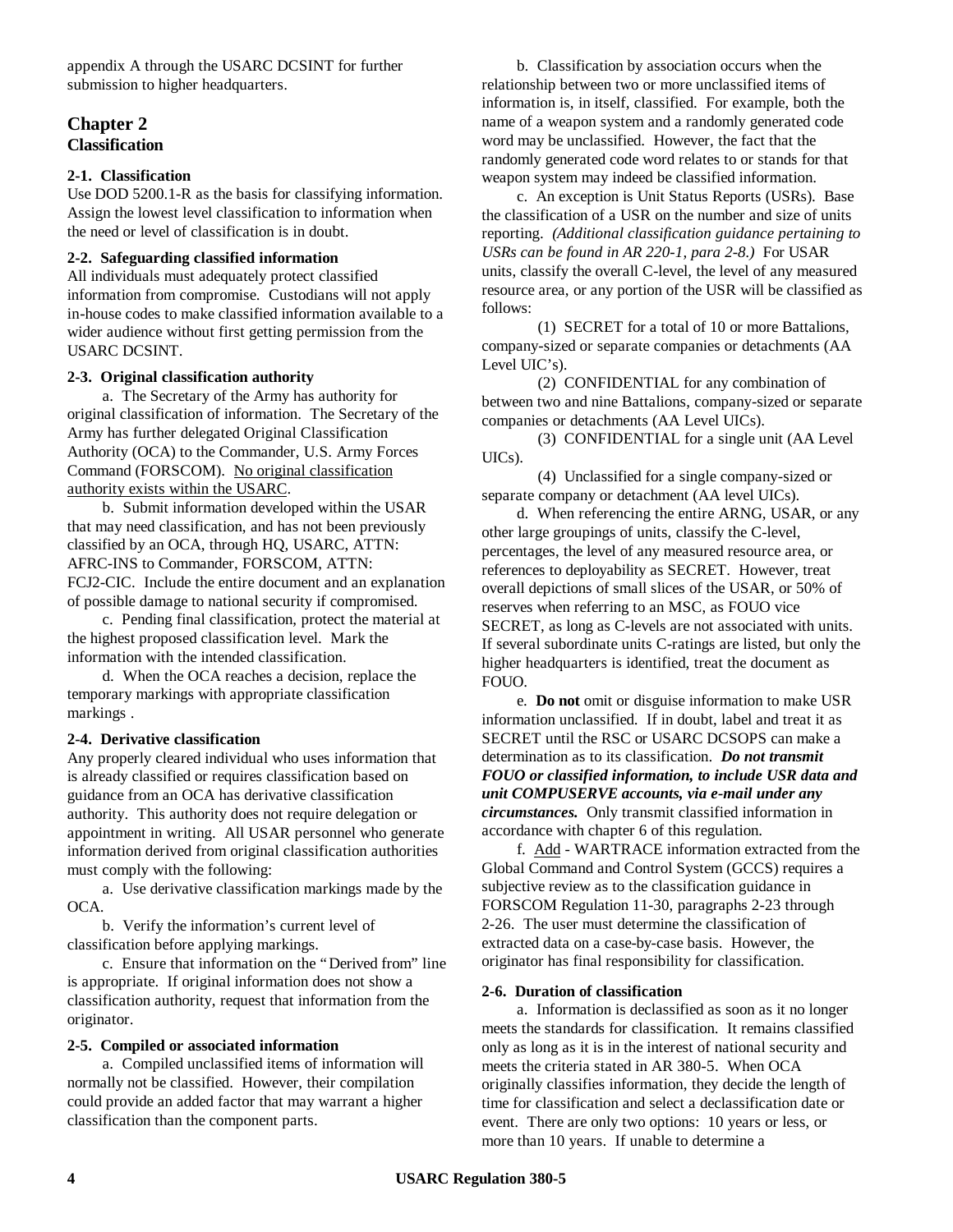declassification date that is 10 years or less, the OCA assigns an exemption designation per AR 380-5.

b. When OCA selects an exemption designation as the reason for classification beyond 10 years, they will indicate that on the material and on the classification guide, if any. Marking policy is contained in AR 380-5, chapter 4. An exemption category means that there is no requirement to select a specific date or event for declassification at that time.

c. Commanders will notify the USARC DCSINT, in writing, of any classified information they feel should be kept beyond 10 years or beyond the declassification date.

### **2-7. Sensitive But Unclassified (SBU) and Limited Official Use (LOU) information**

a. Department of State-originated information is SBU if it warrants protection and administrative control, and is exempt from mandatory public disclosure under the Freedom of Information Act. Before 26 May 1995, the designator for this type of information was LOU. The LOU marking is now obsolete.

b. The Department of State does not require specific marking of SBU information, but does require holders to be aware of the need for controls. When including SBU information in DOD documents, mark them as FOUO. There is no requirement to re-mark existing material containing SBU information. Protect and limit access to SBU and FOUO information in the same manner.

# **Chapter 3 Declassification and Regrading**

### **3-1. Declassification**

a. Declassification is the complete removal of classification from an item of information. Regrading changes a document to a lower or higher classification. Authorization for downgrading or regrading is not designated below HQ, FORSCOM. Custodians of classified documents and information will process requests for declassification or regrading as follows:

(1) Identify the information and explain the basis for the request. Include a copy of the information when possible.

(2) Forward the request through HQ, USARC, ATTN: AFRC-INS, to the FORSCOM directorate having the functional area of interest.

b. Army Regulation 380-5, chapter 3, explains in detail declassification and regrading procedures.

### **3-2. Automatic declassification**

The EO 12958 requires the automatic declassification of all classified information contained in records that--

a. Will be more than 25 years old on 17 April 2000.

b. Have been determined to have permanent historical value under Title 44, United States Code (U.S.C.) unless that information has been exempted from automatic declassification. After 2000, the same requirement exists for all material as it reaches its 25th year.

### **Chapter 4 Marking**

### **4-1. Marking purpose and policy**

Marking indicates the classification level and protection requirements of classified information. The term "marking" includes all methods of classification notification. Classification markings must be conspicuous. Custodians of classified information will comply with the requirements of this chapter.

### **4-2. Marking requirements**

a. Appendix G of this regulation contains samples of classified markings and instructions. More detailed requirements are in AR 380-5.

b. All classified material must bear the following markings:

(1) The overall (highest) classification.

(2) The command, office of origin, date and, if not evident by the name of the command, the fact that the document was generated by the Army.

(3) Identification of the specific classified information in the document and its level of classification (page and portion markings).

(4) Identification of the classification source(s) ("Classified by" or "Derived from" line) and, for originally classified information, concise reason(s) for classification.

(5) Declassification instructions ("Declassify on" line), and downgrading instructions (if any downgrading applies).

(6) Most recent source date (on "Date of Source" line).

(7) Applicable warning notices, if any, and other markings, if any.

### **4-3. Overall classification marking**

Mark classified documents with the highest classification of information within the document. Conspicuously mark, stamp, or affix (using sticker, tape, etc.) the overall classification on the document in the following locations:

- a. Front and back covers (if any).
- b. Title page (if any).
- c. First page and back of the last page.

### **4-4. Command, office of origin, and date**

Clearly mark the face of a classified document with the date of the document, and the originating command and office. This allows users to contact the originating command if questions or problems arise about the classification.

#### **4-5. Page and portion marking**

Each classified document will clearly show the information that is classified and at what level.

a. Each interior page, except blank pages. Conspicuously mark the top and bottom with the highest classification of the information on the page. Mark pages that have only unclassified information as "Unclassified."

b. Each portion of text. Mark with the appropriate abbreviation (TS for TOP SECRET, S for SECRET, C for CONFIDENTIAL, or U for UNCLASSIFIED) in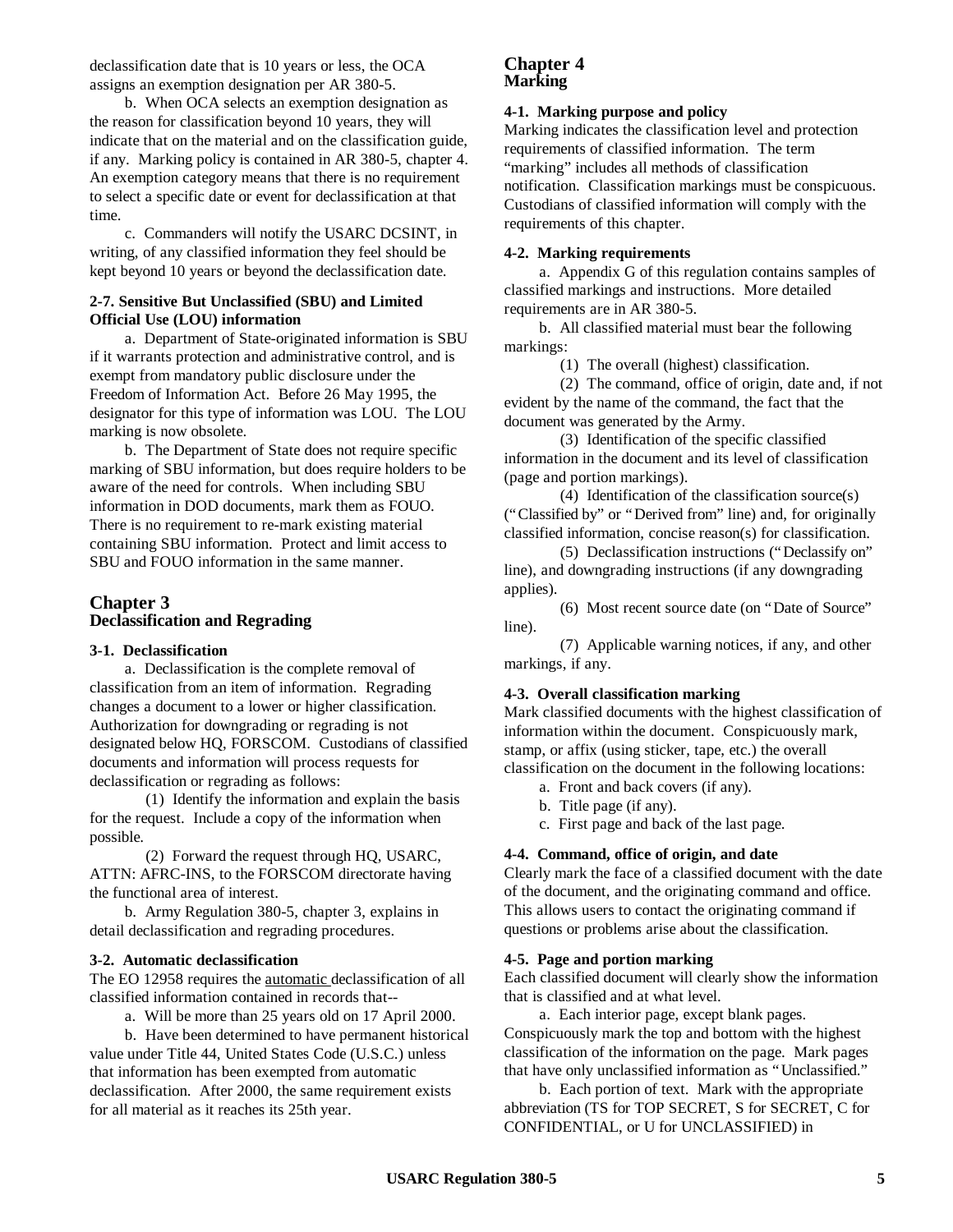parentheses **immediately before the beginning** of the portion, but **after the letter or number** at the start of the text (e.g.,  $1.$  (S) This is a sample...).

c. The subject line or title of classified documents. Mark at the end of the subject or title with the appropriate abbreviation (TS, S, C, or U) to show the classification of information in the subject or title.

d. Charts, graphs, photographs, illustrations, figures, tables, drawings, etc. Mark with the unabbreviated (e.g., CONFIDENTIAL) classification of the information level revealed. Mark the captions and titles at the beginning, just as text portions would be marked.

e. Complied information.

(1) When a document is classified by compilation, but portions standing alone are unclassified, mark those portions (U). Mark the document and pages with the classification of the compilation.

(2) When the classification of individual portions is a lower level than the classification of the compilation, mark each portion accordingly. Then, mark the overall document and pages with the higher classification of the compilation.

(3) The cover or title page will contain an explanation of the classification by compilation in either of the above situations.

### **4-6. Sources of classification**

The face of a classified document will contain the following markings:

a. "Classified by" line. Place on originally classified documents preceding the source of classification (the OCA), along with the reason for classification. Very few documents are originally classified.

b. "Derived from" line. Use on all derivatively classified documents preceding the source of classification. The majority of the documents classified within the USAR are derivatively classified. Complete the "Derived from" line as follows:

(1) If all the information was derivatively classified using a single security classification guide or only one source document, identify the guide or source and its date.

(2) If more than one security classification guide or source document was used, use the term "Multiple Sources." Maintain a record with the document file copy and include a list of sources with all document copies, if possible. If the derivatively marked source document states "Multiple Sources, cite the source document itself. Do not use "Multiple Sources" on the new derivatively marked document.

c. "Date of Source" line. Reflects the most recent source date.

### **4-7. Reason for original classification**

This requirement applies only to originally classified documents. Do not use the "Reason" line on derivatively classified documents. The reasons are in AR 380-5.

#### **4-8. Declassification instructions**

Declassification instructions apply to both originally and derivatively classified documents. Mark declassification instructions, or the "Declassify on" line, on the face of the document as follows.

a. The instructions will—

(1) Specify either a date or event for declassification; *or*

(2) Indicate the information is exempt from declassification within 10 years by using an "X" followed by a number (or numbers) showing the applicable exemption category (or categories) in AR 380-5.

b. If the OCA selects a date or event for declassification more than 10 years in the future, the date or event will follow the exemption category number. If more than one exemption applies, the original classified document will list each exemption.

c. To ensure all information in the document is protected for as long as necessary, use the most restrictive applicable declassification instructions (or the date or event furthest in the future).

d. If all information was from a document marked "Originating Agency Determination Required" (or "OADR") created before 14 October 1995, place "Source marked OADR" followed by the date of the document after the words "Date of Source". When using several sources of information marked "OADR," the "Date of Source" line will show the most recent date or the date of the latest document.

e. If a document is classified by "Multiple Sources" and different declassification instructions apply, the derivative classifier will use the most restrictive declassification instructions.

### **4-9. Downgrading**

Downgrading instructions are not required for every document but, if required, the instructions will be on the face of each document. If the OCA determines to downgrade a document on a date or event, the marking will say, "Downgrade to CONFIDENTIAL on...," followed by the date or event. This will be immediately before the "Declassify on" line. The downgrade marking is used in addition to, and not as a substitute for, declassification instructions.

### **4-10. Marking special types of documents**

a. Documents with component parts.

(1) If a classified document has components, such as annexes, appendices, or reference charts. Mark each component as a separate document.

(2) If a transmittal document contains information with the same or higher classification of the documents it is transmitting, mark it the same as any other classified document. If information on a transmittal is unclassified has a lower classification than one or more of the documents it is transmitting, mark it as follows: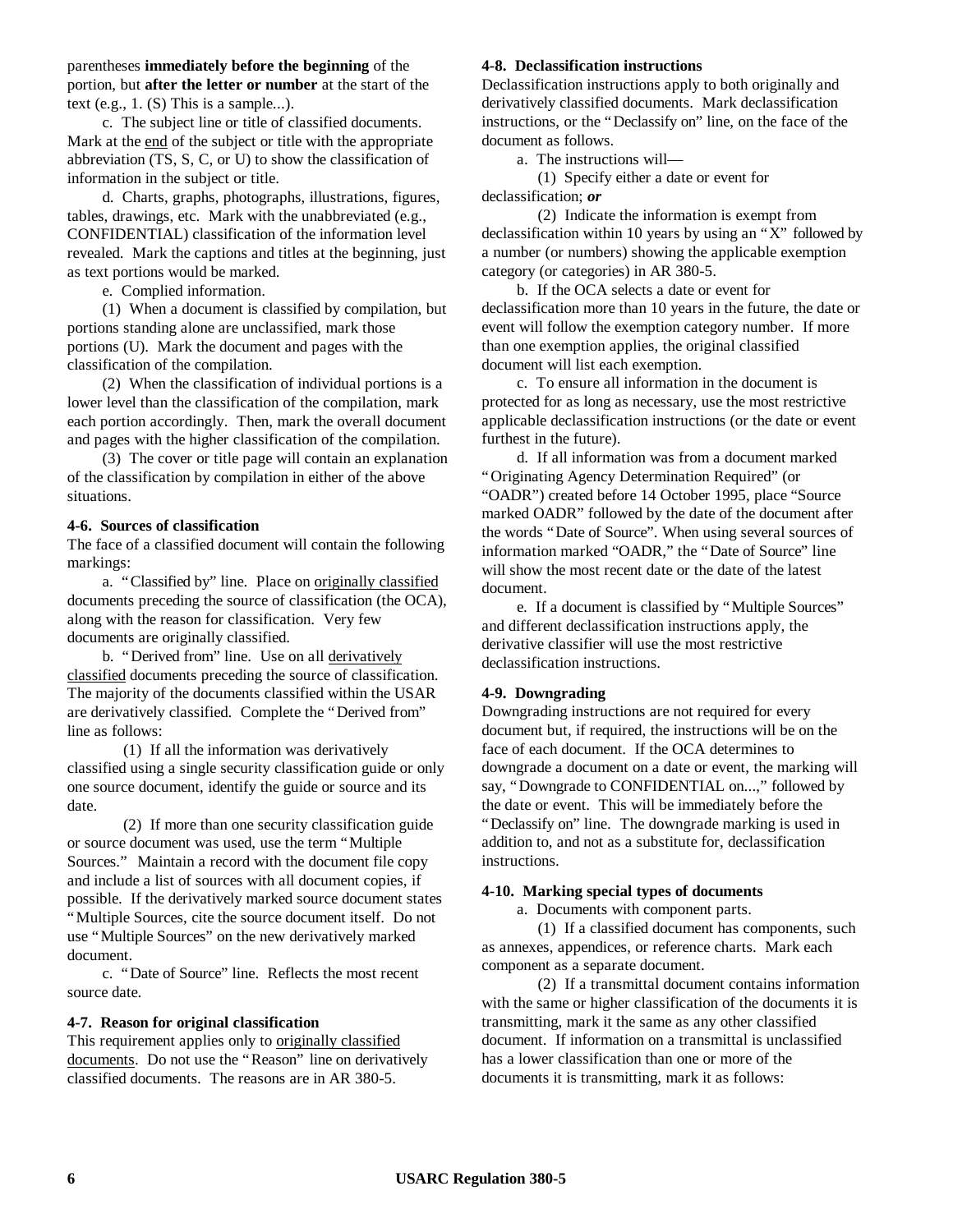(a) Conspicuously mark the face, top and bottom, with the highest classification of any of the documents being transmitted.

(b) On the face of the transmittal, show its classification status when separated from material being transmitted; e.g., "UNCLASSIFIED WHEN SEPARATED FROM CLASSIFIED ENCLOSURES."

(3) Do not portion mark unclassified transmittals and their interior pages do not require markings.

b. Mark printed electronic messages transmitted on automated systems, the same as any other classified document. The first item in the text will be the overall classification. Include a properly completed "Classified by" or "Derived from" line, declassification instructions, and downgrading instructions (if any), in the last lines of the message.

#### **4-11. Documents marked for training**

Documents marked as classified for training purposes that contain no classified information will have clear markings to show they are actually unclassified; e.g., "CLASSIFIED FOR TRAINING ONLY."

#### **4-12. Files, folders, and groups of documents**

a. Clearly mark files, folders, and groups of documents with the highest classification of information they contain. Mark the classification on the outside of the file or folder (front and back). Attaching a document cover sheet to the front and back of the file or folder is acceptable.

b. When placed in secure storage, cover sheets may be removed. Mark any file or folder with no cover sheet in secure storage with the highest level of classified information in the file.

#### **4-13. Automation information system (AIS) equipment-produced documents**

Mark any AIS equipment-produced documents, including fan-folded printouts like any other classified document. Mark pages or other portions of AIS printouts removed for separate use or maintenance as standard individual documents. For specific marking of AIS media, refer to USARC Regulation 380-2.

#### **4-14. Marking special types of material**

Refer to marking provisions of AR 380-5, chapter 4-300, when marking special types of material that contain classified material. Examples of some special materials are: equipment, hardware, AIS media, film, tape, audiovisual media, or other materials not commonly thought of as documents. The main concern is to warn holders and users that materials contain classified information and require protection. Use common sense.

#### **4-15. Standard Form (SF) labels**

a. If not marked otherwise, items covered by this chapter may be marked with the appropriate SF 706 through SF 711 labels *(see app A, sec III).*

b. Do not use the SF 709 (Classified Label for ADP Media) if the appropriate classification label is available and feasible for use.

c. There is no requirement to use SF 710 (Unclassified Label for ADP Media) in totally unclassified environments. However, if creating and using both classified and unclassified information in the same location, use SF 710 to distinguish the unclassified from the classified AIS removable storage media.

d. Using commercially pre-printed, color-coded floppy diskettes with classification markings of SECRET (red), CONFIDENTIAL (blue), UNCLASSIFIED (green), and SCI(yellow) is acceptable. However, if using the SF 710 labels on these diskettes, the classification markings on the label must show on the diskette top edge.

#### **4-16. Re-marking**

There is no requirement to re-mark material marked "IAW previous Executive Orders." Do not re-mark this material without specific instructions from the OCA. If the material is marked for automatic downgrading or declassification on a specific date or event, re-mark it as specified in AR 380-5. If the document does not specify a specific date or event for downgrading or declassification (e.g., "Declassify on: OADR"), do not re-mark the item until it reaches 25 years.

#### **Chapter 5**

#### **Access, Control and Safeguarding**

#### **5-1. Responsibilities**

All Army personnel with access to classified information are both personally and officially responsible for safeguarding that information. Access requires both an appropriate clearance and a need-to-know. The custodian of the information, not the recipient, will verify the appropriate clearance. Responsibilities to safeguard classified information extends to all means of access, to include keeping classified conversations out of hearing distance of unauthorized personnel. **NEVER** collect, obtain, record or remove classified information for personal use.

#### **5-2. Nondisclosure Agreement (NDA), SF 312**

All Federal employees in positions requiring access to classified information must sign a Classified Information Nondisclosure Agreement (NDA), SF 312. The NDA is a contract between the U.S. Government and the cleared employee in which the employee agrees never to disclose classified information to an unauthorized person. Refusal to sign is grounds for withdrawal of security clearance and access. All persons who have a security clearance must have a copy of the signed SF 312 on file with the security manager. *(See app C for more specific guidance.)*

#### **5-3. Retirement or resignation**

Security managers or designated command officials will ensure compliance with the following regarding retiring or resigning personnel: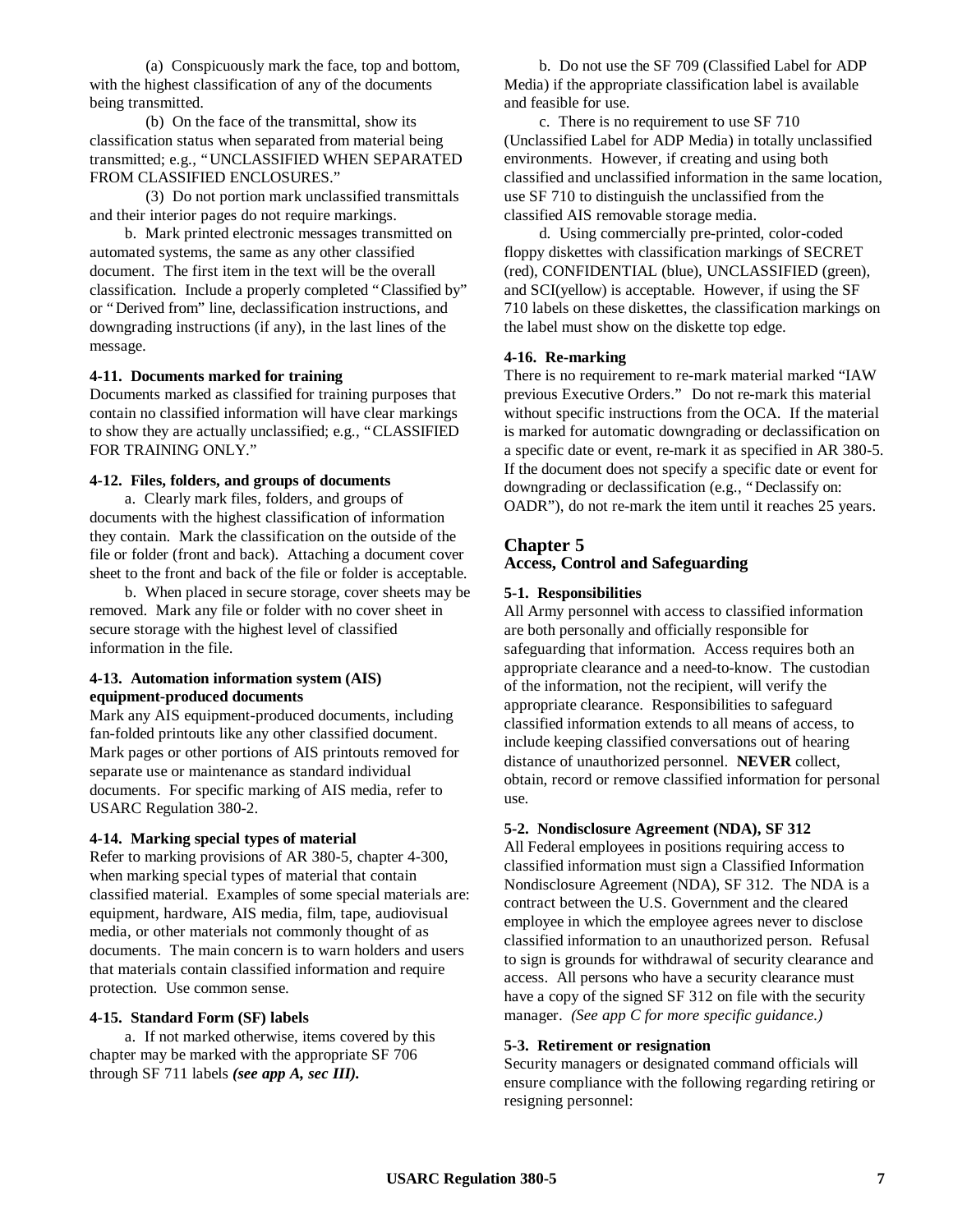a. Ensure all DOD personnel who are retiring, resigning, or being discharged out-process through their office. During out-processing, inform the individuals that their security clearance and access to classified information has been terminated, but that they still have an obligation to protect classified information. Have military personnel sign a debriefing statement. Encourage civilian employees to also sign a debriefing statement, although it is not required.

b. When a person resigns or retires from government service, use either a DA Form 2962 (Security Termination Statement), or the debriefing portion of the security manager's file copy of the SF 312. If using a DA Form 2962, the copy of the NDA can be destroyed. If using the copy of the SF 312, the debriefing itself will be the original. In either case, retain the debriefing on file for 2 years.

#### **5-4. Control measures**

a. The custodian will protect classified information at all times either by storage in a GSA-approved container or having it under the personal observation and control of an authorized individual.

b. During working hours, the custodian will keep classified materials removed from storage under constant surveillance by authorized personnel. Place classified cover sheets (SFs 703, 704, and 705) on classified documents or files not in a GSA-approved container.

c. Personnel at all commands that access, process, or store classified information conduct end-of-day security checks using SF 701 (Activity Security Checklist).

d. To minimize the risk of compromise, the security manager will develop a plan for emergency safeguarding of classified materials. The plan must cover the protection, removal, or destruction of classified materials in case of fire, flood, earthquake, other natural disasters, civil disturbances, terrorist activities, or enemy action. A sample emergency plan is at appendix E.

e. Personnel will only discuss classified information over secure communication equipment and circuits approved for transmission of information at the level of classification being discussed.

f. Security managers will ensure no classified information remains within any GSA-approved storage containers or information processing equipment before removal. These items of equipment include safes, reproduction equipment, facsimile machines, micrographics readers and printers, AIS equipment and components, and shredders. Security managers will have cleared personnel inspect such equipment before removal from protected areas or before unauthorized persons can access the equipment without escort.

g. Visit requests.

(1) Except when a continuing working relationship is established, through which current security clearance and need-to-know are determined, USARC personnel visiting other Army commands will provide--

- (a) Advance notification.
- (b) Request to visit.

(c) Verification of security clearance signed by the respective security manager (if visit involves access to classified information).

(2) Consider visit requests approved unless receiving notification to the contrary. They may remain valid for not more than 1 year. Each agency outside of the Army has its own criteria for a visit request. Exercise care with non-relevant personal information outside the USARC.

#### **5-5. Classified meetings and conferences**

a. All meetings, conferences, classes, seminars, symposia, or other similar activities are classified if presentation or discussion of classified information takes place. Without exception, all security requirements in this regulation and other applicable security regulations apply.

b. Individuals coordinating classified activities will—

(1) Limit attendees to persons possessing an appropriate clearance and the need-to-know.

(2) Conduct classified meetings only at military installations or reserve centers. If concerns arise regarding a classified meeting (e.g., location, facility, attendees, foreign visitors, etc.), contact the USARC DCSINT for guidance.

(3) Keep announcements of classified meetings unclassified by limiting information to a general description of topics expected to be presented, names of speakers, logistical information, and administrative and security instructions.

c. The security manager will ensure adherence to the actions in appendix F.

#### **5-6. Receipt of classified materials**

a. All mailroom managers of USARC subordinate units will develop standing operating procedures (SOP) to protect and limit access to incoming mail and bulk shipments. The SOP will specify how to protect items delivered to a unit (e.g., locked in a GSA-approved container for up to and including SECRET information) until determining whether it contains classified information.

b. All mailroom personnel will have at least a SECRET clearance.

#### **5-7. Residential storage and classified discussions** All personnel will comply with the following:

a. Do not store classified information in a personal residence or outside an approved location for any reason.

b. Do not conduct classified discussions in personal residences, in public areas or transportation conveyances, or in any area outside approved spaces on a government or cleared contractor facility.

c. To the extent that FORSCOM policy permits, installation of secure telephones may be authorized in certain situations where immediate contact and discussion of classified information during off-duty hours is necessary. Notify the USARC DCSINT if a situation arises requiring installation of a secure telephone unit in a private residence.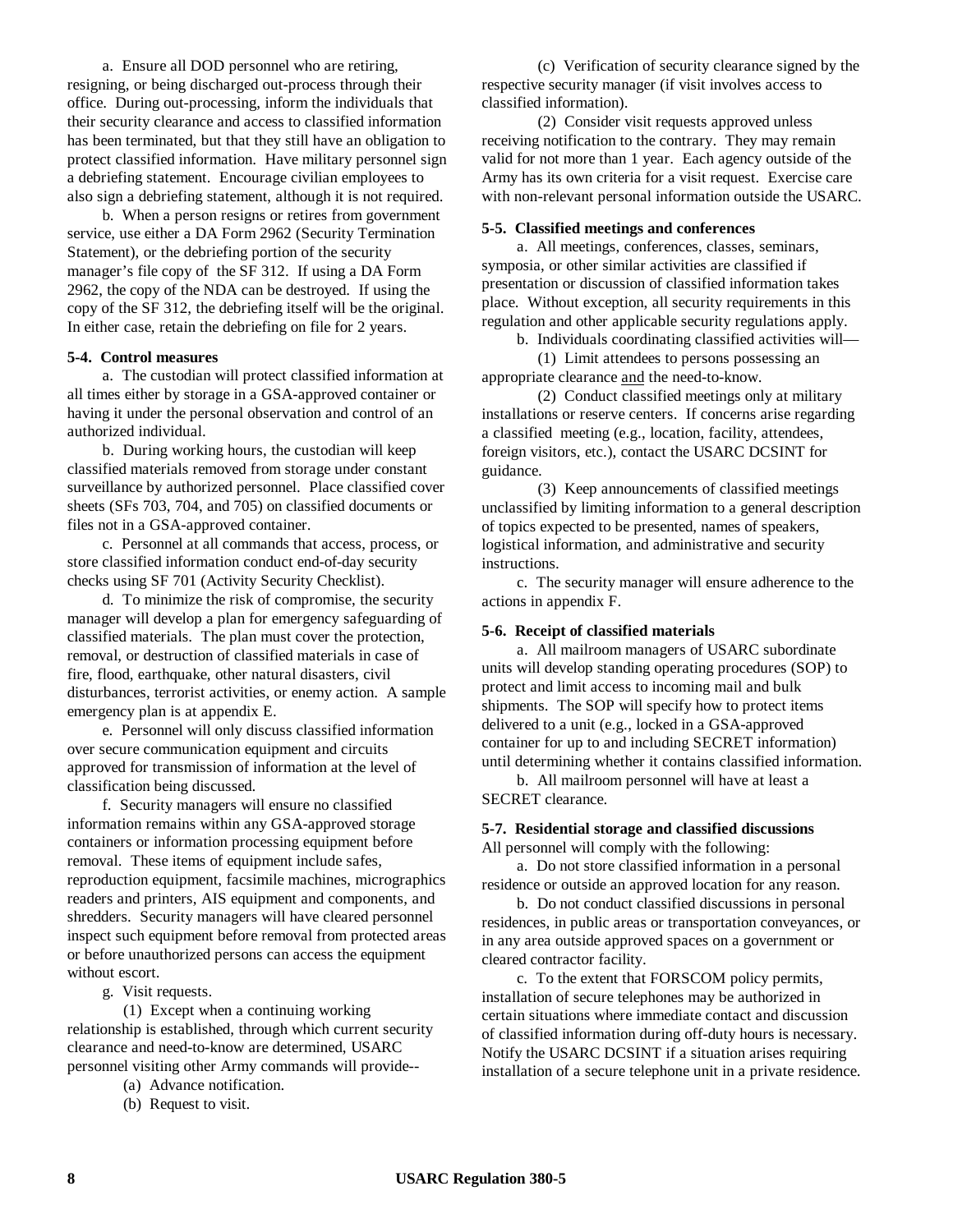#### **5-8. Storage and safeguarding**

a. Secure classified information adequately to prevent access by unauthorized persons and to meet the minimum standards in AR 380-5. Do not store items having only monetary value (e.g., cash, negotiable checks or securities, precious metals, jewelry, narcotics, and unclassified hand weapons) in any security container, vault, or other area designated for classified material storage.

b. Use only GSA-approved storage equipment to store and protect classified information. In accordance with AR 380-5, guard or store classified information not under the personal control and observation of an authorized person in a locked security container, vault, room, or area.

c. There is no mandatory cutoff date for the Congressional mandate to install electronic locks on classified information storage containers. However, units will install electronic locks as soon as feasible to ensure maximum coverage of the warranty period.

#### **5-9. Entry and exit inspections**

Do not conduct entry and exit inspections without prior approval of the USARC DCSINT.

#### **5-10. Equipment designations and combinations**

a. Do not externally mark containers or vaults with the level of classified information authorized for storage. Do not post emergency evacuation and destruction priorities on the exterior of storage containers, vaults, or secure rooms. Affix a number to the outside for identification purposes only.

b. Change combinations under the following conditions: when initially placed in use; whenever an individual no longer has access; when the combination has been subject to possible compromise; at least once *every* year; or when taken out of service. Only authorized individuals with appropriate security clearances will change combinations.

c. Reset the combination for locks being taken out of service to 50-25-50.

d. Treat combinations, including *any* pertinent written record, as having a classification equal to the highest category of information it protects. Store combinations in containers approved for the appropriate level of classified information.

e. Use an SF 700 (Security Container Information) as a record for each container, vault, or secure room that stores classified information.

f. Release combinations only to those individuals authorized access to the protected information.

g. Control entrances to secure rooms or areas in accordance with AR 380-5, appendix G.

#### **5-11. Repair of damaged security containers**

Repair, turn-in, or transfer security containers in accordance with AR 380-5, chapter 5.

#### **5-12. Accountability of TOP SECRET information**

a. In accordance with AR 380-5, commands that handle or maintain TOP SECRET materials will appoint a TOP SECRET Control Officer (TSCO) . The TSCO will establish procedures for the control and management of TOP SECRET information.

b. Use AR 380-5, paragraph 5-400, as a guide for the control and management of all TOP SECRET documents.

### **5-13. Accountability of SECRET and CONFIDENTIAL information**

In accordance with AR 380-5, commands will establish procedures for the control of SECRET and CONFIDENTIAL information .

#### **5-14. Classified working papers**

a. Working papers are any documents and materials accumulated or created while preparing finished classified documents and material.

b. Users will control and manage classified working papers as follows:

(1) Date them when created.

(2) Mark them with the highest classification of any information they contain.

(3) Protect them in accordance with the level of classification.

(4) Destroy them when no longer needed.

(5) Account for, control, and mark them in the manner prescribed for a finished document of the same classification when they--

(a) Are released by the originator outside the command, or transmitted electronically or through message center channels within the activity.

(b) Are retained more than 90 days from the date of origin.

(c) Are filed permanently.

(d) Contain TOP SECRET information.

#### **5-15. Reproduction of classified information**

a. Individuals will only reproduce classified information as necessary to accomplish the command's mission. Commanders will establish and enforce procedures for reproduction of classified information.

b. Custodians of classified materials may reproduce classified materials only when approved by a command or unit-designated official. Security managers will designate an individual within each unit, in writing, to oversee reproduction of classified material, up to and including SECRET. Identify the appointed individual on FORSCOM Form 138-R (Equipment is Designated for Reproduction of Classified Material). Preferably, the designated official will be the command or unit security manager, or the alternate security manager.

c. All reproduced copies of classified documents, including working papers, require the same safeguards and controls as the original document.

d. Security managers must designate specific equipment that does not leave latent images for reproduction of classified information. They must post FORSCOM Form 138-R on or near the designated equipment.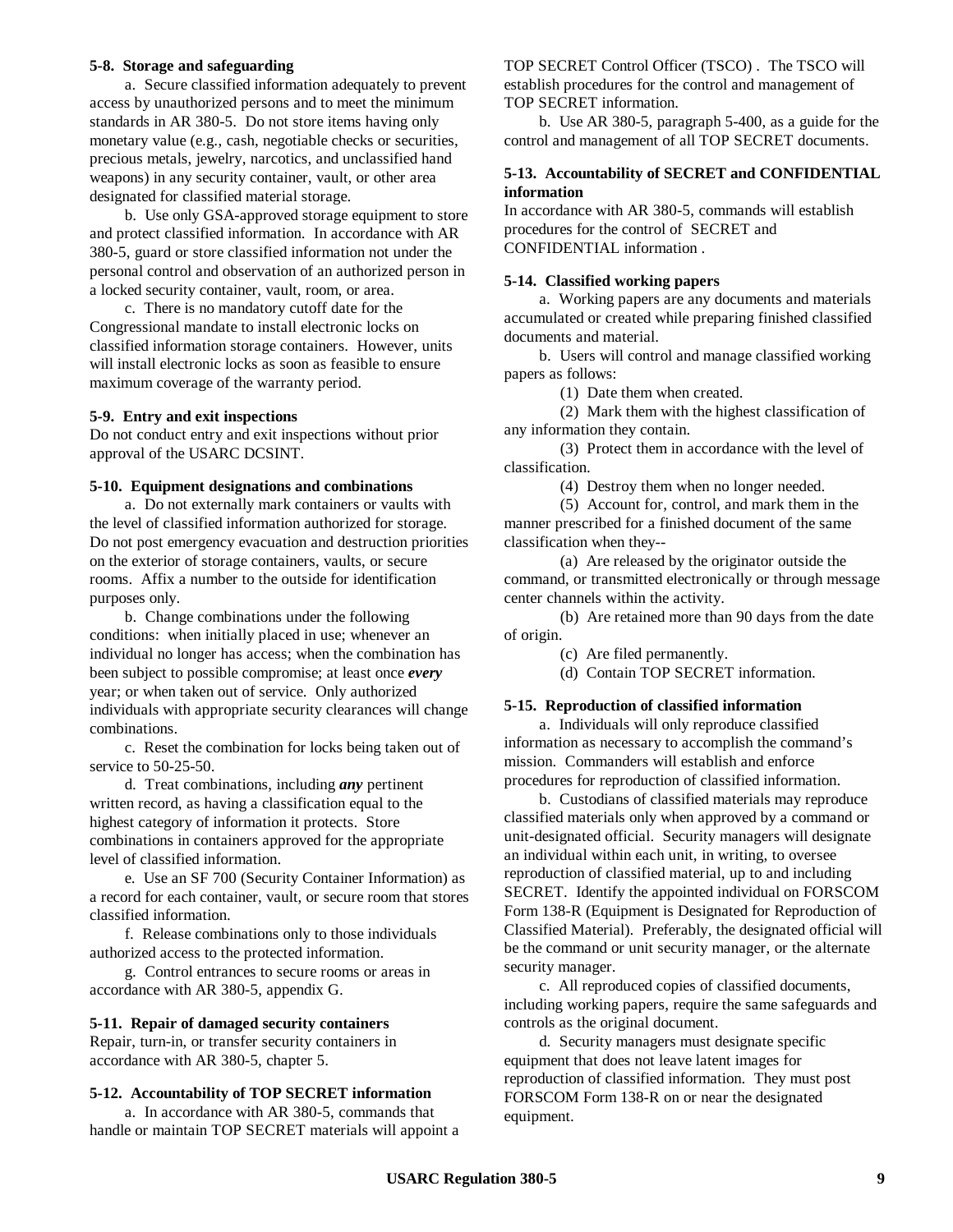e. Security managers will post a FORSCOM Form 93-R (Warning Reproduction of Classified Material with this Equipment is Prohibited) on or near equipment only authorized for unclassified reproduction.

f. No one will reproduce TOP SECRET materials without the originator's approval.

#### **5-16. Disposition and destruction of classified materials**

a. Custodians will only retain classified documents if they required for effective and efficient command operation, or if required by law or regulation.

b. All custodians will dispose of classified documents no longer required for operational reasons, in accordance with AR 25-400-2.

c. In accordance with DOD Directive 5200.1-R, all DOD activities will have a cleanout day each year to destroy unneeded classified holdings. The USARC annual cleanout day is 1 July. All USARC MSC and installation security managers will ensure that all subordinate units, down to and including companies and detachments, destroy unnecessary classified documents prior to that date.

#### **5-17. Destruction methods and standards**

a. Custodians will destroy classified documents and materials sufficiently to preclude recognition or reconstruction of the classified information. Some methods of destruction are: burning, melting, chemical decomposition, pulping, pulverizing, cross-cut shredding, or mutilation.

b. USARC Regulation 380-2, chapter 6, establishes procedures for destruction and degaussing of magnetic media.

c. The unit security manager will approve all newly purchased shredders. Shredders will meet required specifications for destruction of TOP SECRET materials, in accordance with AR 380-5.

d. Custodians will ensure collection of classified material for later destruction (e.g., burn bags, burn drawers) includes provisions to minimize risk of compromise of the material while it awaits destruction.

#### **5-18. Destruction records**

a. Records of destruction are required for TOP SECRET documents. The custodian and a witness will observe the destruction and sign the DA Form 3964 (Classified Document Accountability Record) that accompanies the document. Notes, ribbons, carbons, etc., that contain TOP SECRET information do not require destruction records. The security manager will file the document transmittal receipt for 2 years.

b. Records of destruction are not required for SECRET or CONFIDENTIAL documents; but, the security manager will file any document transmittal receipts for 2 years.

### **Chapter 6 Transmission and Transportation**

*[Requirements of this chapter apply to all custodians of classified material.]*

#### **6-1. Transmission and transportation policy**

a. Transmit or transport classified information only as specified in AR 380-5. Never use street side mail collection boxes for the dispatch of classified information. All unit mailroom managers will develop procedures to protect incoming mail, bulk shipments, and items delivered by messenger until determining whether it contains classified information.. They will establish screening points to limit access of classified information to cleared personnel.

b. The U.S. Postal Service registered mail and U.S. Postal Service Express Mail may be used for transmission of classified information (SECRET and below) within and between the 50 states, the District of Columbia, and the Commonwealth of Puerto Rico. Do not use U.S. Postal Service Express Mail Label 11-B under any circumstances.

c. Urgent situations may warrant use of the current GSA contract holder (e.g., FEDEX) for overnight or next-day delivery of classified material (up to SECRET). The following conditions must apply for this authorization:

(1) It must be the most cost effective way to meet a program requirement, given time, security and accountability restraints.

(2) Provisions of DOD regulation 5200.1-R concerning wrapping, addressing and receipting remain in effect. However, the contract holder's envelope may be considered as the second envelope for purpose of double wrapping.

(3) Use only within CONUS.

(4) To ensure direct delivery to the addressee, do not complete the release signature block on the airbill label under any circumstances;

(5) SECRET and CONFIDENTIAL material must meet the carrier's size and weight limitations.

(6) Only ship packages via the contract holder on Mondays through Thursdays, to ensure the carrier does not have possession over a weekend.

#### **6-2. Preparation of material for transmission**

a. Classified information will be enclosed in two durable opaque, sealed envelopes, wrappings, or containers for transmission. If the classified material is an internal component of equipment, the outside shell may serve as the inner enclosure if it does not reveal classified information.

b. When classified material is hand-carried outside an activity, a locked briefcase may serve as the outer wrapper. There are no addressing requirements when using a locked briefcase.

c. Address the outer envelope or container to an official government activity and show the complete return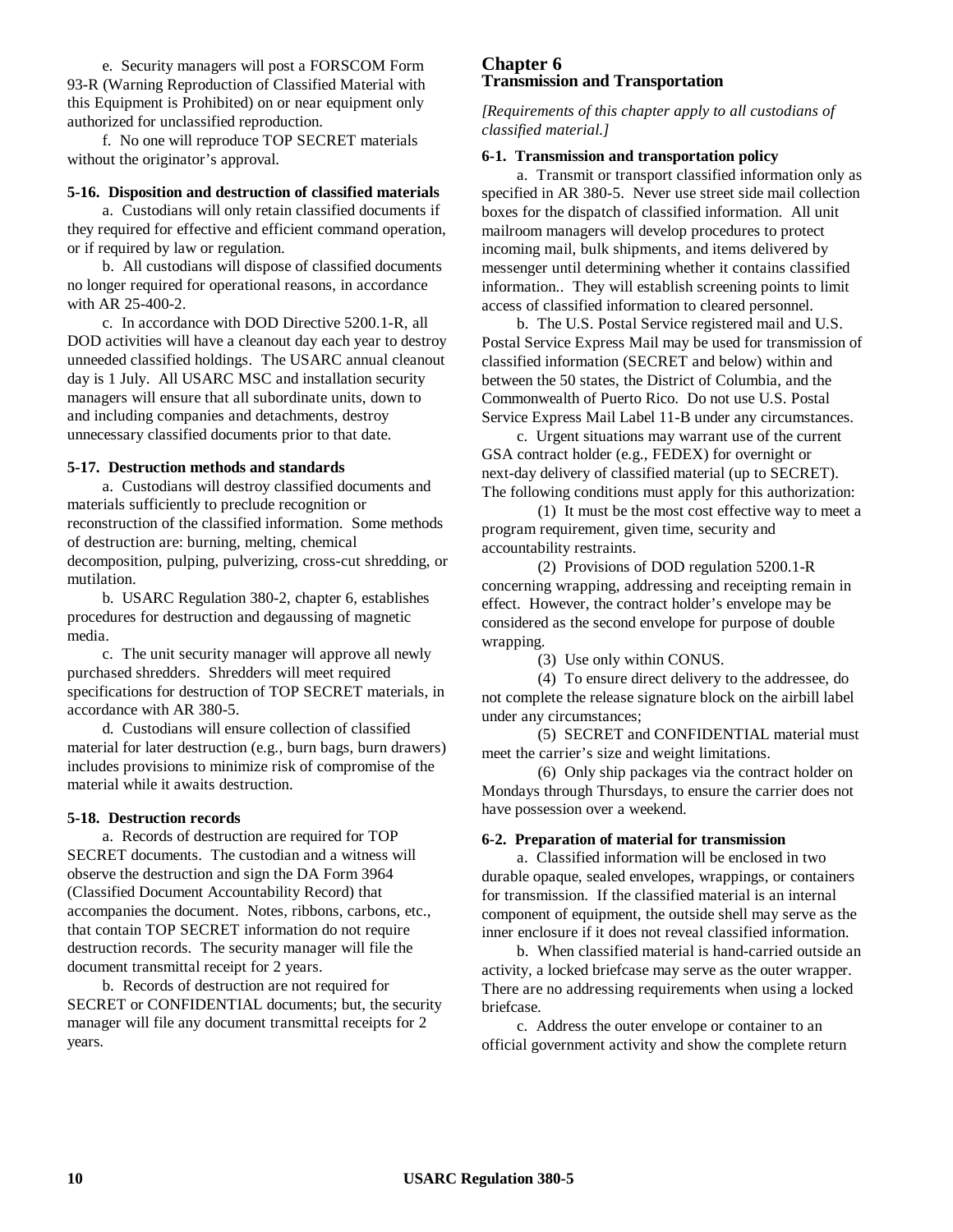address of the sender. Never address the outer envelope to an individual; however office codes are acceptable. The outer envelope will not bear any classification markings or any special instructions.

d. The inner envelope will show the address of the receiving activity, the address of the sender, the highest classification of the contents and may have an attention line.

e. The security manager, supervisor, or someone in authority must know of the classified material being transported, the reason, and the anticipated time and date the courier is expected to return.

#### **6-3. Hand-carrying classified materials**

a. When other methods are not feasible, security managers may authorize appropriately cleared personnel to escort or hand-carry classified material between locations… but only when absolutely necessary. Give first consideration to secure facsimile or U.S. Postal Service Express Mail.

b. Security managers will issue and control DD Form 2501 (Courier Authorization Card) as required by AR 380-5 and FORSCOM Suppl 1. Security managers will only issue cards to appropriately cleared individuals. Cards are only for hand-carrying- classified information locally within a 50-mile radius of the individual's command. Courier cards will be on the individual's person when transporting classified information between buildings on all Reserve facilities. If an individual is hand-carrying classified information on a one-time basis, authorization may be documented by the use of a courier authorization letter in lieu of the DD Form 2501.

c. Commanders will include guidance and restrictions on the use of DD Form 2501 in their security SOP. The completed courier card will identify the individual and will have an expiration date not to exceed 1 year. No indication of special access will be on the card. Security managers will maintain a record of each card's control number. If the courier card is lost or stolen, the courier will immediately report it to the security manager. When designated couriers permanently depart the duty station or no longer require courier cards, they will surrender the cards to the security manager.

d. See appendix D for courier briefings, detailed courier card issuance instructions, and a sample courier memorandum for carrying classified material beyond a 50 mile radius. USARC Form 90-R (USARC Courier Briefing Acknowledgement) is at the back of this regulation for local reproduction.

#### **6-4. Security requirements for TDY travel OCONUS**

a. Hand-carrying classified material OCONUS subjects the information to increased risk. Strictly follow the requirements of AR 380-5 and AR 380-10.

b. The USARC DCSINT, the USARC Command Security Manager, or their designees must provide a written original authorization to carry classified material OCONUS. This memorandum will serve as the courier's authorization to hand-carry classified materials aboard commercial

aircraft between CONUS and OCONUS. Additionally, block 16 of DD Form 1610 (Request and Authorization for TDY Travel for DOD Personnel) will state, "Traveler is authorized to carry classified material."

c. When requesting authorization to hand-carry classified information OCONUS, submit a copy of the courier's travel orders and USARC Form 81-R (USARC OCONUS Handcarry Classified Information Request) to the USARC DCSINT. A blank copy of USARC Form 81-R is at the back of this regulation for reproduction purposes. Upon receipt, the USARC DCSINT will review the request, and if justified, issue an OCONUS Courier Orders memorandum within 5 working days. When the unit receives the memorandum, the security manager will give the courier a security briefing and forward it along with a signed USARC Form 90-R to USARC DCSINT for retention *(see sample briefing at app D)*.

### **Chapter 7 Security Education**

#### **7-1. Policy**

a. Commanders will establish security education programs to promote security compliance by command personnel. Programs will—

(1) Provide necessary knowledge and information for quality performance of security functions.

(2) Promote understanding of information security program policies and requirements and their importance to the national security.

(3) Instill and maintain continuing awareness of security requirements.

(4) Assist in promoting motivation to support program goals.

b. Security education should be continuous. Supplement annual briefings and periodic training sessions with other informational and promotional efforts. Use job aids whenever possible to achieve program goals.

#### **7-2. Initial and refresher briefings**

a. Security managers will—

(1) Ensure all newly assigned military and civilian personnel will receive an initial security briefing (within 3 working days for full-time employees and during the first drill weekend for reservists).

(2) Ensure all personnel receive an annual refresher briefing.

(3) As a minimum, use the USARC Security Briefing (app B, sec I) for the initial and refresher briefings.

(4) Annotate briefings on USARC Form 60-R.

b. Prior to receiving access to classified information, employees must sign an NDA, SF 312 *(see para 5-2 and app B, sec II)*. Advise individuals refusing to sign the form that it is mandatory before they may have access to classified information. Immediately notify the command's security team and request further guidance in these cases. Reluctance to sign an NDA demonstrates a lack of personal commitment to protect classified information and that person's clearance will be denied or revoked.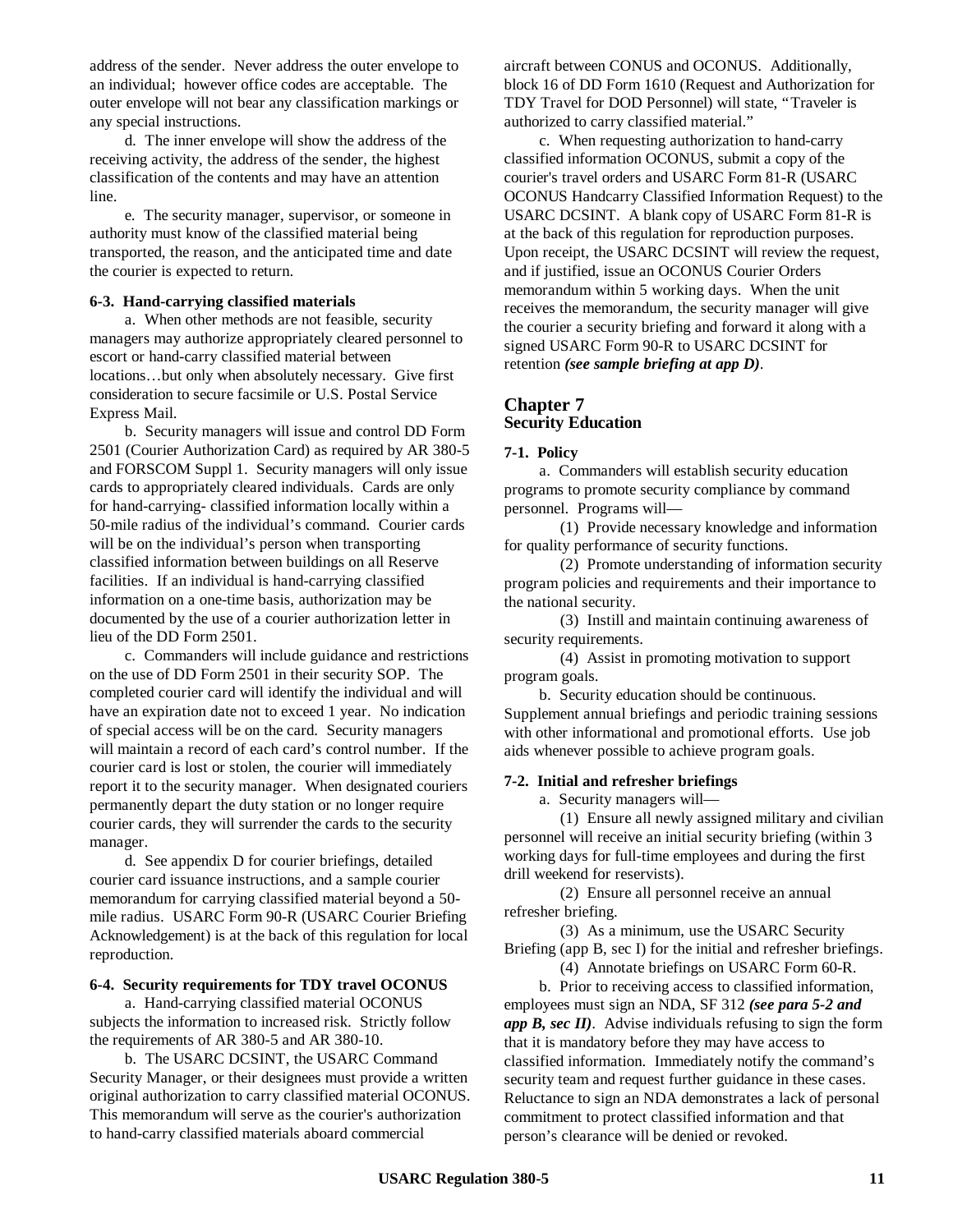### **7-3. Derivative classifiers**

Security managers will ensure all personnel responsible for derivative classification receive training in requirements and procedures appropriate to the information and materials they will be classifying. Training will include the use of classification guides and source documents.

### **7-4. Security manager training**

All unit security managers, from company level up, will attend a Security Manager Course approved by the USARC DCSINT. Training must be sufficient to permit quality performance of security manager duties. It must take place before or concurrent with, but not later than 6 months following, the assumption or appointment of security manager duties.

### **7-5. Other security education briefings and programs**

a. Personnel who use automated information systems to store, process, or transmit classified information will receive special training in accordance with AR 380-19.

b. All U.S. Army civilian and military personnel must receive an antiterrorism and force protection briefing prior to traveling OCONUS, either in an official or unofficial capacity. Additionally, DA recommends that family members traveling OCONUS receive the briefing. Security managers will maintain a log of such briefings for a minimum of 2 years. Use USARC Form 91-R (Foreign Travel Briefing Statement) to record the briefing (app D, sec III).

c. Personnel will receive appropriate briefings if traveling to foreign countries where special concerns about possible exploitation exist, or if attending meetings or conferences where foreign attendance is possible . Foreign travel briefings are a defensive measure to alert the traveler to possible risks and to furnish guidance that may help to overcome those risks. Individuals who travel frequently do not need briefings for each occasion, but require a thorough briefing at least once every 6 months, as well as a general reminder of security responsibilities prior to each such activity. Security managers will obtain travel advisories from the Department of State for countries to which personnel plan to travel.

d. Personnel escorting, hand-carrying, or serving as a courier for classified information will receive an appropriate briefing *(see app D)*.

e. Personnel authorized access to special compartmented information (SCI) or any classified information requiring special controls or safeguarding measures will receive a briefing from an SSO.

f. Subversion and Espionage Directed Against the U.S. Army (SAEDA) training will be given biennially. The SAEDA training may be combined with other security training in order to conserve resources. Commanders with highly sensitive missions, or whose missions are priority targets for foreign intelligence collection, may conduct SAEDA or other awareness training more than biennially. The SAEDA training may be on a continual basis, but each employee must receive SAEDA training at least once every 2 years.

g. Establish procedures to issue termination briefings to cleared employees who leave the command or whose clearance is terminated. The Security Debriefing Acknowledgment portion of the SF 312 or DA Form 2962 (Security Termination Statement) may serve as the termination briefing documentation.

# **Chapter 8**

# **Unauthorized Disclosure and Other Security Incidents**

# **8-1. Unauthorized disclosure policy**

a. The loss or compromise of classified information or materials can cause damage to our national security. Notify the USARC DCSINT within 24 hours if loss or compromise of classified information occurs. Additionally, the commander will take immediate action to minimize the damage and eliminate any further compromises.

b. Prompt and effective investigation of the situation and prompt reporting of results are critical. Each incident of possible loss or compromise of classified information or material must be the subject of an inquiry, in accordance with AR 380-5. A preliminary inquiry will determine whether classified information was compromised and, if so, whether damage to national security may result. Additionally, it will determine what persons, situations, and conditions were responsible for, or contributed to, the incident.

c. Provisions of other Army regulations that require the investigation and reporting of counterintelligence, criminal, or other serious incidents may also apply; i.e., AR 381-10, AR 195-2, AR 380-40, AR 380-381 and AR 190-40. Follow all pertinent Army regulations in reporting and investigating the loss or compromise of classified information or materials.

# **8-2. Discovery of incident**

a. Anyone finding classified materials out of proper control will safeguard the materials and immediately notify the commander, the security manager or other command-designated official.

b. Anyone who becomes aware of the possible loss or compromise of classified information will immediately report it to the commander, the security manager, or other command-designated official.

c. If the individual making the discovery believes that the commander, security manager, or other official designated to receive such reports may be involved in the incident, that person may report it to security authorities at the next higher level of command or supervision, or directly to the USARC DCSINT.

d. If classified information appears in the public media, or if a representative of the media wishing to discuss information approaches personnel, they will not make any statement or comment to confirm the accuracy or the classification of the information. Additionally, they will report the fact to the appropriate command security and public affairs authorities.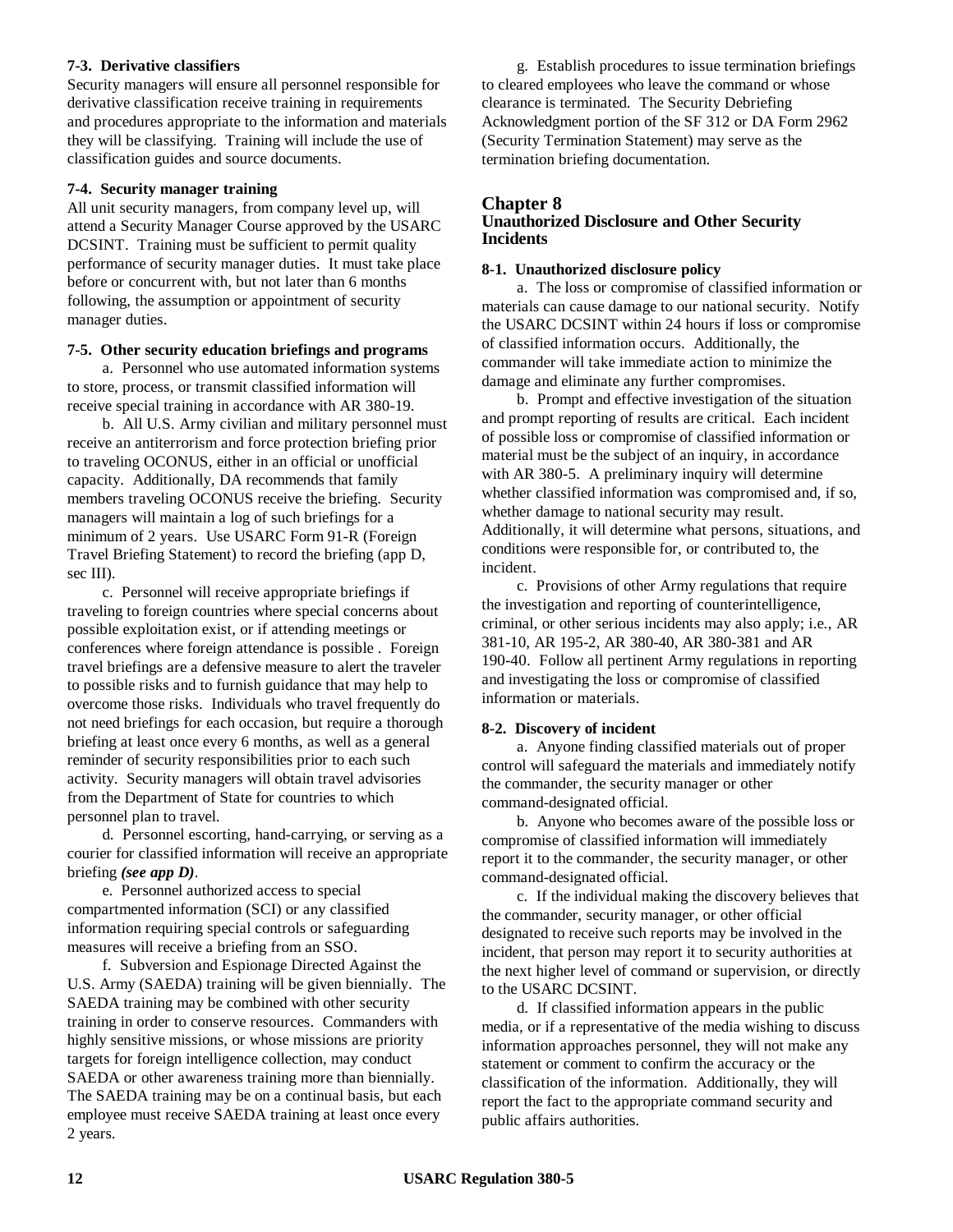### **8-3. Inquiry**

a. The commander will immediately initiate an inquiry into any report of possible loss or compromise of classified information.

b. Except in unusual circumstances, the Command Security Manager will not conduct the preliminary inquiry, but will ensure appointment of an inquiry official and that the inquiry is done in accordance with this regulation. The appointed individual will—

(1) Have an appropriate security clearance.

(2) Have the ability and available resources to conduct an effective inquiry.

(3) Be senior to the individual(s) involved.

(4) NOT be involved in the incident.

c. The preliminary inquiry will follow the format in FORSCOM Suppl 1 to AR 380-5, figure R-1. The official will forwarded it through command channels to the USARC DCSINT within 10 working days following the incident or discovery.

d. In cases of apparent loss of classified material, the official conducting the inquiry will initiate a thorough search for the material.

e. The inquiry will focus on answering the following:

(1) When, where, and how did the incident occur?

(2) What specific information and material was involved and what level of classification was it?

(3) What situations, conditions, or persons caused or contributed to the incident?

(4) Did compromise occur?

(5) If compromise occurred, can damage to national security be expected?

f. In cases of apparent unauthorized disclosure of classified information to the public media, the inquiry will include—

(1) Identification of the article or program in which the classified information appeared.

(2) To what extent the information was disseminated.

(3) If the information was properly classified.

(4) If the information was officially released previously.

(5) If there are any investigative leads or suspects.

(6) If an investigation will increase the damage caused by the disclosure.

g. The inquiry official will forward a DA Form 5248-R to the USARC personnel security team on each individual known to have been responsible for the security violation.

#### **8-4. Unauthorized absences, suicide, and attempted suicide**

Notify the USARC DCSINT, through command channels, when an individual with access to classified information is absent without authorization, or attempts or commits suicide. Additionally, inquire into the situation for indications of activities, behavior, or associations that may indicate classified information is at risk. If so, notify the supporting 902nd Military Intelligence unit.

### **Chapter 9 Security Inspections**

#### **9-1. Biennial security inspections**

a. Travel funds and personnel permitting, the USARC DCSINT staff will conduct biennial security inspections of USARC RSCs, DRUs, and installations in accordance with AR 380-5. The RSCs, DRUs, and installations will conduct biennial security inspections of their subordinates, and as feasible, unannounced and after-hour inspections. Units will conduct self-inspections during any off year that an official inspection is not conducted.

b. Use USARC Form 68-R (Security Inspection Checklist) for both official and self-inspections. Forward a written record to higher headquarters and maintain it on file until the next official inspection by the higher headquarters. The only exception to policy for conducting an inspection earlier than the biennial inspection schedule allows is if a command security manager is transferring and the unit has not had an inspection during that individual's tenure.

#### **9-2. Security Inspection Checklist (USARC Form 68-R)**

a. Use the USARC Form 68-R to evaluate and assess the implementation and management effectiveness the security program. (A blank copy of USARC Form 68-R is at the back of this regulation for reproduction purposes.) The Security Inspection Checklist is divided into six parts:

- (1) Program Management.
- (2) Personnel Security Program.
- (3) Information Security Program.
- (4) Information Systems Security Program.

(5) Controlled Cryptographic Items (CCI) and Secure Telephone Unit, Third Generation (STU III).

(6) Intelligence Oversight Program.

b. Questions focus on compliance with DOD, DA, and FORSCOM security policies and USARC guidance, when applicable. Specifically identify, any area of non-compliance, security weaknesses, and recommendations for improvement in the remarks section.

c. Forward written findings of all security inspections to the next higher headquarters. The security manager will maintain results on file until completion of the next 'Fully Met' inspection.

d. Inspection ratings are at the beginning of each program on the form. These ratings are: 'Fully Met,' 'Partially Met,' or 'Not Met.' To receive an overall rating of 'Fully Met,' all programs must be 'Fully Met.' Give an overall rating of 'Partially Met' for anything less than 'Fully Met,' but not if any programs are 'Not Met.' Assign an overall rating of 'Not Met' if any program is 'Not Met.'

#### **Chapter 10 Foreign Visitors and Foreign Disclosures**

#### **10-1. General**

a. An appropriate Delegation of Disclosure Authority must specifically authorize any disclosure of classified military information. Foreign disclosures of classified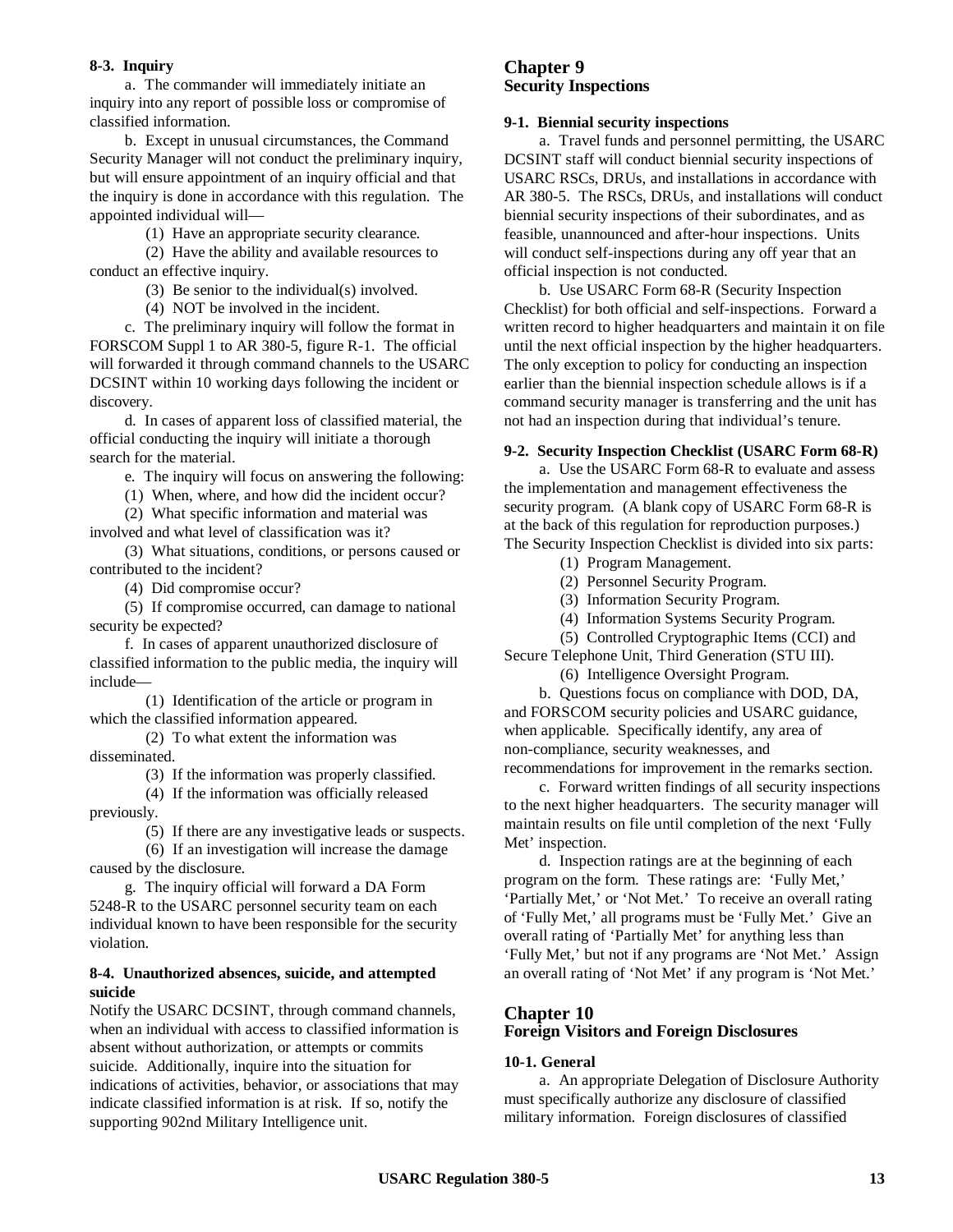military information and technical data must be in support of U.S. national security interests.

b. Specific foreign visitor and foreign disclosure is in AR 380-10. Any interactions between units and foreign visitors, including informally coordinated visits, must comply with the requirements of AR 380-10 to avoid mutual confusion and embarrassment.

c. The foreign visitor request process must begin with the requester's Washington, D.C.-based diplomatically accredited military attaché or embassy. Attachés know the appropriate DA channels of communication and are familiar with the policies and procedures in AR 380-10. The military attaché submits the visit authorization to the ODCSINT, DA, who will staff the request through FORSCOM to the USARC DCSINT.

### **10-2. Foreign visitor and disclosure guidance**

a. In accordance with AR 12-15, permit foreign participants in unit training exchanges access to only unclassified information, except as specifically authorized by AR 380-10, or as approved by DA ODCSINT on a case-by-case basis.

b. Immediately notify the USARC DCSINT (Command Security Manager) if a foreign visitor notification arrives through functional channels rather than from DA or the USARC DCSINT. Inform the foreign national's embassy to submit a visit request to HQDA, DAMI-CHS.

c. Restrict foreign visitors to the minimum amount of information necessary to accomplish the mission of their visit. Make every effort to conduct the visit at the unclassified level. If the purpose of the visit requires disclosure of classified information, provide the USARC DCSINT a brief narrative of the information proposed for release, justification, and a statement of the "net benefit" to the U.S. from the disclosure. Mail any classified narrative in accordance with AR 380-5.

d. In order to protect the interests of individuals, DOD, and the U.S. Army, it is absolutely critical that commanders ensure all unit members are aware of the requirements of AR 380-10 concerning contact with foreign representatives.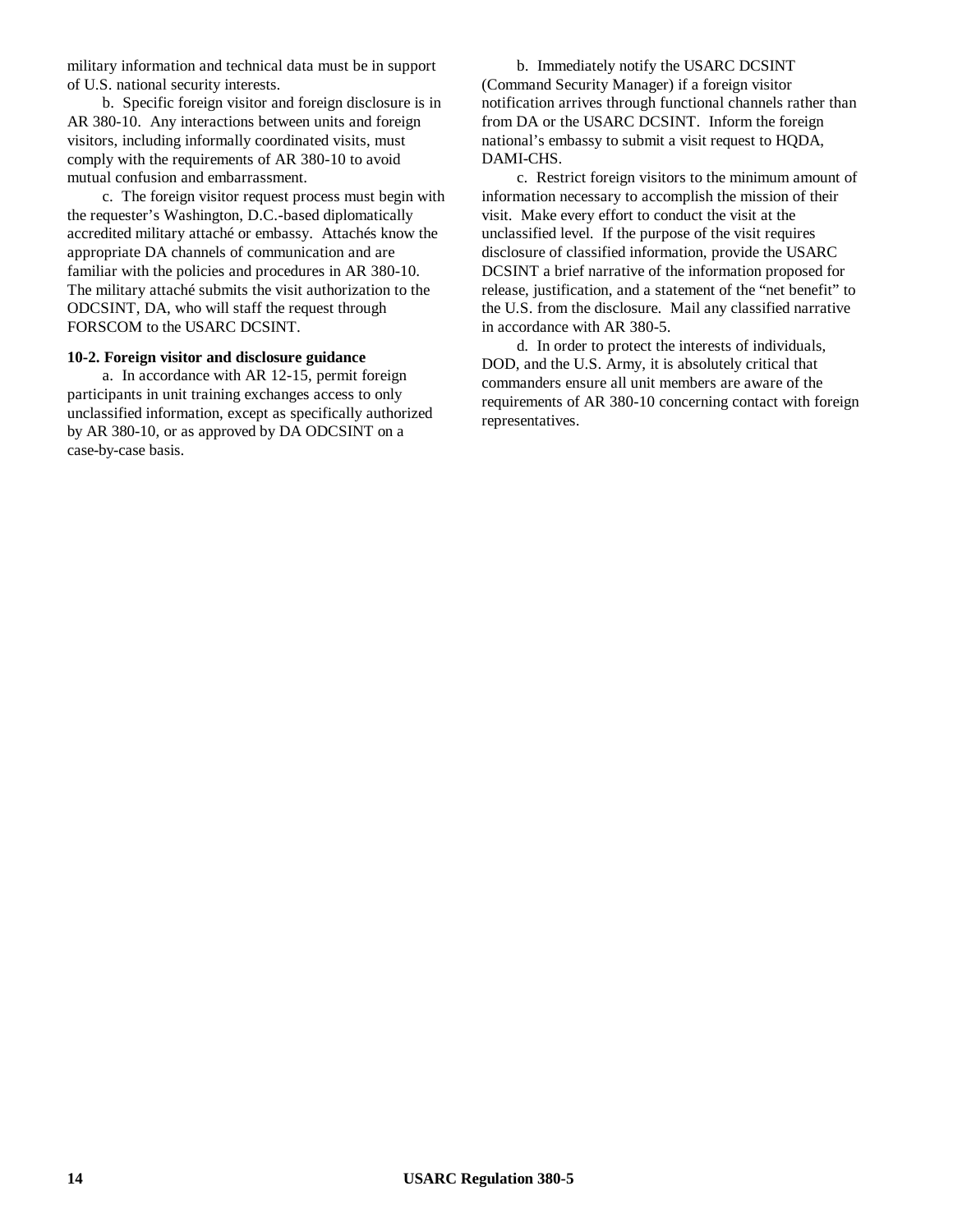### **Appendix A References**

## *Section I Required Publications*

| EO 12958                         | (Classified National Security<br>Information). Cited in paras 1-5, 3-2,<br>fig B-1, glossary.                                                                                                                                                                           |
|----------------------------------|-------------------------------------------------------------------------------------------------------------------------------------------------------------------------------------------------------------------------------------------------------------------------|
| AR 25-400-2                      | (The Modern Army Recordkeeping<br>System (MARKS)). Cited in para 5-16b.                                                                                                                                                                                                 |
| AR 380-5<br>w/FORSCOM<br>Suppl 1 | (Information Security). Cited in paras<br>$1-1$ , $1-4a(1)$ , $1-4e(5)$ , $1-4e(14)$ , $2-6$ ,<br>3-1b, 4-2a, 4-7, 4-8a, 4-14, 4-16, 5-8,<br>5-10g, 5-11, 5-12, 5-13, 5-17c, 6-1a,<br>6-3b, 6-4a, 8-1b, 8-3b, 9-1, 10-2c,<br>fig $C-1$ , fig $C-2$ , fig $C-3$ , app F. |
| AR 380-10                        | (Technology Transfer, Disclosure<br>of Information and Contacts with<br>Foreign Representatives). Cited in paras<br>6-4a, 10-1, 10-2.                                                                                                                                   |
| AR 380-15 $(C)$                  | (Safeguarding Classified NATO<br>Information (U)). Cited in fig C-2.                                                                                                                                                                                                    |
| AR 380-19                        | (Information Systems Security).<br>Cited in para 7-5a.                                                                                                                                                                                                                  |
| AR 380-40                        | (Policy for Safeguarding and Controlling<br>Communications Security (COMSEC)<br>Material). Cited in para 8-1c.                                                                                                                                                          |
| AR 380-381(C)                    | (Special Access Programs (U)).<br>Cited in para 8-1c.                                                                                                                                                                                                                   |
| DOD Dir<br>$5200.1 - R$          | (DOD Information Security Program<br>Regulation). Cited in para 2-1.                                                                                                                                                                                                    |
| <b>USARC</b> Reg<br>380-2        | (Information Systems Security).<br>Cited in paras 4-13, 5-17b, and fig B-1.                                                                                                                                                                                             |

### *Section II Related Publications*

| EO 12972            | (Amendment to Executive<br>Order No. 12958)                                                         |
|---------------------|-----------------------------------------------------------------------------------------------------|
| AR 12-15            | (Joint Security Assistance Training)<br>(JSAT) Regulation)                                          |
| AR 340-17           | (Release of Information and Records)<br>from Army Files (Freedom of<br>Information Act Program)     |
| AR 360-5            | (Public Information (DOD)<br>Directive 5230.9, Clearance of<br>DOD Information for Public Release)) |
| AR 380-28           | (Sensitive Compartmented)<br>Information (SCI))                                                     |
| AR 380-49           | (Industrial Security)                                                                               |
| AR 380-67           | (Personnel Security Program)                                                                        |
| AR 381-12           | (Subversion and Espionage)<br>Directed Against the U.S. Army<br>(SAEDA)).                           |
| <b>DCID</b> No. 1/7 | (Directive of Central<br>Intelligence Directive No. 1/7)                                            |

### *Section III Prescribed Forms*

| <b>USARC</b><br>Form 60-R | (Personnel Initial/Annual<br>Security Briefing Record).           |
|---------------------------|-------------------------------------------------------------------|
|                           | Cited in paras $1-4e(5)$ , $7-2a$ , app B.                        |
| <b>USARC</b>              | (Security Inspection Checklist).                                  |
| Form 68-R                 | Cited in paras 9-1, 9-2.                                          |
| <b>USARC</b>              | (USARC OCONUS Handcarry                                           |
| Form 81-R                 | <b>Classified Information</b>                                     |
|                           | Request Form). Cited in paras<br>6-4c, C-7.                       |
| <b>USARC</b>              | (USARC Courier Briefing                                           |
| Form 90-R                 | Acknowledgement). Cited in                                        |
|                           | paras 6-3d, 6-4c, C-4.                                            |
| <b>USARC</b><br>Form 91-R | (Foreign Travel Briefing).<br>Cited in paras 7-5b, C-9.           |
| <b>Section IV</b>         |                                                                   |
| <b>Related Forms</b>      |                                                                   |
| DA Form 455               | (Mail and Document Register)                                      |
| DA Form 2962              | (Security Termination Statement)                                  |
| DA Form 3964              | (Classified Document                                              |
|                           | Accountability Record)                                            |
| DA Form                   | (Report of Derogatory                                             |
| 5248-R                    | Information)                                                      |
| DA Label 87               | (For Official Use Only)<br>cover sheet                            |
| <b>DD</b> Form 1610       | (Request and Authorization for                                    |
|                           | TDY Travel for DOD Personnel)                                     |
| <b>DD</b> Form 2501       | (Courier Authorization Card)                                      |
| SF 312                    | (Classified Information                                           |
|                           | Nondisclosure Agreement)                                          |
| SF 700                    | (Security Container Information)                                  |
| SF 701<br>SF 702          | (Activity Security Checklist)<br>(Security Container Check Sheet) |
| SF 706                    | (TOP SECRET Label for ADP Media)                                  |
| SF 707                    | (SECRET Label for ADP Media)                                      |
| SF 708                    | (CONFIDENTIAL Label for                                           |
|                           | ADP Media)                                                        |
| SF 709                    | (Classified Label for ADP Media)                                  |
| SF 710                    | (Unclassified Label for ADP Media)                                |
| SF 711                    | (Data Descriptor Label for SCI Media)                             |
| SF 712                    | (Classified SCI Label for ADP Media)                              |
| FORSCOM                   | (Warning Reproduction of                                          |
| Form 93-R                 | Classified Material with this                                     |
|                           | Equipment is Prohibited)                                          |
| FORSCOM                   | (Security Manager Poster)                                         |
| Form 102-R                |                                                                   |
| <b>FORSCOM</b>            | (Equipment is Designated for                                      |
| Form 138-R                | Reproduction of Classified<br>Material)                           |
| <b>FORSCOM</b>            | (This Equipment will not be                                       |
| Label 236-R               | Used to Process Classified                                        |
|                           | Information)                                                      |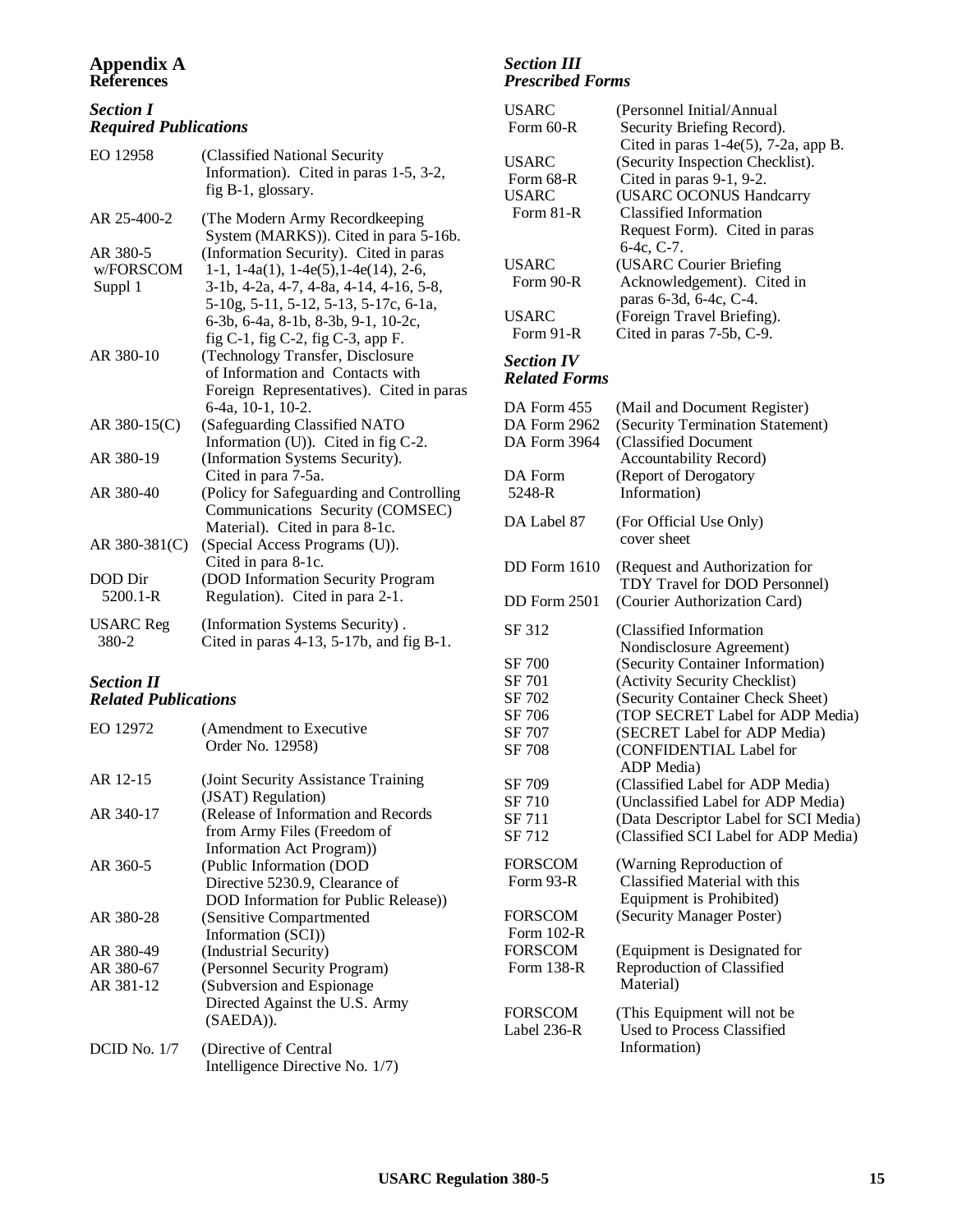# **Appendix B Security and Classified Information Requirements**

## *Section I Security Briefing*

*[Recommend security managers use this briefing at figure B-1 in conjunction with USARC Form 60-R, Personnel Initial/Annual Security Briefing Record.]*

# **Security Briefing**

# **1. Introduction**

a. As a DOD employee who occupies a position that requires access to classified information, you have been the subject of a personnel security investigation. A personnel security investigation is an inquiry into the loyalty, integrity, discretion, morals and character of an individual employed by or under contract to the U.S. Government. The purpose of that investigation was to determine your trustworthiness for access to classified information. When the investigation was completed, the Central Clearance Facility (CCF) granted you a security clearance based upon a favorable adjudication of the investigative results. Once the security clearance was granted, you met the first of three requirements necessary to have access to classified information.

b. The second requirement that you must fulfill is to sign an SF 312, Classified Information Nondisclosure Agreement. This requirement was established in a presidential directive that states: "All persons with authorized access to classified information shall be required to sign a nondisclosure agreement as a condition of access." The SF 312 is a contractual agreement between the U.S. government and you, a cleared employee, in which you agree never to disclose classified information to an unauthorized person. Its primary purpose is to inform you of--

- (1) The trust that is placed in you by providing you access to classified information.
- (2) Your responsibilities to protect that information from unauthorized disclosure.
- (3) The consequences that may result from your failure to meet those responsibilities.

c. The third requirement is a "need-to-know." The holder of classified information, to which you seek access, is responsible for confirming your identity, your clearance, and your "need-to-know." As a holder (custodian) of classified information, you are responsible for making these same determinations with respect to any individual to whom you may disclose it.

# **2. What is classified information?**

Classified information is information that requires protection against unauthorized disclosure in the interest of national security, and is classified under one of three designations: TOP SECRET, SECRET, or CONFIDENTIAL.

a. *TOP SECRET* is applied only to information whose unauthorized disclosure could reasonably be expected to cause exceptionally grave damage to national security. ALL control and accountability of TOP SECRET documents will be handled by the TSCO.

b. *SECRET* is applied only to information whose unauthorized disclosure could reasonably be expected to cause serious damage to national security.

c. *CONFIDENTIAL* is applied only to information whose unauthorized disclosure could reasonably be expected to cause damage to national security.

# **3. Classification of information**

a. Security classification is not used to conceal violations of law, inefficiency, administrative error, prevent embarrassment, nor to restrain competition. Information may be classified either originally or derivatively.

(1) *Original Classification* is an initial determination by an Original Classification Authority (OCA), who has been designated in writing, that information requires protection against unauthorized disclosure in the interest of national security.

# **Figure B-1. Security Briefing**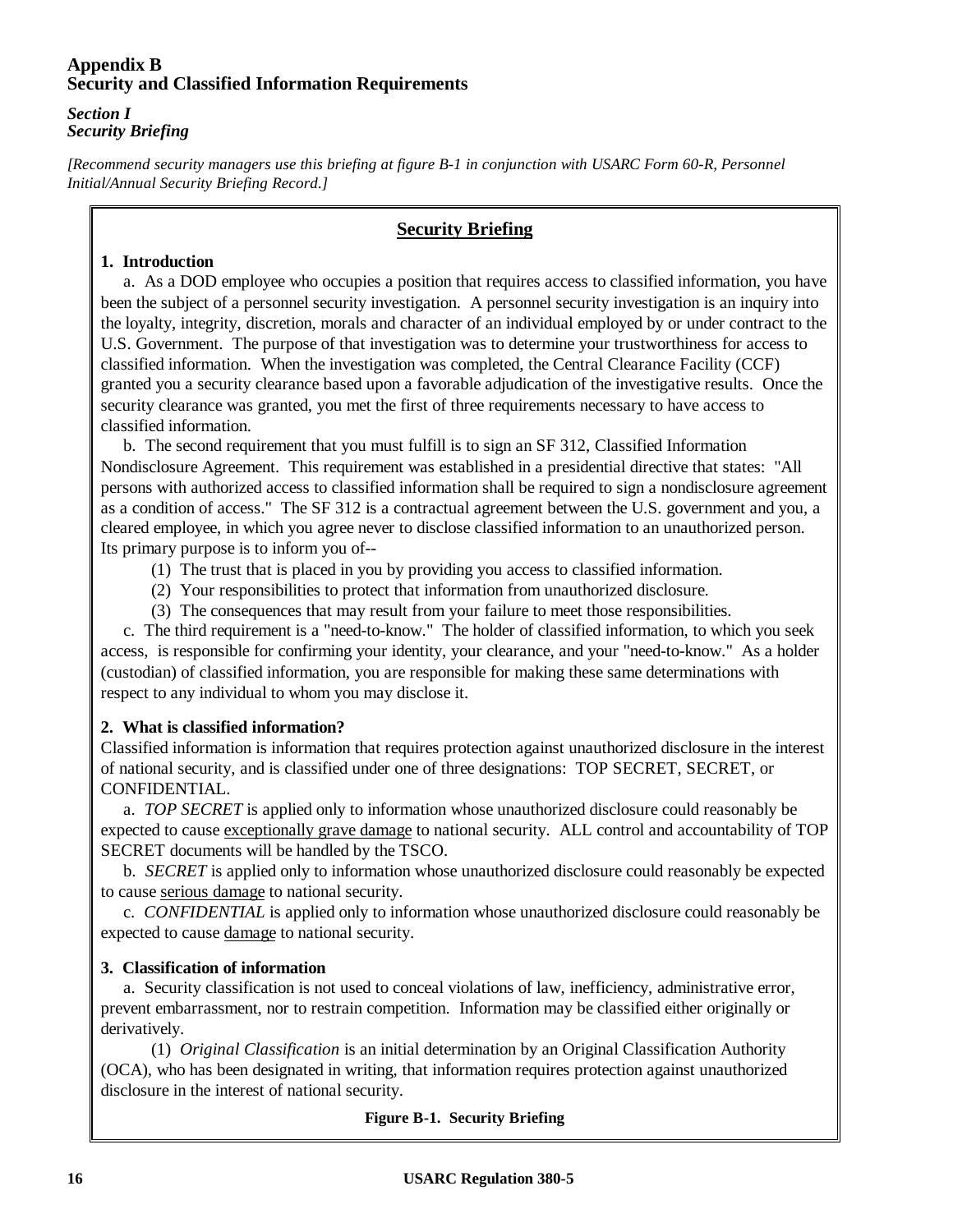(2) *Derivative Classification* is classification derived from another source. It is the act of incorporating or restating information already classified, and marking that material consistent with the security markings of your source document and information. Over 95% of all classification decisions in the Army are derivative.

b. Information is classified derivatively, either through the use of a reference document, such as a security classification guide, or another source document, such as an Army regulation, OPLAN, message, report or memorandum. Information taken from a classified report or memorandum, and incorporated into a new document is derivatively classified in accordance with the classification markings shown in the source document. Of course, if the information taken from the classified source is unclassified, then the new document is also unclassified. If the source document does not provide enough guidance for you to determine what the derivative classification should be, contact your security manager for assistance.

## **4. Access**

a. No person may have access to classified information unless that person has the appropriate security clearance and a demonstrated need-to-know. If you have authorized possession, knowledge, and control of information, YOU are the person responsible to determine if another person's official duties require access to that classified information and if that person has been granted the appropriate security clearance by CCF.

b. No one, regardless of rank or position or mere possession of a badge, has a right to have access to classified information. DON'T ASSUME ANYTHING. Check identity, clearance, need-to-know, and ability to protect (or store) the information before passing classified information to anyone. You must strictly limit distribution of papers and other media containing classified information. When in doubt, do not route. Avoid routine dissemination of classified material.

## **5. Accountability of classified information**

TOP SECRET information is accounted for by a continuous chain of receipts. SECRET information is controlled through administrative procedures (i.e., receipt) in the absence of hand-to-hand transfer. Appropriate administrative controls are also required to ensure that CONFIDENTIAL information is protected.

### **6. Protecting classified information**.

a. All security procedures that we follow have two goals in mind: to PREVENT those who have NO NEED TO KNOW from being exposed to the information; and secondly, to PREVENT deliberate compromise.

b. As a custodian of classified information, you have a personal, moral, and legal responsibility, at all times, to protect classified information, whether oral or written, within your knowledge, possession, or control. You are further responsible for locking classified information in a GSA approved security container, whenever it is not in use, under the direct supervision of authorized persons, or in an area approved for open storage of classified information. Further, you must follow procedures that ensure that unauthorized persons do not gain access to classified information.

(1) Classified information must not be discussed on a non-secure telephone, read, or discussed in public places. "*Talking around*" classified information or using private codes doesn't really fool anyone and must be avoided. Many leaks of classified information result from conversations or interviews.

- (2) Never leave documents uncovered or unattended.
- (3) Always use cover sheets.
- (4) Never "drop off" classified.
- (5) Only use in authorized areas.

(6) Be very cautious in dealings with persons not authorized to have access to classified information. Remember, leaks may be just as damaging to our national security as outright espionage.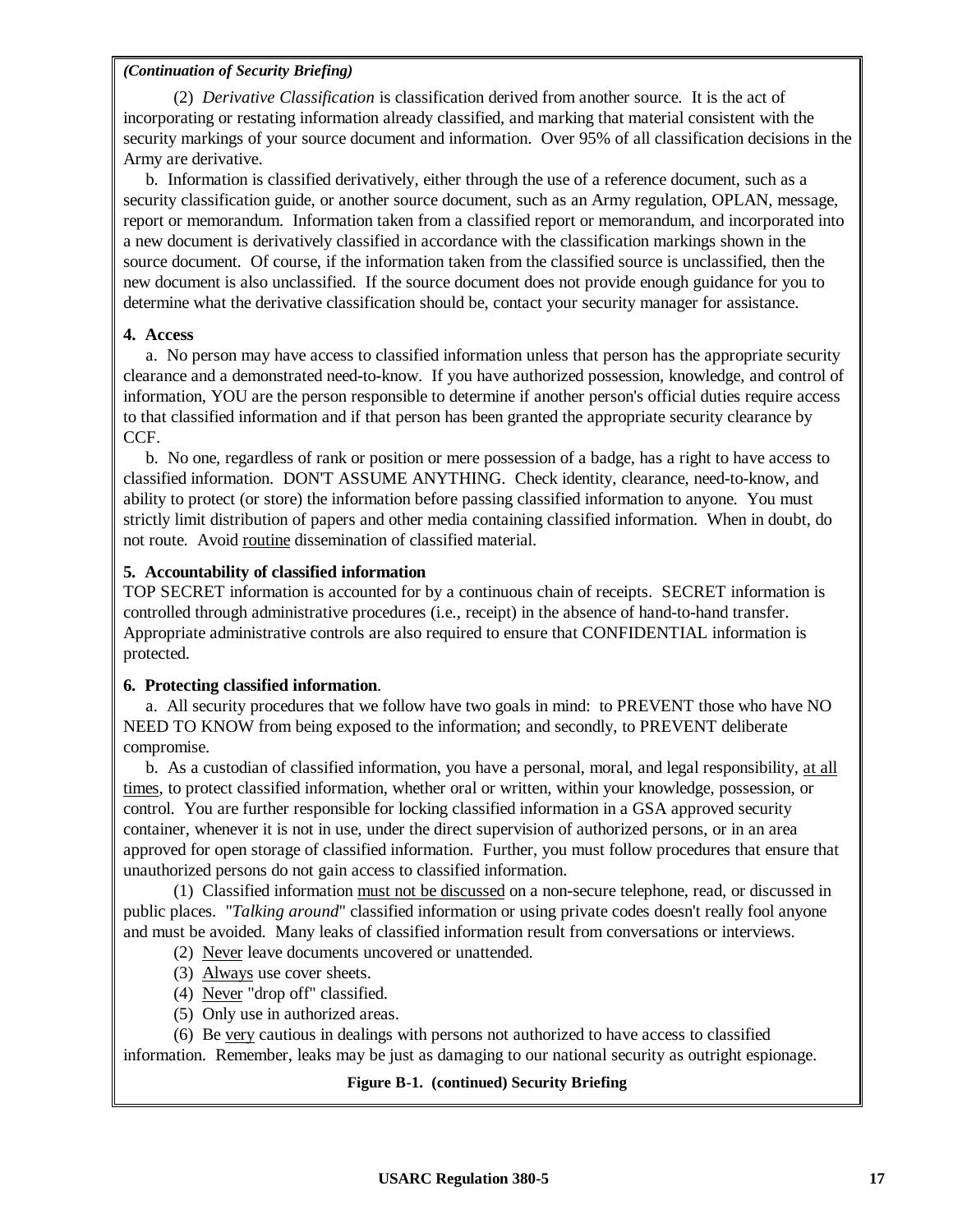c. Classified documents removed from storage must be kept under constant surveillance. Cover sheets used shall be SFs 703, 704, 705 for TOP SECRET, SECRET, and CONFIDENTIAL documents, respectively. Drafts, carbons, notes, working papers, ribbons, disks, or any items containing classified information must be destroyed when no longer needed, or must be classified and handled just as the classified information they contain.

# **7. Marking classified information**

a. When you mark (or stamp) a classified document, you communicate a decision. You alert people that the information is classified, and at what level. At a minimum, classified documents must indicate:

(1) The highest level of classification at the top and bottom of the first page, title and cover pages, and back page and cover, if any.

(2) Portion markings for each section, part, paragraph, subparagraph, or similar portion. The subject and title also contain a portion marking.

(3) Interior pages are marked top and bottom with the OVERALL classification of information contained on that page; Remember, always conspicuously mark folders and files, on the outside front and back.

(4) The source document, the office of origin and the date of the source or classification guide.

(5) The "Derived From" (previously "Classified By") line must identify the original classification authority or source document; or state "Multiple Sources," and the derivative classifier shall keep a list of the sources with the file.

(6) The "Declassify On" line must state a specific date or event for declassification and is determined by the appropriate OCA.

(7) The "Date of Service" line will reflect the date of the latest source.

*[NOTE: In accordance with EO 12958, many current source documents and classification guides indicate the "OADR" as declassification instruction. Until guides are rewritten, the derivative classifier shall carry the fact that the source was marked as "OADR," and the date of the origin of the most recent source document, guide, or specific information being classified.]*

b. Documents created *before* 14 Oct 1995 will not be remarked. Documents created *after* 14 Oct 1995, and not marked in accordance with EO 12958, should be remarked, as stated above, as they are removed from files for working purposes. Care should be taken to ensure that documents sent to other activities or placed in official unit files are marked in accordance with the new EO

c. **Working Papers:** Most, if not all, classified documents originate as "WORKING PAPERS." Working papers are documents and materials accumulated or created in the preparation of finished documents and materials. *After 90 days, all working papers containing classified information must be dated, marked, protected, accounted for, and destroyed in the same manner as a finished document with the same classification.*

# **8. Transporting and mailing classified information**

a. TOP SECRET documents will not be mailed at any time. SECRET documents may be transported via U.S. Postal Service registered mail or may be hand delivered. The DA Form 3964, Classified Document Accountability Record, must be used and enclosed. Security managers will keep DA Form 3964 on file for 2 years. CONFIDENTIAL documents may be transported via any means approved for SECRET or by U. S. Postal Service First Class mail. The outside envelope must state "*Postmaster: Address Correction Requested. Do Not Forward.*"

b. For both levels, you must double wrap (in an opaque envelope or container), properly seal, and ensure the addressee and return address is typed on both envelopes. Only the inside envelope, both front and back, will be stamped with the highest level of classification of the contents within.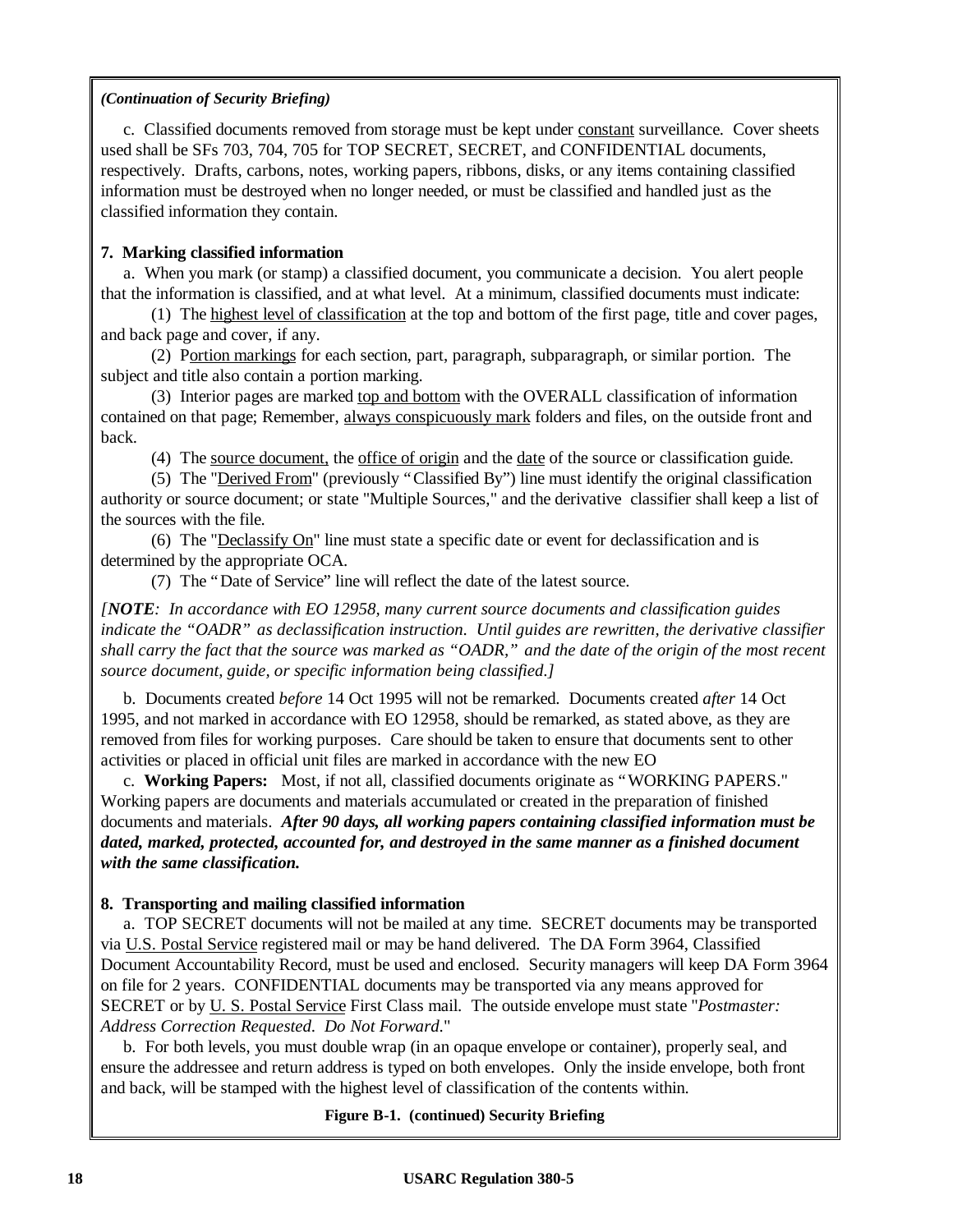c. Individuals hand-carrying classified material between buildings or bases within a 50-mile radius of your command must possess a DD Form 2501, *Courier Authorization Card and an Identification card* (DD Form 2 or 2A), and must have received a courier briefing. A locked briefcase may serve as the outside envelope when hand-carrying classified information. Do not store classified material in automobiles, luggage, hotel rooms, trailers, luggage racks, trunks, aircraft travel pods, or drop tanks. If material is to be transported beyond the 50-mile radius, the individual must also have courier orders, and the security manager must maintain a list of all classified material transported. *Classified material shall be hand-carried ONLY as a last resort.*

d. Only solid opaque envelopes will be used. You **may not** use a shotgun envelope to hand-carry or transmit classified information.

# **9. Reproducing classified information**

Classified information **may not** be reproduced without authorization from an official who has been designated to grant such approval. Avoid routine reproduction of classified information. Classified information that is reproduced is subject to the same controls as the original document. TOP SECRET information must not be reproduced without the consent of the originator or an even higher authority.

### **10. Destroying classified information**

a. You must destroy classified material once its purpose has been served. Classified information identified for destruction shall be destroyed completely to preclude recognition or reconstruction of the classified information. Methods and equipment used to routinely destroy classified information include burning, cross-cut shredding (measuring 1/32"), wet-pulping, mutilation, chemical decomposition or pulverizing. The custodian and a witness will accomplish the destruction of TOP SECRET material. Both individuals will sign the DA Form 3964, Classified Document Accountability Record. When destruction of SECRET documents are witnessed by two cleared individuals, no destruction record is required. CONFIDENTIAL documents can be destroyed by the custodian alone - no destruction certificate is required.

b. USARC Regulation 380-2, chapter 6, establishes procedures for destruction and degaussing of magnetic media.

# **11. Classified meetings and briefings**

Individuals responsible for conducting any classified meeting or briefing must ensure that:

a. The meeting site is appropriate and that it provides proper control, storage, and protection for classified.

- b. An access roster is available, and checked, to limit access to properly cleared individuals.
- c. The audience is notified of the overall classification.
- d. Attendees handle, mark, and control classified notes.
- e. Attendees receive assistance in preparing classified notes for mailing.
- f. Approval is obtained for meetings with foreign national attendees.
- g. Guard(s) shall be posted at doors restricting access and to prevent eavesdropping.

# **12. Emergency safeguarding of classified information**

A local emergency plan will be posted on or near all security containers, and all individuals will be aware of the procedures to follow in an emergency.

### **13. Safe maintenance**

a. Open security containers will NOT be left unattended.

b. Items having only monetary value, like cash, narcotics, weapons, airline tickets, etc., will not be stored in the same container as classified material.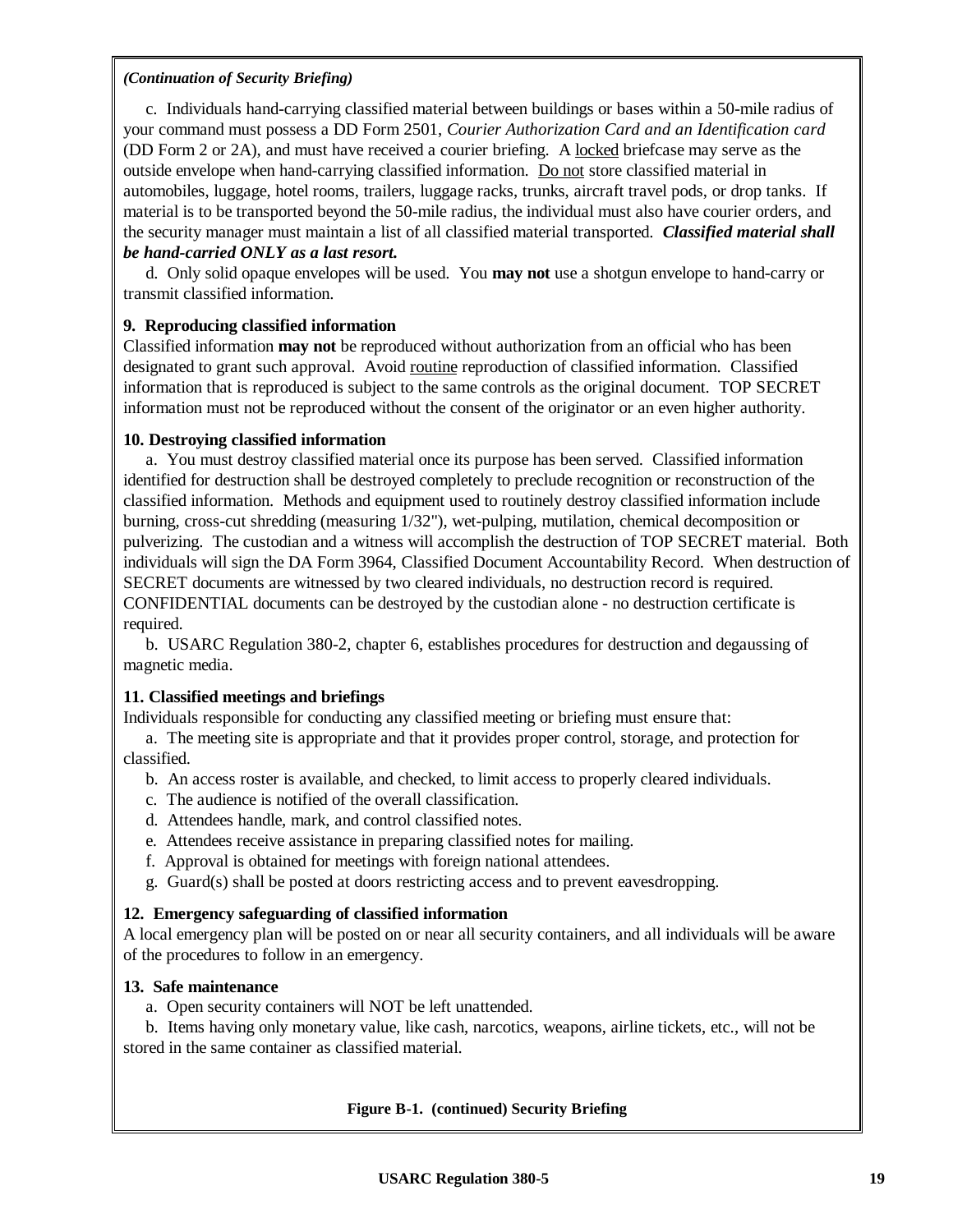c. Be alert to signs of trouble, such as the dial being unusually loose, as well as any difficulty in dialing combinations or difficulty with drawers. Call a locksmith if any trouble signs appear.

d. Combinations must be changed anytime anyone having access to the safe combination leaves or no longer has access, and at least every 12 months. New combinations will be randomly selected. Do not use any set pattern, i.e. birth dates, anniversaries, etc. Memorize the combination; do not write numbers down. Be certain a qualified individual changes the security container combination.

## **14. End-of-day security procedures**

a. A system of security checks at the close of each working day ensures that all classified information is secure. An SF 701, Activity Security Checklist, provides a systematic means to make a thorough end-of-day security inspection of a particular work area and shall be used to record such inspection. An integral part of the security inspection system is the security of all GSA-approved vaults and containers used for the storage of classified material. Use of the SF 701 ensures that all classified material is properly stored, waste baskets do not contain classified material, tops of desks are clear of classified material, and computer disks containing classified data are properly secured.

b. In addition, the check may serve to ensure windows and doors are closed and locked, coffee pots are unplugged and computers are turned off. The form is a checklist and any items your office wishes to have checked may be added. An SF 702, Security Container Check Sheet, that provides a record of the names, dates and times that persons have opened, closed and checked a particular container or vault, will be displayed on each security container. A safe can be indicated as opened and closed several times during a given date, but only needs to be checked, and the "Checked By" block initialed, at the end of each working day. Standard Forms 701 and 702 must always be annotated to reflect any after-hour, weekend, and holiday activity regardless of whether or not the security container was opened during that day.

## **15. Security violations and compromises**

a. A *violation* is any unauthorized departure from established procedures for the protection of classified information. Not all violations result in compromise, but each incident must be investigated to determine whether a compromise did occur. A *disclosure* is the release or dissemination of information, either authorized or unauthorized, to a specific individual, group or activity. A *compromise* is a disclosure of classified information to unauthorized individuals that presents a threat to national security and can take several forms:

- (1) Dissemination to unauthorized personnel.
- (2) Loss of classified material.
- (3) Automated information systems insecurities.
- (4) Open, unattended security containers.

b. You must immediately report any actual or suspected violation, unauthorized disclosure, or compromise of classified information to your security manager. If any actual or probable disclosure, violation or compromise exists, a properly cleared individual, senior to all individuals known to be involved, will be appointed, in writing, to conduct a preliminary inquiry. USARC Regulation 380-2, para 7-7, establishes procedures for reporting automated information systems (AIS) security incidents, violations, and technical vulnerabilities.

# **16. Command, section, and unit security standing operating procedures (SOP)**

You are required to read and follow local requirements as outlined within your respective command, section or unit security SOP.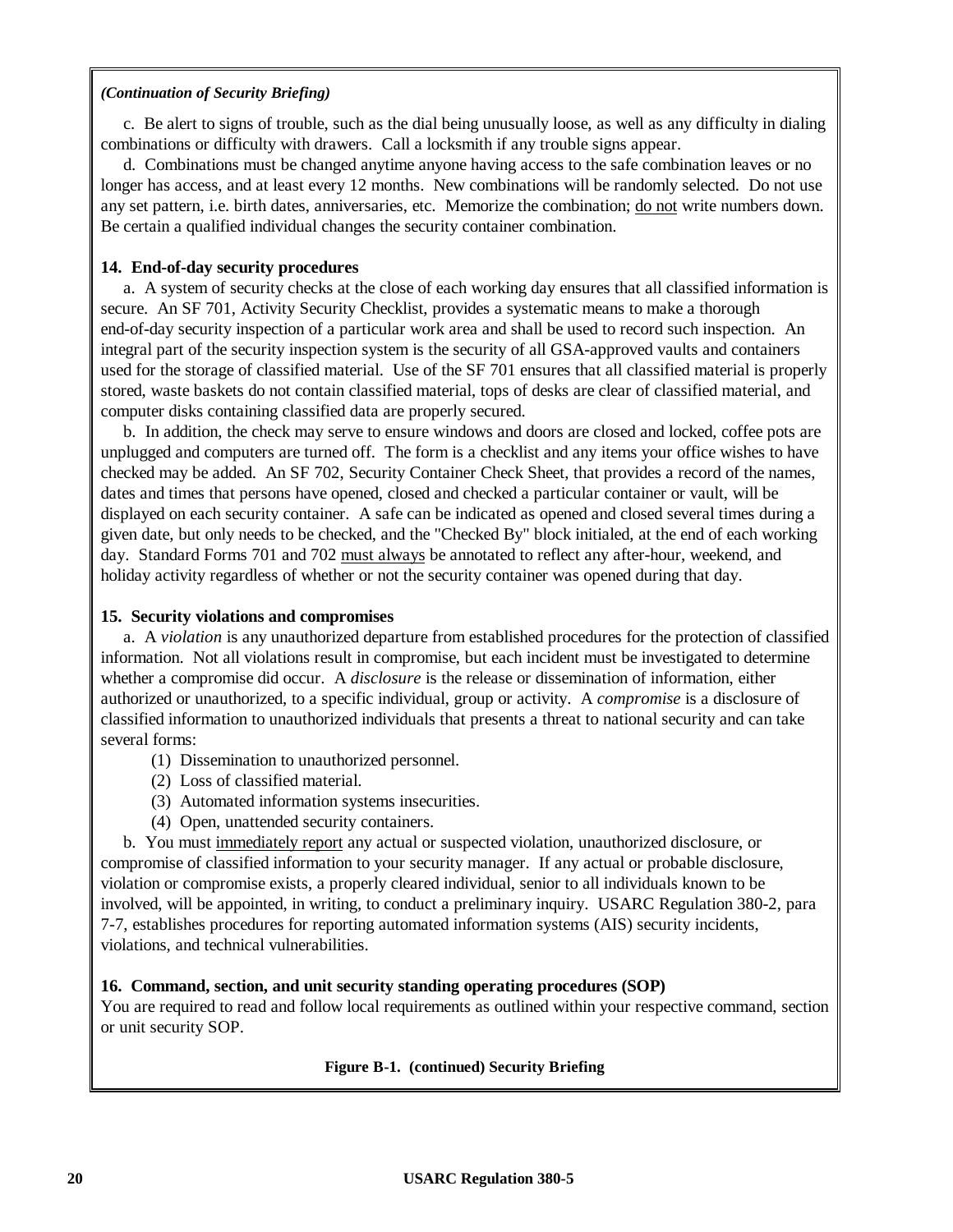### **17. Telephone security**

a. **Do not discuss classified information on non-secure telephones**. Official DOD telephones are subject to monitoring for communications security purposes at all times. The DOD telephones are provided for transmission of official government information only. Use of official DOD telephones constitutes consent to communications security telephone monitoring.

b. If you must discuss classified information on the telephone, a STU III is the only authorized method you may use. Additionally, a classified facsimile machine should be located in the Emergency Operations Center (EOC), at brigade level and above, for transmitting classified documents.

# **18. Foreign travel briefings**

All U.S. Army personnel, both civilian and military, traveling OCONUS, either in official or unofficial capacity will receive an Anti-terrorism and Force Protection briefing from their security manager prior to travel. Additionally, DA highly recommends that family members traveling OCONUS receive a briefing as well.

# **19. SAEDA briefings**

As an. Army employee, you must receive a Subversion and Espionage Directed Against the U.S. Army (SAEDA) briefing biennially. Your security manager will notify you when you are scheduled to receive the briefing.

## **20. Information systems security**

Before you begin operating an automated information system (AIS), be sure you understand and comply with the security requirements of the system. If you have any questions, ask your Information Systems Security Officer (ISSO), or your Terminal Area Security Officer (TASO). You are responsible for procedural, data communications and physical security.

a. *Procedural security* dictates how you operate and maintain your system. You will:

(1) Ensure AIS equipment is operated in accordance with established procedures and system security requirements.

(2) Safeguard assigned user passwords and report compromised passwords to the ISSO or TASO.

(3) Protect an unattended terminal. Users should log off or turn off a classified computer before leaving it unattended.

(4) Ensure that no additional equipment is attached to an AIS without the knowledge and permission of your ISSO.

(5) Honor software copyright restriction. No unauthorized copies of copyrighted software may be made for office or personal use. Copyrighted software may not be removed from the work place.

(7) Do not load any software without permission of the USARC DCSIM.

(8) Always make backup copies of data files and be sure to update regularly.

(9) Keep food, drink, and electrical appliances away from AIS equipment.

(10) Never introduce diskettes or media onto a government system that are obtained outside the work arena, before having them checked for viruses.

(11) Immediately report any suspected computer misuse or abuse to your ISSO.

b. *Data security*. You must always protect classified and sensitive unclassified information. You will--

(1) Establish a need-to-know and periodically review access privileges for each sensitive file.

(2) Lock up classified removable media in a GSA approved security container.

(3) Do not attempt to access data on an AIS or computer network unless you have specifically been authorized such access.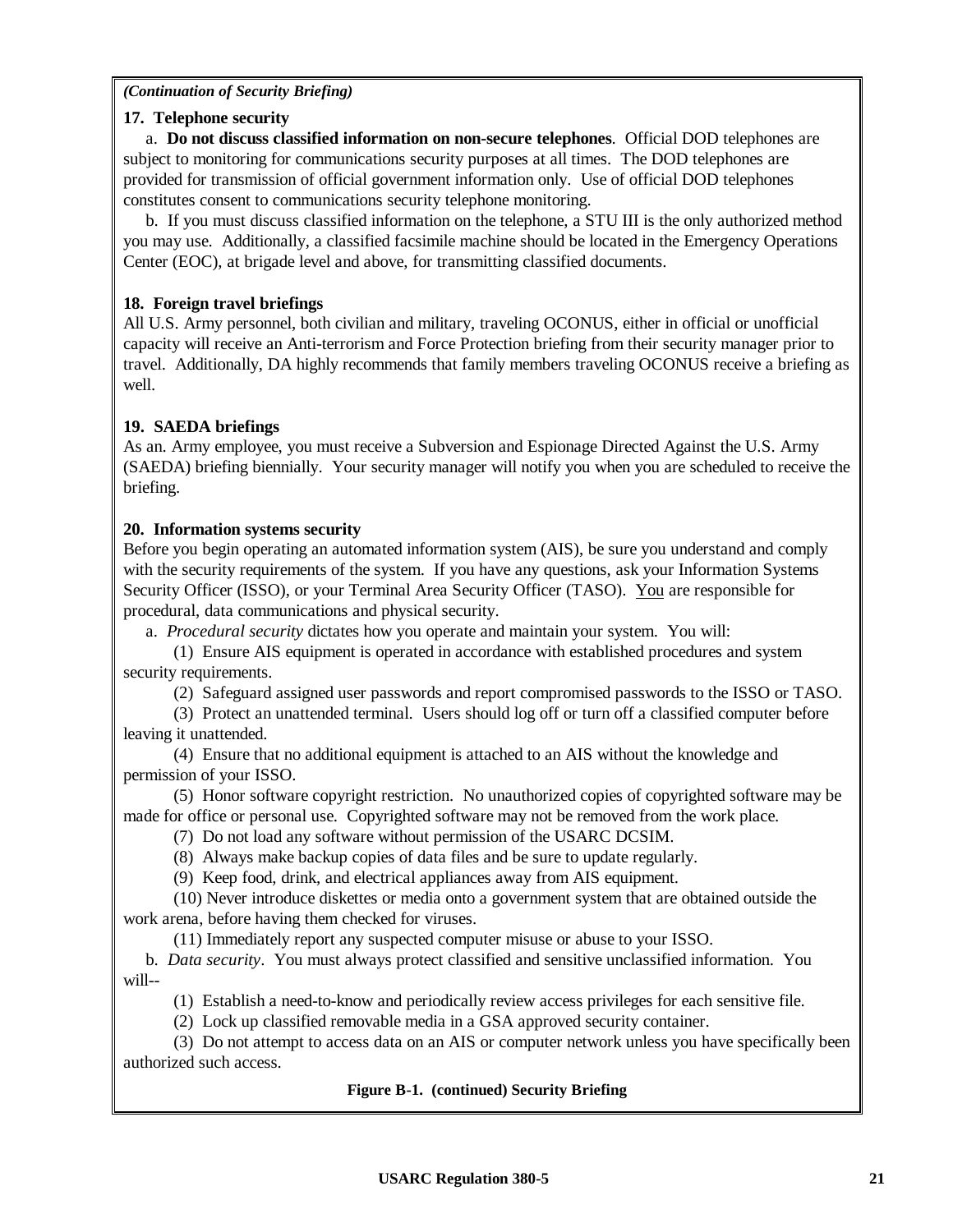(4) Label diskettes with the classified and unclassified contents of the data stored on them and the name of the application program used. Handle diskettes carefully to avoid damage. Do not write on a diskette with pencil or pen. First write data on the label, and then attach the label to the diskette.

(5) Prominently mark removable media, diskettes and printer ribbons with the highest level of classification of information processed or contained on the diskette. The SF 707 (SECRET) and SF 708 (CONFIDENTIAL) should be used to label media. Mark all media that does not contain classified information with SF 710 (Unclassified) label, if it is stored, transmitted, or otherwise intermingled with classified media. Place downgrading and declassification instructions next to the classification marking.

(6) Prominently mark the container (sleeves, boxes, etc.) with the highest classification of information contained therein.

(7) Mark all classified computer generated data as you would any other classified document.

(8) Do not process information that exceeds the accreditation sensitivity level of the AIS.

(9) Do not allow unauthorized personnel to access the AIS or the data generated.

(10) Inspect data files for tampering. If you suspect tampering, immediately inform your TASO or ISSO.

(11) Dispose of classified media in such a manner as to preclude reconstruction, i.e., shredding. c. *Communications Security* (COMSEC) policies apply to a networked AIS, that includes systems with dial-up-modem capability. All users, supervisors, and managers will ensure that:

(1) Their AIS has been accredited to transmit classified or sensitive information.

(2) All individuals log off and secure the removable classified disk when leaving a terminal.

d. *Physical security* limits access to your processing environment and provides security for your AIS.

- (1) Recognize, politely challenge, and assist people who do not belong in your area.
- (2) Know those who are authorized to use, service, and repair your systems.
- (3) Restrict access to areas where classified information is being processed.
- (4) Hardware must have an accountability chain back to the Property Book Officer.
- (5) Challenge persons carrying AIS components out of an office or building.

(6) Do not allow any AIS hardware to be moved from its accredited location without the knowledge and approval of your ISSO.

(7) Purge and declassify any classified and sensitive data or applications that have resided on storage media prior to allowing the media to leave your office area. Diskettes WILL NOT be purged or downgraded. Consult your ISSO for destruction procedures.

e. *Software Copyright Violations* are punishable under U.S. Code Titles 17 and 18, that provide for civil and criminal penalties for copyright infringement. The civil penalties may include statutory damages up to \$10,000. If infringement is proved willful, statutory damages can be as high as \$50,000. Criminal penalties may include imprisonment for up to 1 year plus a \$25,000 fine.

f. Telecommunications Security Monitoring. The DOD computer systems may be monitored for all lawful purposes, including to ensure their use is authorized, for management of the system, to facilitate protection against unauthorized access, and to verify security procedures, survivability, and operational security. Monitoring includes, but is not limited to, active attacks by authorized DOD entities to test or verify the security of this system. During monitoring, information may be examined, recorded, copied and used for authorized purposes. All information, including personal information, placed on or sent over this system may be monitored. Use of this DOD computer system, authorized or unauthorized, constitutes consent to monitoring. Unauthorized use of this DOD computer system may subject you to criminal prosecution. Evidence of unauthorized use collected during monitoring may be used for administrative, criminal, or other adverse action. Use of this system constitutes consent to monitoring for all lawful purposes.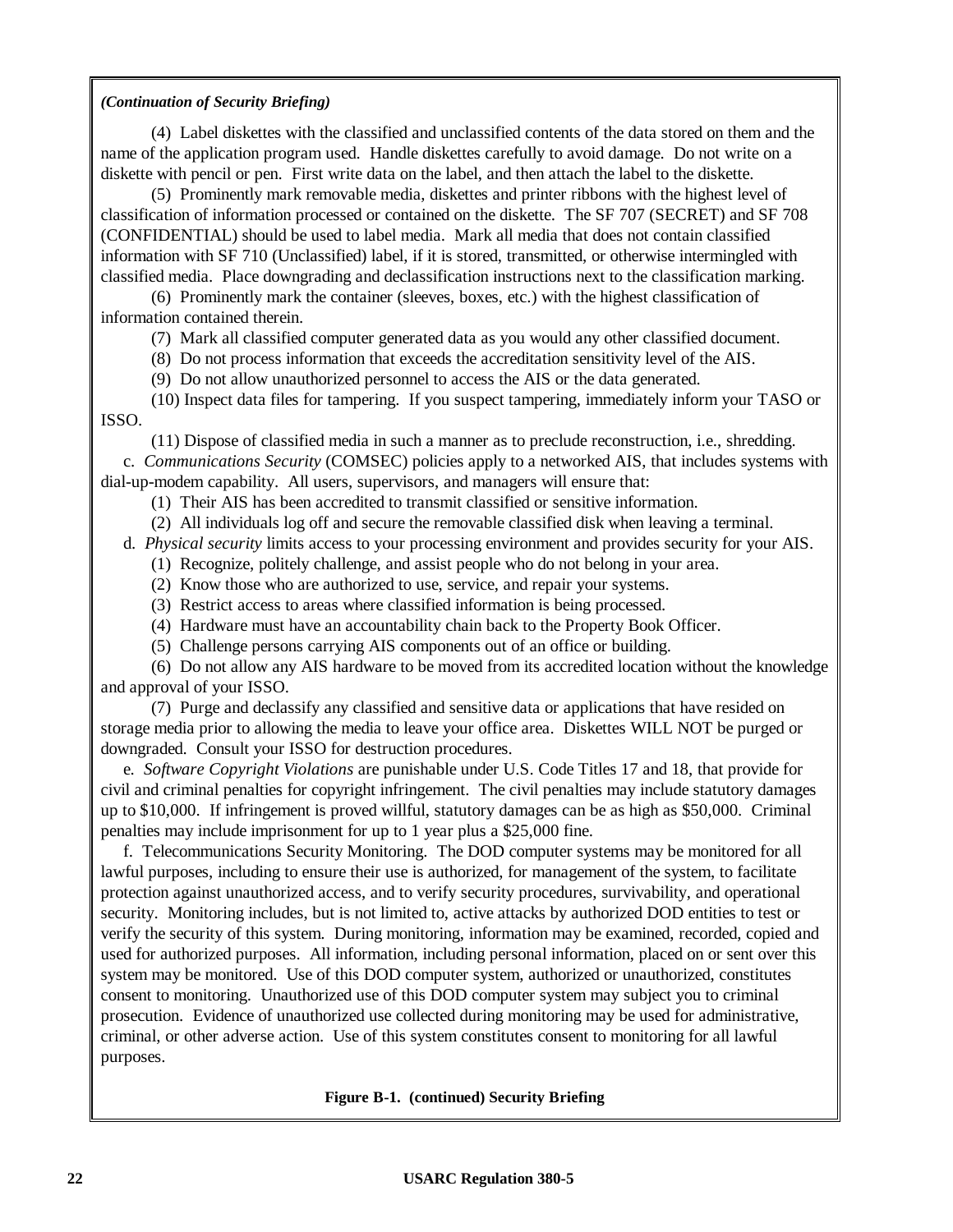### **21. Personnel security investigations**

a. There are three basic types of personnel security investigations: National Agency Checks (NAC), National Agency Checks with Written Inquiries (NACI), and Single Scope Background Investigations (SSBI).

(1) The **NAC** is the investigative basis for a final SECRET clearance. A NAC is requested by submitting an SF 86, Questionnaire for National Security Positions, and a fingerprint card (FD 258 untitled), to Defense Investigative Service (DIS).

(2) An **NACI**, (a NAC with written inquiries), is a suitability investigation required by the Office of Personnel Management (OPM) as a condition for civilian federal employment and is conducted by OPM. The favorably completed NACI is a condition for appointment to nonsensitive and noncritical sensitive positions. A NACI meets the requirements for granting a SECRET clearance. A NACI also requires submission of an SF 86.

(3) An **SSB**I is required for a TOP SECRET clearance and for access to Sensitive Compartmented Information (SCI). An SSBI is requested by submitting a DD Form 1879, Request for Investigation; an SF 86, Request for Personnel Security Investigation, and an FD 258 to DIS. An SSBI consists of all the checks done for a NAC, a subject interview and interviews with information sources. A favorably completed SSBI is a condition for appointment to a critical sensitive position.

b. A *Periodic Reinvestigation (PR)* is for the purpose of reviewing a person's character, morals, maturity, and life-style to ensure that nothing has occurred to affect that person's continued eligibility for a security clearance since their previous investigation. Central Clearance Facility (CCF) will make a determination when a PR is required. Your security manager will notify you if one has been requested by CCF.

c. After the appropriate investigation and adjudication, a DA Form 873, Security Clearance Determination, will be issued by CCF and forwarded to your official personnel folder (OPF) or the Military Personnel Records Jacket (MPRJ) by your security manager. At no time should the DA Form 873 be maintained outside the MPRJ or the OPF. Additionally, you should never maintain a copy of your DA Form 873. The DA Form 873 is not permitted to be used as an access roster. If there is a need to verify your security clearance, your security manager shall do so.

# **22. Reporting derogatory information**

As a DOD employee, it is your responsibility to report to your security manager, all derogatory information of any individuals who possess a security clearance, regardless of rank or grade, as soon as you become aware of that information.

# **23. Debriefing and outprocessing requirement**

You will receive an exit debriefing prior to resignation or retirement from military or civilian service. Ensure out-processing is completed with your respective security managers prior to any transfer, retirement, or resignation.

# **24. Administrative sanctions and reporting requirements**

As a DOD military or civilian employee, you are subject to administrative sanctions. By failing to follow these rules and precautions, you expose yourself to serious penalties if classified information is disclosed or compromised. Such penalties include, but are not limited to, a warning notice, reprimand, termination of classification authority, suspension without pay, removal or discharge, fine and imprisonment.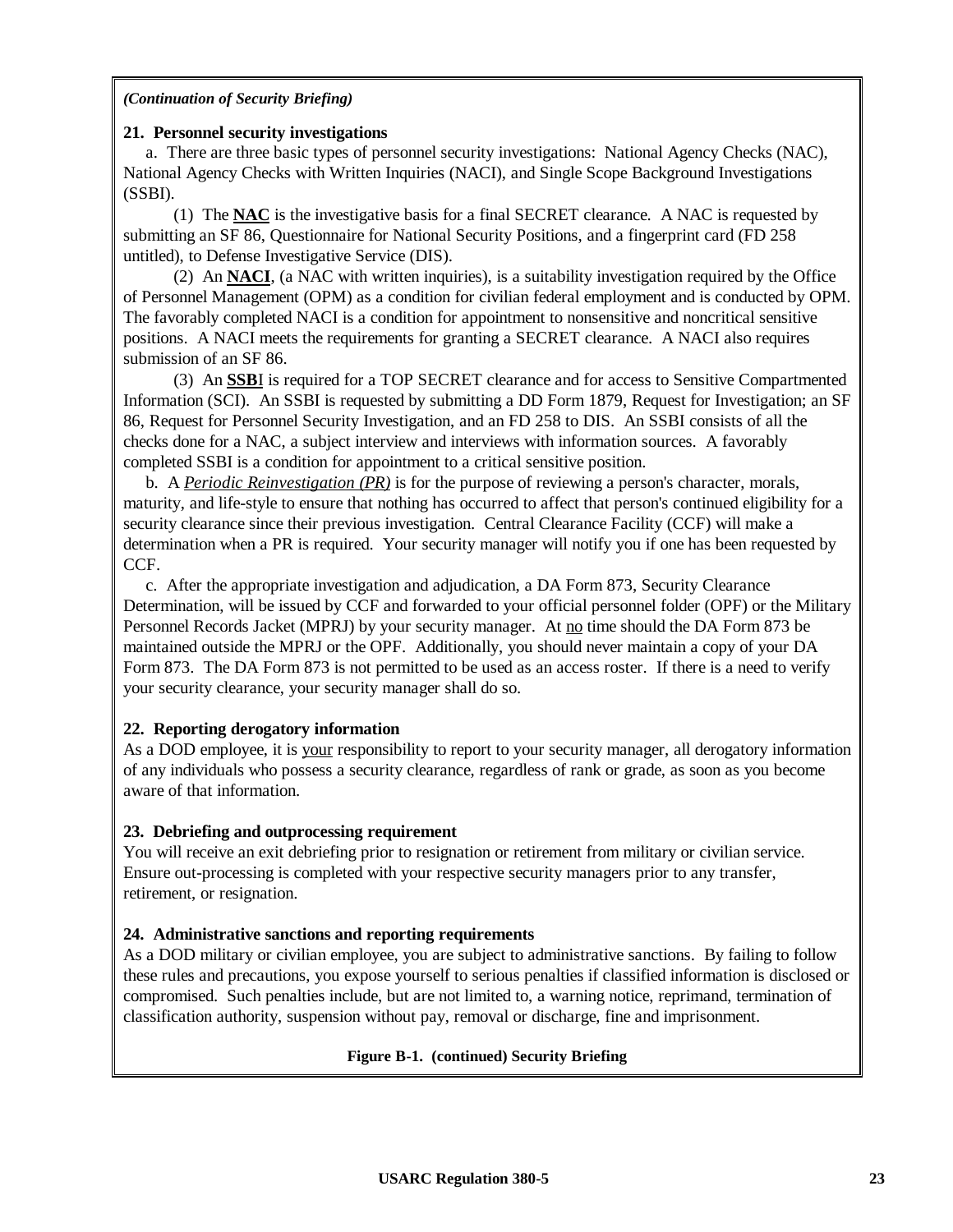# **Appendix C Classified Information Nondisclosure Agreement (SF 312) Guidance**

### **C-1. Policy**

a. All Federal employees requiring access to classified information must sign an SF 312 (NDA). The employee's signature on the NDA shows an agreement to never to disclose classified information to any unauthorized person(s). Refusal to sign is grounds for withdrawal of security clearance and access. The NDA is designed so a new non-disclosure agreement does not need to be signed upon changing jobs. In order to preclude duplicate NDAs, make a reasonable effort to verify if an existing NDA is on record. However, if location and retrieval of a previously signed agreement is impossible, completion of a new NDA is necessary.

b. All personnel who have a security clearance must have a copy of a signed NDA on file with their respective security manager. The security manager will reproduce the original and file the copy until the individual transfers or separates from government service. When a person transfers, it must go to their new command. When a person leaves or retires from government service, it goes to the respective personnel records section for retention in their official personnel file for 50 years from the date of execution.

### **C-2. Execution**

a. *Witness and Acceptance Blocks:* The security manager or another individual may witness the NDA by signing the witness block. The security manager will sign the acceptance block of the file copy **only** and retain that copy. For military personnel, leave the acceptance line blank on the original form for completion by records personnel who maintain the MPRJ.

b. *Debriefing Section:* Upon retirement, ETS, or resignation from federal employment, this section of the SF 312 may serve as a debriefing statement.

### **C-3. Retention**

Retention of the SF 312 (NDA) is as follows: a. Civilians. The original NDA for civilians is filed

in their Official Personnel File (OPF). b. Military. The original NDA for military personnel is filed in their official Military Personnel Records Jacket (MPRJ), 201 file, as an adjunct to the DA Form 873.

(1) Active Guard Reserve soldiers' MPRJs are at AR-PERSCOM, St. Louis, MO.

(2) TPU soldiers' MPRJs are at their respective unit.

(3) Active Army officers' MPRJs are at U.S. Total Army Personnel Command, Alexandria, VA.

(4) Active Army enlisted MPRJs are at Army Enlisted Records and Evaluation Center, Fort Benjamin Harrison, IN.

c. The security manager will retain a file copy of the NDA until the individual transfers or separates from service.

### **C-4. Transfer, separation, and retirement**

Upon transfer, mail the copy of the NDA to the gaining organization's security manager. Upon separation, either DA Form 2962 (Security Termination Statement) or the Security Debriefing Acknowledgement portion on the file copy of the SF 312 may serve as acknowledgement of the debriefing. The NDA debriefing is valid since the debriefing itself will have an original signature. If using DA Form 2962 for the debriefing, the copy of the NDA can be destroyed. Retain either the DA Form 2962 or the SF 312 debriefing form in the security office files for 2 years from the date of execution.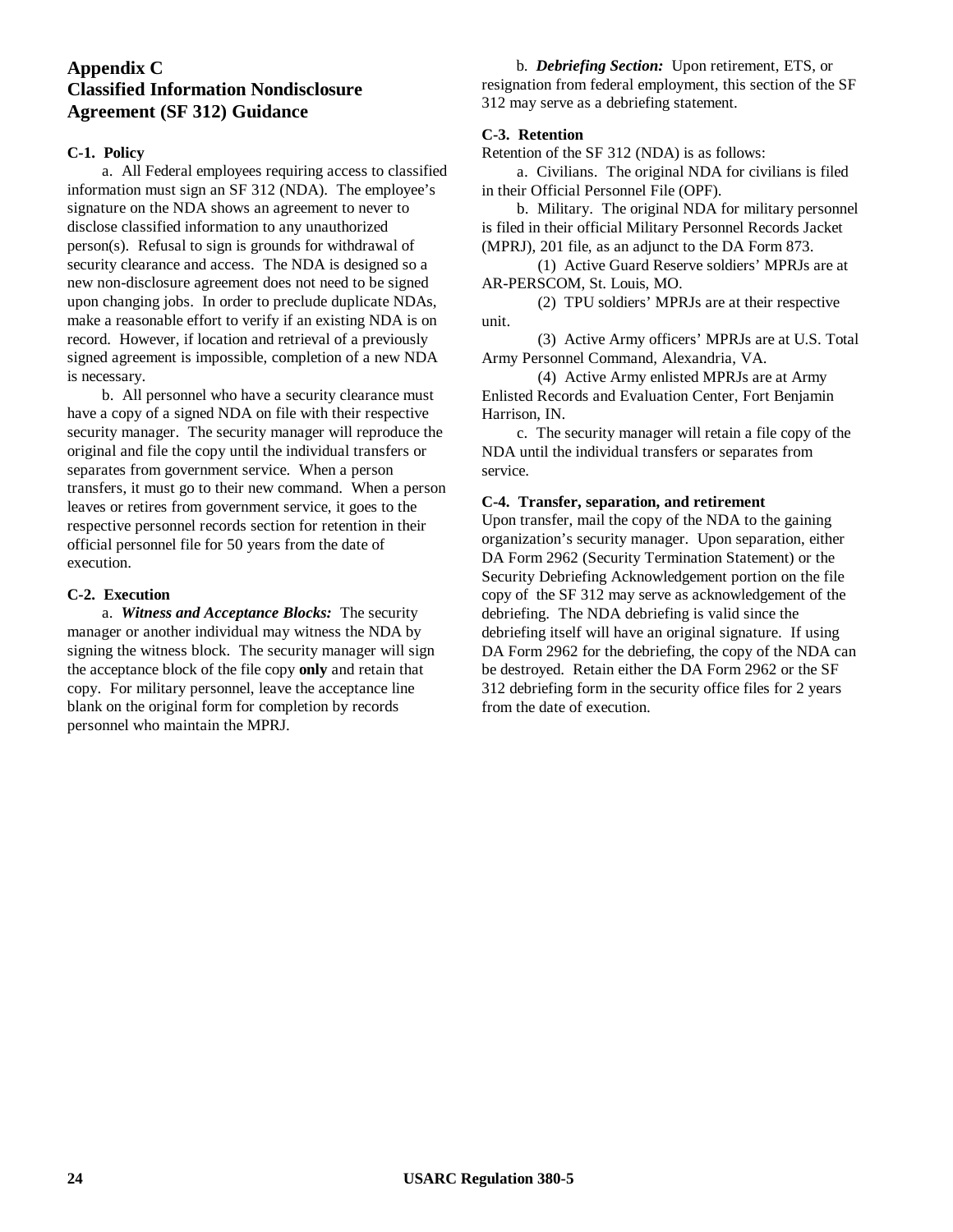### **Appendix D Courier Documentation and Briefings**

*[All USAR security managers will comply with instructions and requirements in this appendix.]*

### *Section I*

*CONUS and OCONUS Courier Requirements*

### **D-1. Briefing for couriers authorized to hand-carry and escort classified material**

a. Have individuals read the courier briefing. A sample CONUS courier briefing is at figure D-1. A sample OCONUS courier briefing is at figure D-2.

b. Ask if they understand or have any questions.

# **D-2. USARC Form 90-R (USARC Courier Briefing Acknowledgement)**

a. The USARC Form 90-R records couriers' receipt of briefings and serves as their acknowledgement of associated responsibilities.

b. Instructions for completion.

(1) Enter the DD Form 2501 Serial Number - *Print pre-serialized number from card.*

(2) Expiration Date - 1 *year minus 1 date from issue date.*

(3) Designated Courier - *Courier's signature.*

(4) Date - *Date signed by courier.*

(5) Security Manager - *Security manager or*

*Alternate's signature.*

### **D-3. CONUS- and OCONUS-specific requirements**

- a. CONUS-specific requirements (see sec II).
- b. OCONUS-specific requirements (see sec III).

# *Section II CONUS-Specific Courier Requirements*

*[These requirements are in addition to those stated in section I above.]*

### **D-4. DD Form 2501 (Courier Authorization Card)**

Issue and control DD Form 2501 to authorized couriers *(see para 6-3)*. Each card has a pre-printed serial number.

Cards are an accountable item and must be safeguarded. a. Instructions for completing DD Form 2501 are as follows: *[Type all data.]*

(1) Block 1. Issue date - S*elf-explanatory.*

(2) Block 2. Expiration date - *1 year from Issue Date minus 1 day.*

(3) Block 3. Name - S*elf-explanatory.*

(4) Block 4. Rank or Grade - S*elf-explanatory.*

(5) Block 5. Social Security Number (SSN) - S*elf-explanatory.*

(6) Block 6. Authorized Level – *Type only the level of clearance authorized for individual.*

(7) Block 7. Geographical Limit(s) - *Type "50-mile radius" (If necessary to grant approval over 50 miles, the individual must be on courier orders (see app D, sec III) for each trip.*

(8) Block 8. Signature of Courier -

*Self-explanatory.* (Security manager must witness signature.)

> (9) Block 9. Your unit office symbol and address. (10) Block 10.

(a) Duty Phone Number - *Your number.*

(b) After Hours Phone Number - Your after hours number.

(11) Block 11.

(a) Name - *Security Manager or Alternate Security Manager's name.*

(b) Title - *Security Manager or Alternate Security Manager.*

(c) Signature *- Security Manager or Alternate Security Manager's signature.*

b. After typing the data, sign block 11c. Issue the card to the courier after witnessing the individual's signature in block 8.

### **D-5. Courier Authorization Card (DD Form 2501) Receipt Log**

Because the card is an accountable item, the courier must sign for receipt of the card. Develop and implement a Courier Authorization Card (DD Form 2501) Receipt Log. Use any format, but it must contain the card number, unit name, courier's full name, courier's signature, issuer's signature (security manager), date issued, and date destroyed. Recommend preprinting the serialized numbers on the log upon receipt of the accountable cards. Retain this log for 2 years following the last entry.

### **D-6. Courier orders**

Use the Courier Authorization memorandum to carry materials beyond a 50-mile radius of a command within CONUS. Individuals will still need to carry the DD Forms 2501 on their person. Carrying materials round trip requires an authorization memorandum for each way. *(See sample memorandum at fig D-3)*.

# *Section III OCONUS-Specific Courier Requirements*

*[These requirements are in addition to those stated in section I above.]*

### **D-7. Travel Orders (DD Form 1610)**

Submit as stated in this regulation, paragraph 6-4.

### **D-8. USARC Form 81-R (USARC OCONUS Handcarry Classified Information Request)**

Submit as stated in this regulation, paragraph 6-4. Completion of all items is self explanatory.

### **D-9. OCONUS courier orders memorandum**

The USARC DCSINT issues OCONUS Courier Orders memorandums for justified courier requests.

### **D-10. USARC Form 91-R (Foreign Travel Briefing Statement)**

Completion of all items is self explanatory.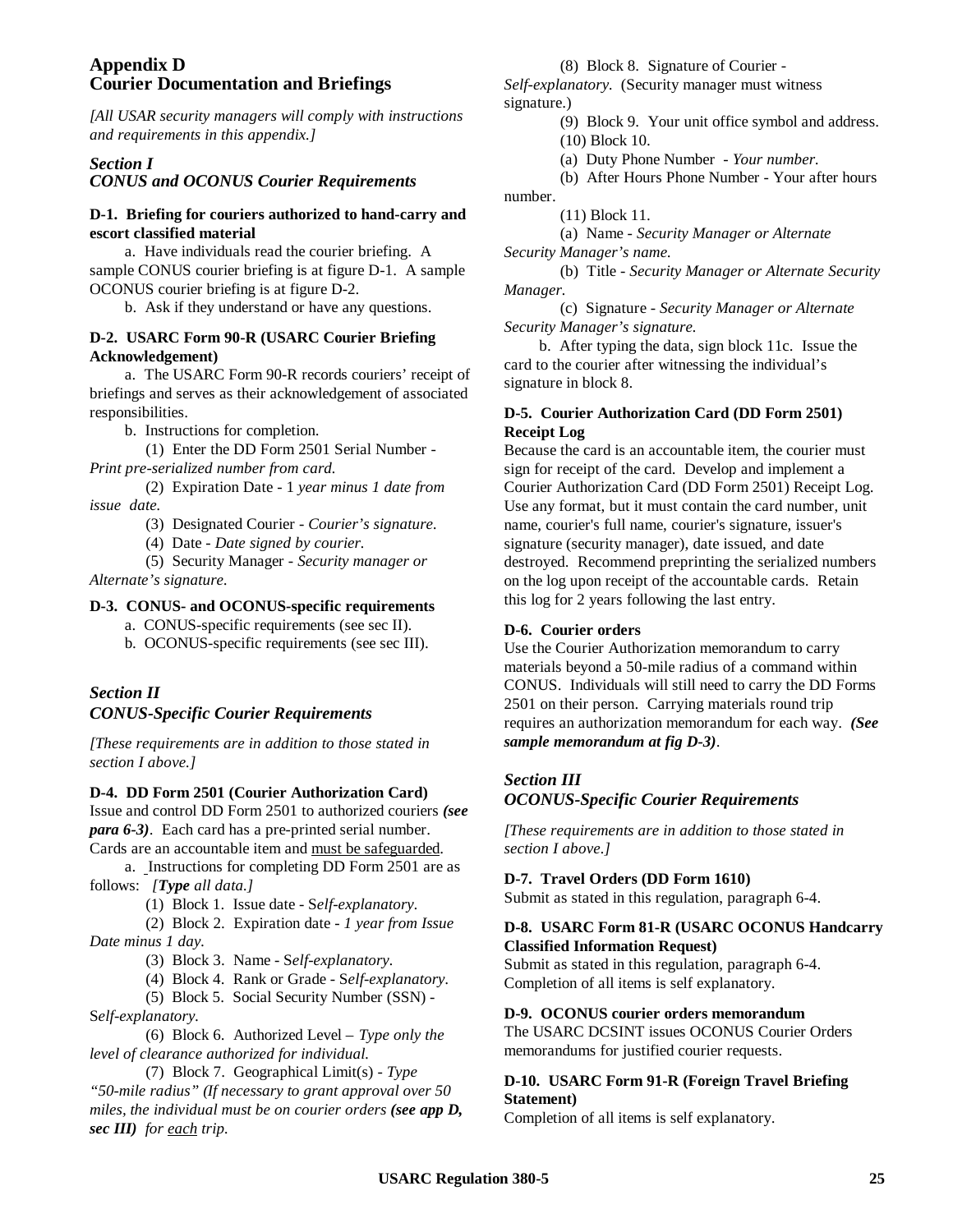# **Sample** *CONUS* **Briefing for Couriers Authorized to Hand-carry and Escort Classified Materials**

*General Instructions***.** As a designated courier of classified material, you are authorized to hand-carry or escort material while in a travel status between your duty and TDY stations. If traveling beyond a 50-mile radius of your command, you must also have a memorandum from your security manager authorizing you to hand-carry classified information in your possession. In some situations you may not have actual access or specific knowledge of the information you are carrying. However, when you receive material in a sealed envelope or other container, you become, as defined in AR 380-5, the custodian of that information.

All military personnel and DA civilian employees are subject to Title 18, United States Code, that deals with unauthorized release of national security information; however as a courier, you are solely and legally responsible for protection of the information in your possession. This responsibility lasts from the time you receive it until it is properly delivered to the station, agency, unit, or activity listed as the official addressee.

The intent of this briefing is to help you become familiar with your responsibilities as a courier, duties as a custodian, and the security and administrative procedures governing the safeguards and protection of classified information. You must be familiar with the provisions of AR 380-5, DA Information Security Program Regulation and FORSCOM Supplement thereto, with special emphasis on the following areas:

*Access***.** You will be given delivery instructions for the material when it is released to you. Follow those specific instructions given and seek assistance from your Security Manager if you are unable to do so. Dissemination of classified material is restricted to those persons who are properly cleared and have an official need for the information. No person has a right or is entitled to access of classified information solely by virtue of rank or position. To help prevent unauthorized access and possible compromise of material entrusted to you, it must be retained in your personal possession or properly guarded at all times. You will not read, study, display, or use classified material while in public places or conveyances.

*Storage.* Whenever classified information is not under your personal control, it will be guarded or stored in a GSA-approved security container. Do **not** leave classified material unattended in locked vehicles, car trunks, commercial storage lockers, storage compartments in commercial airlines, or while aboard trains or buses. You will not store the material in detachable storage compartments, i.e., trailers, luggage racks, or aircraft travel pods. Do not pack classified items in checked baggage. Retention of classified material in hotel rooms, motel rooms, or personal residences is specifically prohibited. Safety deposit boxes provided by motel or hotels do not provide adequate storage for classified material. Advance arrangements for proper overnight storage at a U.S. Government facility or, if in the United States, a cleared contractor's facility is required prior to departure. Arrangements are the responsibility of the activity authorizing the transmission of classified material.

*Preparation.* Whenever you transport classified information, it must be enclosed in two opaque sealed envelopes, similar wrappings, or two opaque sealed containers such as boxes or other heavy wrappings without metal bindings. A **locked** briefcase, when used, may serve as an outer wrapping or container. The inner envelope or container shall be addressed to an official government activity (as if for mailing), stamped with the highest classification and placed inside the second envelope or container. The outer covering will be sealed and addressed for mailing (in the event of an emergency) to the government activity. Proper preparation is the responsibility of the activity authorizing transmission. **Do not accept improperly prepared material for transmission**. Receipts will be exchanged when and if required.

**Figure D-1. Sample CONUS Courier Briefing**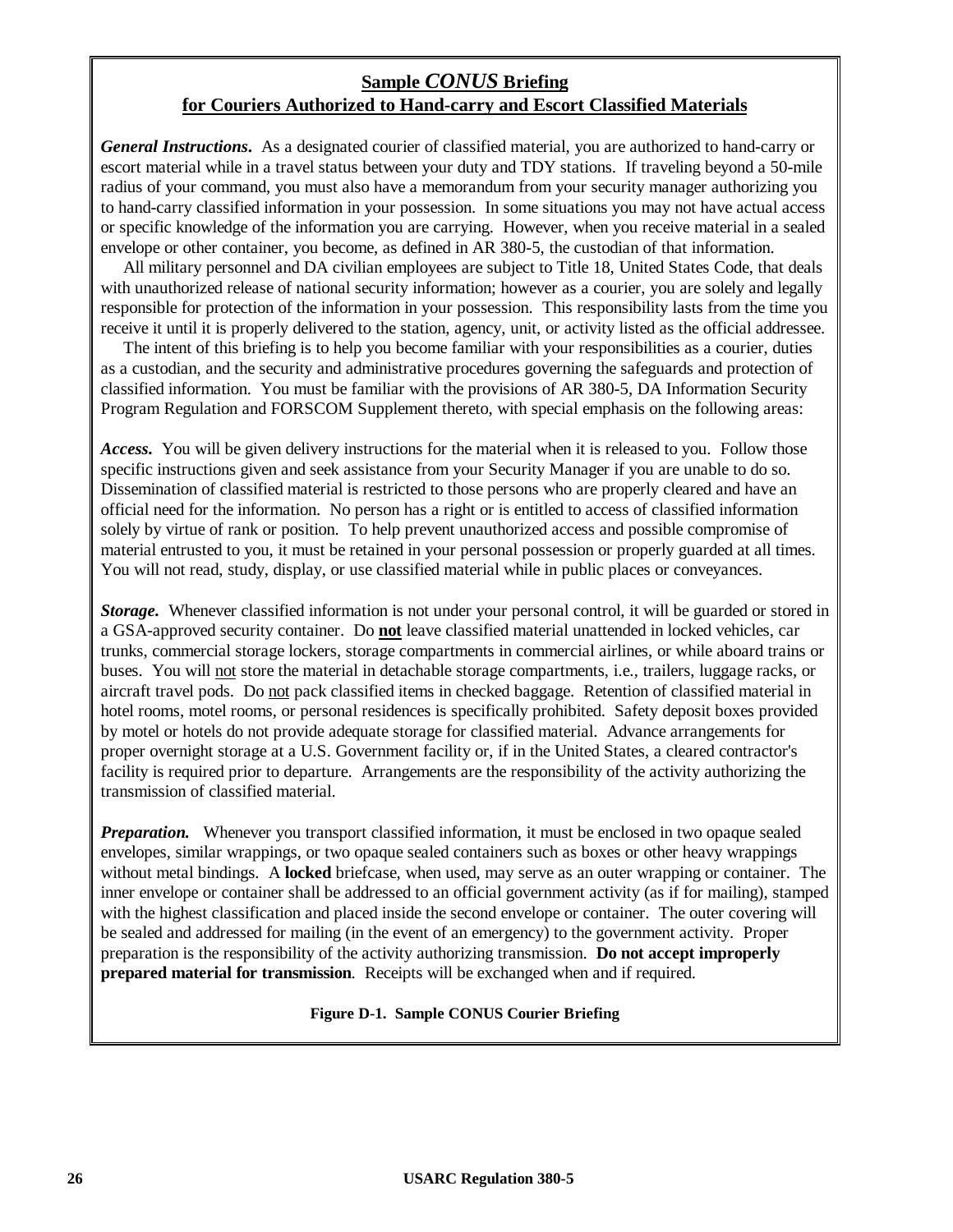### **USARC Regulation 380-5 27**

*(Continuation of CONUS Couier Briefing)*

*Hand-carrying Classified Information Aboard an Aircraft.* The written authorization memo and your DD Form 2501, Courier Authorization Card, should ordinarily permit you to pass through passenger control points within the U.S. without the need for subjecting classified material to inspection. Except for customs inspection only, airports have established screening points to inspect all hand-carried items. If you are carrying classified material in envelopes you should process through the ticketing and boarding procedures in the same manner as other passengers. When the sealed envelopes are carried in a briefcase (carry-on-luggage), it shall be routinely offered for inspection for weapons. The screening official may check the envelope by X-ray machine, flexing, feel, weight, etc., without opening the envelope. If the screening official is not satisfied with your identification, authorization statement, or envelope, you will not be permitted to board the aircraft and are no longer subject to further screening for boarding purposes. Do not permit the screening official to open envelopes or read any portion of the classified document as a condition for boarding. *Do not, under any circumstances, read or work on classified materials while onboard the aircraft.*

*Escorting Classified Information Aboard an Aircraft.* When escorting classified material that is sealed in a container and too bulky to hand-carry or is exempt from screening, prior coordination is required with the Federal Aviation Authority (FAA) and the airline involved. This coordination is the responsibility of the approving authority. Report to the airline ticket counter prior to starting your boarding process. You will be exempt from screening. If satisfied, the official will provide an escort to the screening station and exempt the container from physical or other type of inspection. If the official is not satisfied you will not be permitted to board and are no longer subject to further screening. The official will not be permitted to open or view the contents of the sealed container.

The actual loading and unloading of bulky material will be under the supervision of a representative of the airline; however, you or other appropriately cleared persons shall accompany the material and keep it under constant surveillance during the loading and unloading process. Appropriately cleared personnel will be available to assist in surveillance at any intermediate step when the plane lands and the cargo compartment is to be opened. Coordination for assistance in surveillance is the responsibility of the activity authorizing the transmission of the material.

*Conclusion.* **Our primary concern is the protection and safeguarding of classified material from unauthorized access and possible compromise**. Security regulations cannot guarantee the protection of classified information nor can they be written to cover all conceivable situations. They must be augmented by basic security principles and a common sense approach to protection of official national security information. You are reminded that any classified instructions you receive must also be protected. Do not discuss verbal instructions with anyone after you have delivered the material, do not talk about where you were, what you did, or what you saw.

If you have questions at any time concerning the security and protection of classified and sensitive material entrusted to you, contact your security manager, or the USARC Command Security Manager.

**Figure D-1. (continued) Sample CONUS Courier Briefing**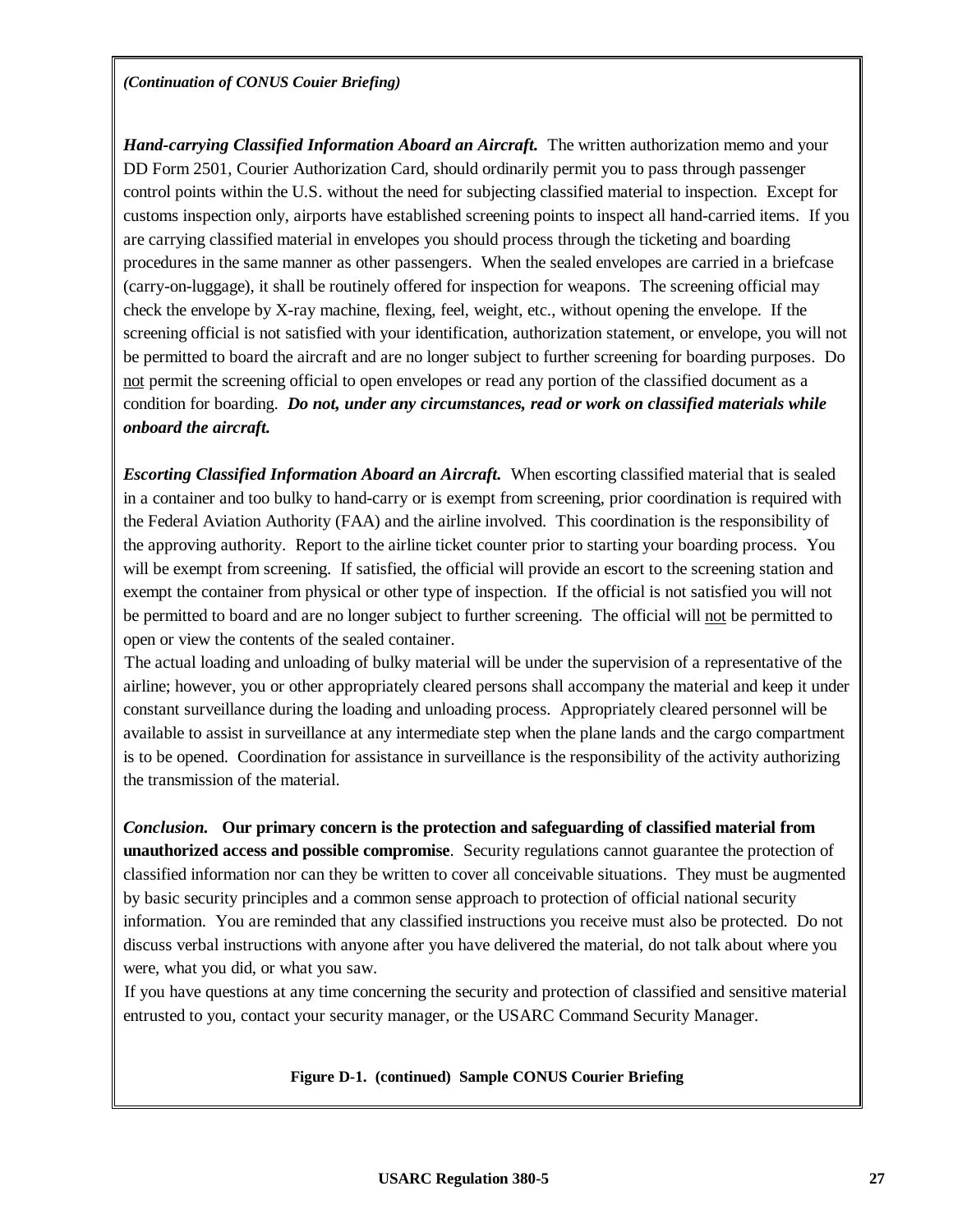# **Sample** *OCONUS* **Briefing for Couriers Authorized to Hand-carry and Escort Classified Materials**

Travelers who are authorized to carry classified material on international flights or by surface conveyance if crossing international borders must have courier orders and receive an OCONUS courier briefing. Courier Card, DD Form 2501, is not valid for overseas travel. A memorandum signed by the USARC Command Security Manager or the USARC DCSINT on USARC letterhead is required and shall, as a minimum, provide the information specified below. Travelers will be informed of and shall acknowledge their security responsibilities by signing a USARC Courier Certificate.

You are liable and responsible for the material being escorted. Throughout the journey, the classified material shall stay in your personal possession, except when it is in authorized storage. The material will not be opened enroute except in the circumstances described below. The classified material is not to be discussed or disclosed in any public place. The classified material is not, under any circumstances, to be left unattended. During overnight stops, U.S. military facilities, embassies, or cleared contractor facilities must be used. Classified material may not be stored in hotel safes, personal residences, or any other unauthorized storage facility.

Do not deviate from the authorized travel schedule, unless such deviation is beyond your control (such as cancellation of a flight). In an emergency, you shall take measures to protect the classified material. You are responsible for ensuring that personal travel documentation (passport, courier authorization, and medical documents, etc.) are complete, valid, and current.

There is no assurance of immunity from search by the customs, police, and immigration officials of the various countries whose border you will be crossing; therefore, should such officials inquire into the contents of the consignment, you shall present the courier orders and ask to speak to the senior customs, police, or immigration official; this action should normally suffice to pass the material through unopened. However, if the senior customs, police, or immigration official demands to see the actual contents of the package, it may be opened in the presence of that individual, but should be done in an area out of sight of the general public. Precautions should be taken to show officials only as much of the contents as will satisfy them that the package does not contain any other items. Ask the official to repack or assist in repacking the material immediately after the examination. The senior customs, police or immigration official should be requested to sign the shipping documents (if any) or courier certificate that the package has been opened. If the package has been opened under such circumstances, inform in writing the addressee and the dispatching security manager of this fact.

Inventory the classified material to be carried. A copy of the inventory will be retained by your security office and a copy carried by you. Travel orders will identify you by name, title, and organization, and include your passport or identification number. Travel orders will describe the route you are taking (your itinerary may be attached for this purpose; describe the package to be carried (size, weight, and configuration); reflect a date of issue and expiration date; and contain the name, title, and telephone number of an appropriate official within your command who may be contacted to verify the authorization to escort classified material.

**Figure D-2. Sample OCONUS Courier Briefing**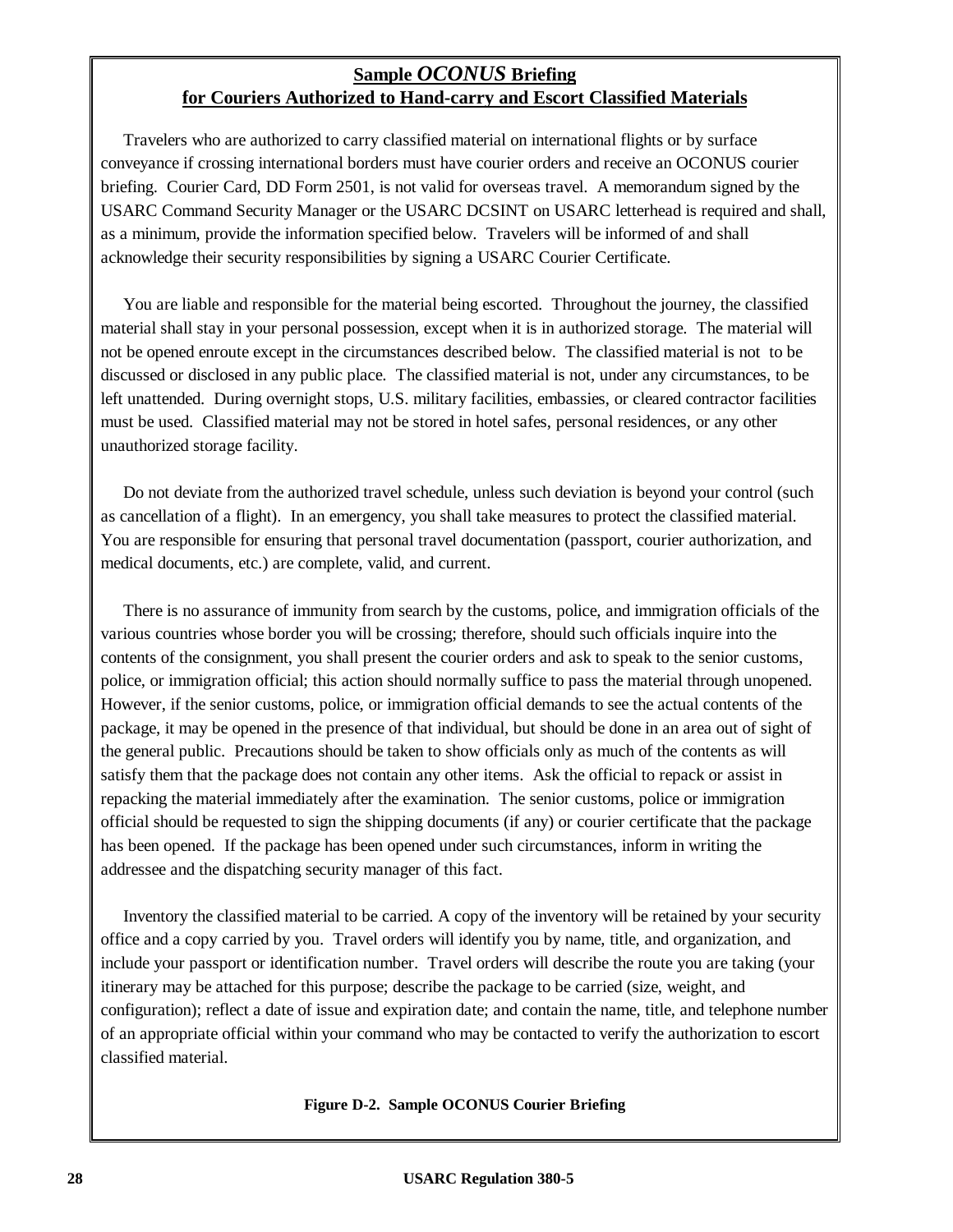# *(Continuation of OCONUS Couier Briefing)*

Courier orders shall contain this same information, in addition to a complete description of the material that is to be carried and expiration of authorization to carry the material. Where possible, your courier authorization should show the phone number of the U.S. embassy or consulate closest to the area that you will enter to the country, in case the assistance of the U.S. State Department is needed in clearing customs. As an alternative, the courier orders should show the name and phone number of a point of contact at the activity located in the foreign country that is to be visited. Courier orders will be signed by the USARC Command Security Manager or the USARC DCSINT.

Return all classified material in a sealed package or produce a receipt signed by the security officer of the addressee's organization for any material that is not returned. For guidance on hand-carrying NATO classified material, see AR 380-15. You must coordinate with the appropriate authorities when hand-carrying or escorting classified material on board a commercial aircraft. Adherence to the following is of special importance when the material being hand-carried is other than documentation that might initiate airport screening and access if arrangements were not made in advance:

+ Advance coordination should be made with airline and departure terminal officials and, when possible, with intermediate transfer terminals to develop mutually satisfactory arrangements within the terms of AR 380-5 and the Federal Aviation Administration (FAA) guidance. During this coordination, the specific requirements for documents should be agreed to. Local FAA field offices can often be of assistance.

+ Be in possession of a DOD identification card that includes your signature. You should have enough copies of travel orders so that one copy can be provided to each airline involved. Copies of your courier order should be on hand and provided if requested.

+ Process through the airline ticketing and boarding procedure the same as other passengers. The package or the carry-on luggage containing classified material should be routinely offered for inspection.

# **Figure D-2. (continued) Sample OCONUS Courier Briefing**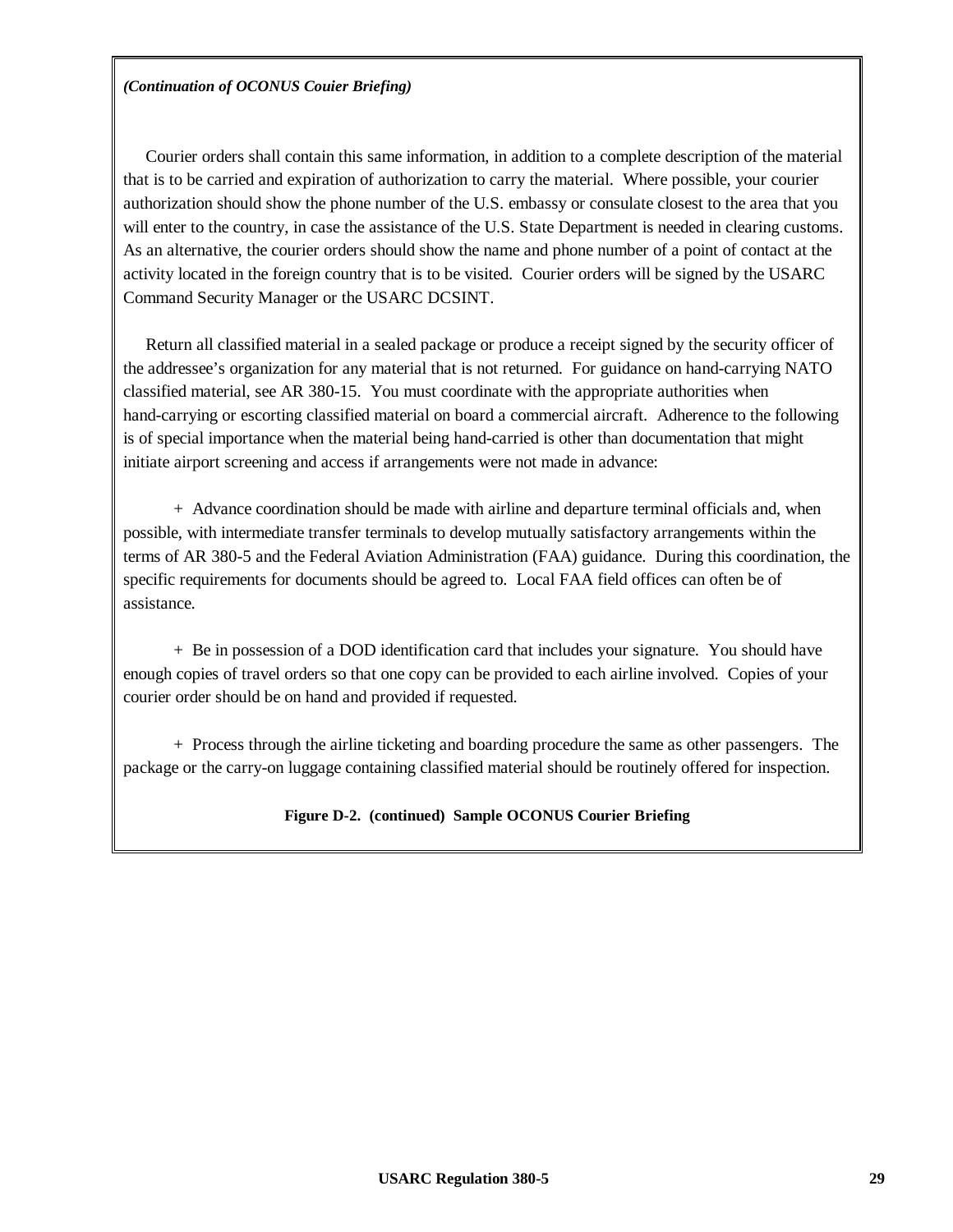# **Sample Courier Order Memorandum Carrying Classified Beyond a 50-Mile Radius**

*[Note: Carrying Classified will only be done when there is absolutely no possibility of sending via registered mail, including FEDEX). If materials are to be carried round trip, a memorandum for each way is necessary.]*

# **(Use Local Letterhead)**

(Your Office Symbol) (Date)

# TO WHOM IT MAY CONCERN

SUBJECT: Courier Designation

1. In accordance with AR 380-5, Department of the Army Information Security Program Regulation, *(courier's name and SSN),* who is employed or is an employee of the above organization, is on official business and designated as a courier to hand-carry classified material in conjunction with travel indicated below. Material is double wrapped in sealed brown paper and is addressed to: Commander, *(command's address)*.

- a. Departure point:
- b. Departure date:
- c. Destination(s):
- d. Known transfer point(s): *(any known intermediate stops)*
- e. Issue date:

2. A listing of the transported material is on file at the above address.

3. There is neither time nor alternate means of transmission available to send the material referred to herein that would provide for timely accomplishment, of operational objectives. This letter may be confirmed by calling: *(security managers telephone number)*.

4. This letter of authorization expires (1 day after date of final destination).

(Security Manager's Signature Block)

**Figure D-3. Sample CONUS Courier Memorandum**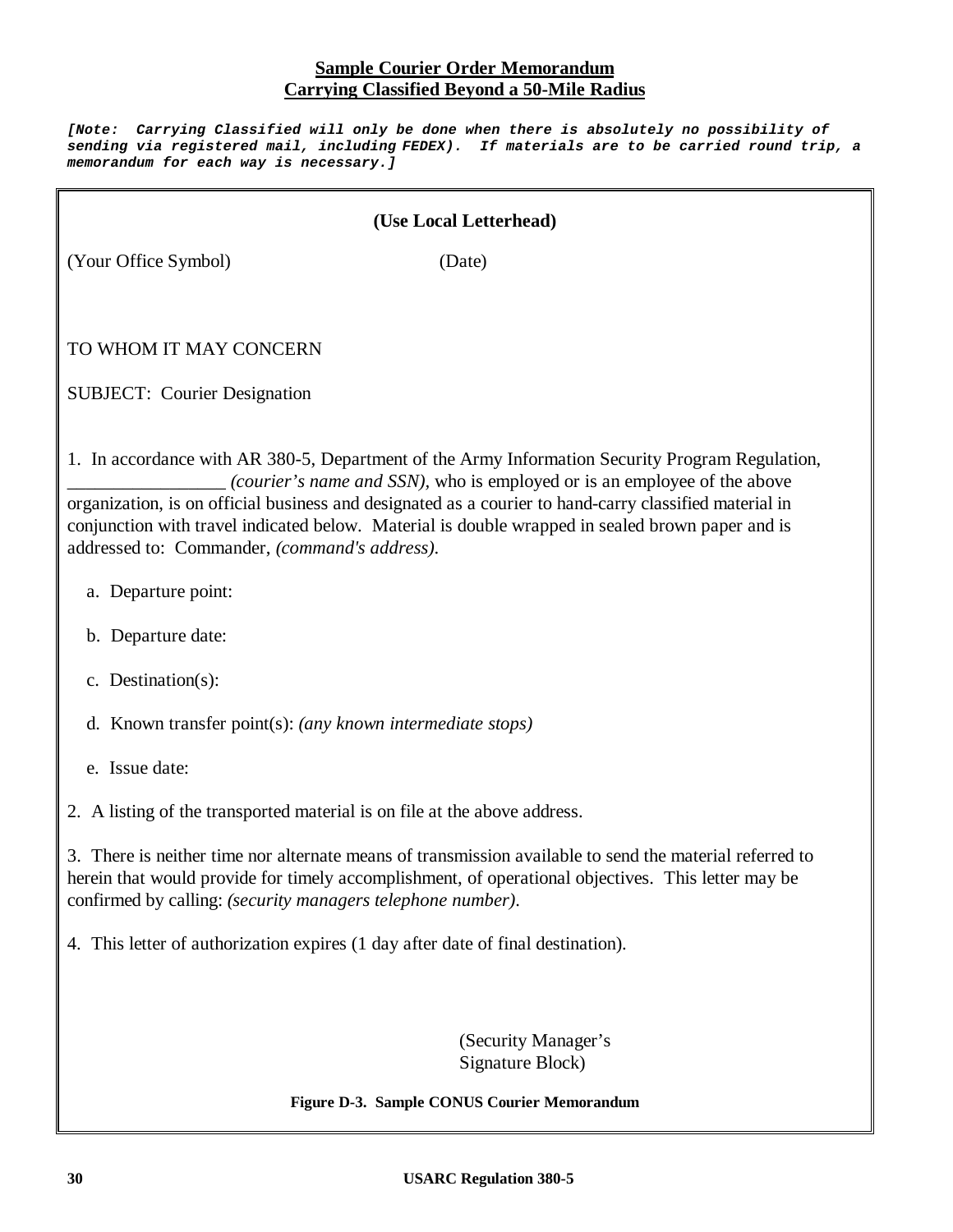### **Appendix E Sample Plan for Emergency Safeguarding of Classified Material**

This plan addresses actions to be taken by (Unit) to safeguard classified material from the threat of loss or compromise due to natural disaster, civil disturbance, or enemy action.

#### a. **When circumstances permit securing classified material**:

(1) Place all classified material into the nearest GSA-approved container, lock the container, and vacate the building or seek shelter as indicated in paragraph c. below.

(2) The senior representative present and the security manager will ensure all safes within the command are locked prior to vacating the building.

### b. **When circumstances do not permit securing classified material**:

(1) Hand-carry all classified material in the work area as when vacating the building or seeking shelter.

(2) Upon reaching the assembly point, all personnel hand-carrying classified material will notify the security manager or senior representative present. The security manager or the senior representative should take charge of the classified material or, at a minimum, provide the individual with instructions on protecting the material.

(3) In the event of an urgent evacuation of the building, it may be necessary to leave classified material unsecured in the building. The individual leaving the unsecured classified material will advise the security manager or the senior representative present as soon as possible after exiting the building and reaching safety. The security manager or senior representative will then advise the USARC Command Security Manager or the USARC DCSINT of all classified material that was not secured.

c. **If the threat is caused by**:

(1) Fire, or natural disaster: Proceed to (location) .

(2) Bomb threat or explosion: Proceed to (location) .

(3) Civil disturbance, terrorist attack, or enemy action: Remain in the building and await further instructions.

d. Employees will acquaint themselves with this plan, periodically review it, and execute it when conditions warrant.

# **Appendix F Classified Conference and Meeting Guidance**

**F-1.** Security managers must maintain maximum security awareness concerning classified presentations, materials and handouts during classified briefings and meetings. Project Officer responsibilities include--

a. Ensuring the host prepares a roster of authorized attendees and that the host verifies all personnel, including TDY visitors, possess the appropriate security clearance for the level of material being presented in the briefing or meeting.

b. Visually scanning the room to detect obvious listening devices or recording devices. Disconnect all telephones in the room.

c. Posting a hallway sign indicating "Classified Briefing In Progress - DO NOT ENTER."

d. Ensuring properly cleared person(s) are physically located to observe all doors. If unable to observe any particular doors, lock and mark them with "NO ENTRY" signs. Observers will ensure no loitering outside the conference room and will periodically check all areas surrounding the room to ensure there is no loitering nearby.

e. Use the project officer's checklist located in FORSCOM Supplement 1 to AR 380-5, appendix T.

f. Ensuring all handouts, notes, minutes or records of classified briefings and meetings are correctly marked, safeguarded, and distributed.

g. Conduct classified meetings and briefings in accordance with provisions of AR 380-5 and FORSCOM Supplement 1.

**F-2.** Adherence to the above-mentioned security measures is essential in maintaining a high level of security awareness and integrity in the dissemination and safeguarding of classified materials. Anyone planning a classified briefing or meeting, should contact their security manager.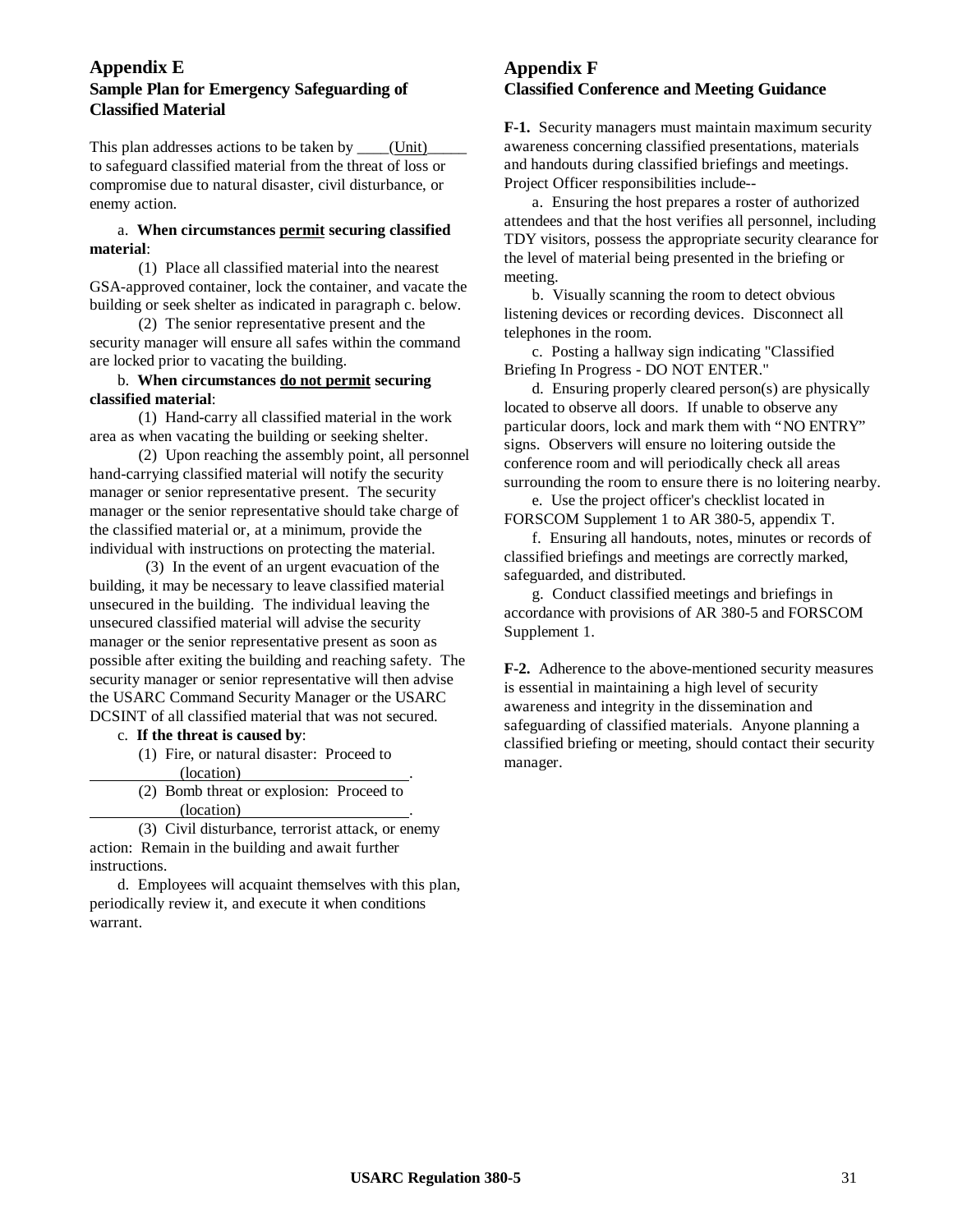### **MARKING A CLASSIFIED DOCUMENT DERIVATIVELY CLASSIFIED FROM INFORMATION IN AN OLD DOCUMENT**:

- + Derived from: HQDA Memo, 10 Feb 94, Subj: "Security is a Force Multiplier"
- + Declassify on: Source marked OADR
- + Date of Source: 10 Feb 94

*(Memo derivatively classified based solely on information classified under old system and was marked "Declassify on OADR")*

### **MARKING A CLASSIFIED DOCUMENT DERIVATIVELY CLASSIFIED FROM A SOURCE CLASSIFIED UNDER OLD SYSTEM AND A SOURCE CLASSIFIED UNDER CURRENT SYSTEM**:

- + Derived from: Multiple Sources
- + Declassify on: Sources Marked X3 and OADR
- + Date of Source: 24 May 96

*(X3 is new system and requires classification beyond 10 years. Date of source is the most recent source.)*

### **MARKING A CLASSIFIED DOCUMENT DERIVATIVELY CLASSIFIED FROM ONE SOURCE CLASSIFIED UNDER THE CURRENT SYSTEM:**

- + Derived from: Oxnard Missile (biennially-1) Classified Guide, dtd 10 Dec 96
- + Declassify on: Source marked X3
- + Date of Source: 21 Aug 96

*(Memo is classified because it concerns a system that has a security classification guide reflecting the new system of classifying.)*

### **MARKING A CLASSIFIED DOCUMENT DERIVATIVELY CLASSIFIED FROM MULTIPLE SOURCES WHERE ALL SOURCES ARE CLASSIFIED UNDER THE CURRENT SYSTEM:**

- + Derived from: Multiple Sources
- + Declassify on: Sources marked X3 and 4
- + Date of Source: 10 Dec 96

*(Memo is derivatively classified based on data from several subjects covered by different security classification guides. Date of Source line is always most recent date of all sources used.)*

### **MARKING AN ORIGINALLY CLASSIFIED DOCUMENT:**

- + Classified by: LTG A. Secret, Chief of Intelligence Programs, Army Security is Important Command
- $+$  Reason:  $1.5(c)$
- + Declassify on: X1

*(The OCA, who has been delegated original classification authority for a particular intelligence program is identified, the reason the information is classified is stated, and the exemption category for declassification is indicated.)*

### **MARKING A CLASSIFIED DOCUMENT THAT CONTAINS INFORMATION ORIGINALLY CLASSIFIED AND INFORMATION DERIVATIVELY CLASSIFIED FROM SOURCE DOCUMENT:**

- + Derived from: Multiple Sources
- + Declassify on: Source marked X3, 6
- + Date of Source: 21 Aug 96

*(One OCA has generated a document that has information that was originally classified on 21 Aug 96 and also contains information from a source document dated 11 Nov 96 and also contains information from a source document dated 11 Nov 95 by another OCA, therefore it is considered a derivatively classified document. The declassification date is the most restrictive date or event (one that occurs farthest in the future (X3, 6 - information cannot be declassified within 10 years or an indefinite declassification date)). The date of the source is always the date of the most recent source used.)*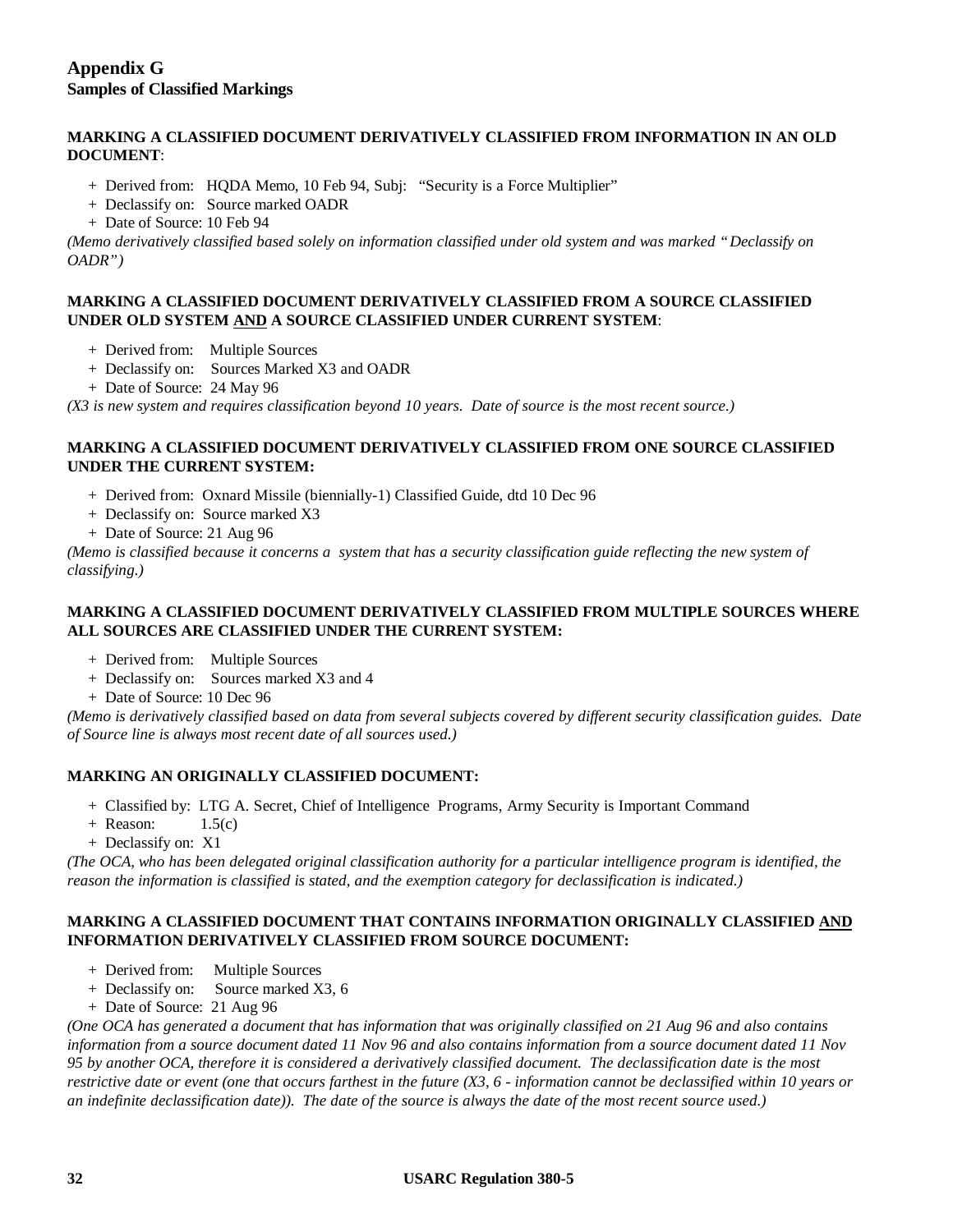### **Glossary**

#### *Section I Abbreviations*

AGR............Army Guard Reserve AIS ............. automated information system(s) C.................CONFIDENTIAL CFP............. concept formulation package COMSEC.... communications security CONUS....... continetal United States CPRs...........Civilian Personnel Regulations DA..............Department of the Army DCS ............Defense Courier Service DCSINT......Deputy Chief of Staff for Intelligence DISA...........Defense Information Systems Agency DOD ...........Department of Defense EO ..............Executive Order FORSCOM..U.S. Army Forces Command FOUO .........For Official Use Only FSP .............Force Support Package GSA............General Services Administration INSCOM.....Intelligence and Security Command ISS..............information systems security MARKS ......The Modern Army Record Keeping System MPRJ..........Military Personnel Records Jacket MSC............Major Subordinate Command NATO..........North Atlantic Treaty Organization NDA ...........Nondisclosure Agreement NOFORN....Not Releasable to Foreign Nationals NSA.............National Security Agency OADR..........Originating Agency's Determination Required OCA............Original Classification Authority OCONUS....Outside the Continental United States ODCSINT...Office of the Deputy Chief of Staff, Intelligence OPF.............Official Personnel File S .................SECRET SAEDA.......Subversion and Espionage Directed Against the U.S. Army SAP.............Special Access Program SCI..............Sensitive Compartmented Information SF ...............Standard Form SOP.............standing operating procedures SSO.............Special Security Officer STU-III .......Secure Telephone Unit, Third Generation

TDY............temporary duty TPU.............troop program unit TS ...............TOP SECRET UCMJ..........Uniform Code of Military Justice USAR..........U.S. Army Reserve USARC.......United States Army Reserve Command USC ............United States Code USR ............Unit Status Report

# *Section II*

*Terms*

### **Access**

The ability and opportunity to obtain knowledge of classified information.

#### **Agency**

A unit or organization that has primary responsibility for performing duties or functions as representative of, and within the assigned authority of, its higher headquarters. Within the Department of Defense (DOD), this term includes Department of the Army.

#### **Applicable associated markings**

Markings, other than those designating classification level, that are required on classified documents. The associated markings include the "classified by" line, downgrading and declassification instructions, special warning notices, Special Access Program caveats, etc.

### **Automatic declassification**

The declassification of information based solely upon: (1) the occurrence of a specific date or event as determined by the original classification authority; or (2) the expiration of a maximum time frame for duration of classification established under EO 12958.

#### **Classification**

The act or process that determines if information is to be classified.

#### **Classification guidance**

Any instruction or source that prescribes the classification of specific information.

#### **Classification guide**

A documentary form of classification guidance issued by an original classification authority. It identifies the elements of information regarding a specific subject that must be classified and establishes the level and duration of classification for each such element.

#### **Classified National Security Information (or "classified information")**

Information that has been determined (pursuant to EO 12958 or any predecessor order) to require protection against unauthorized disclosure. It is marked to indicate its classified status when in documentary form.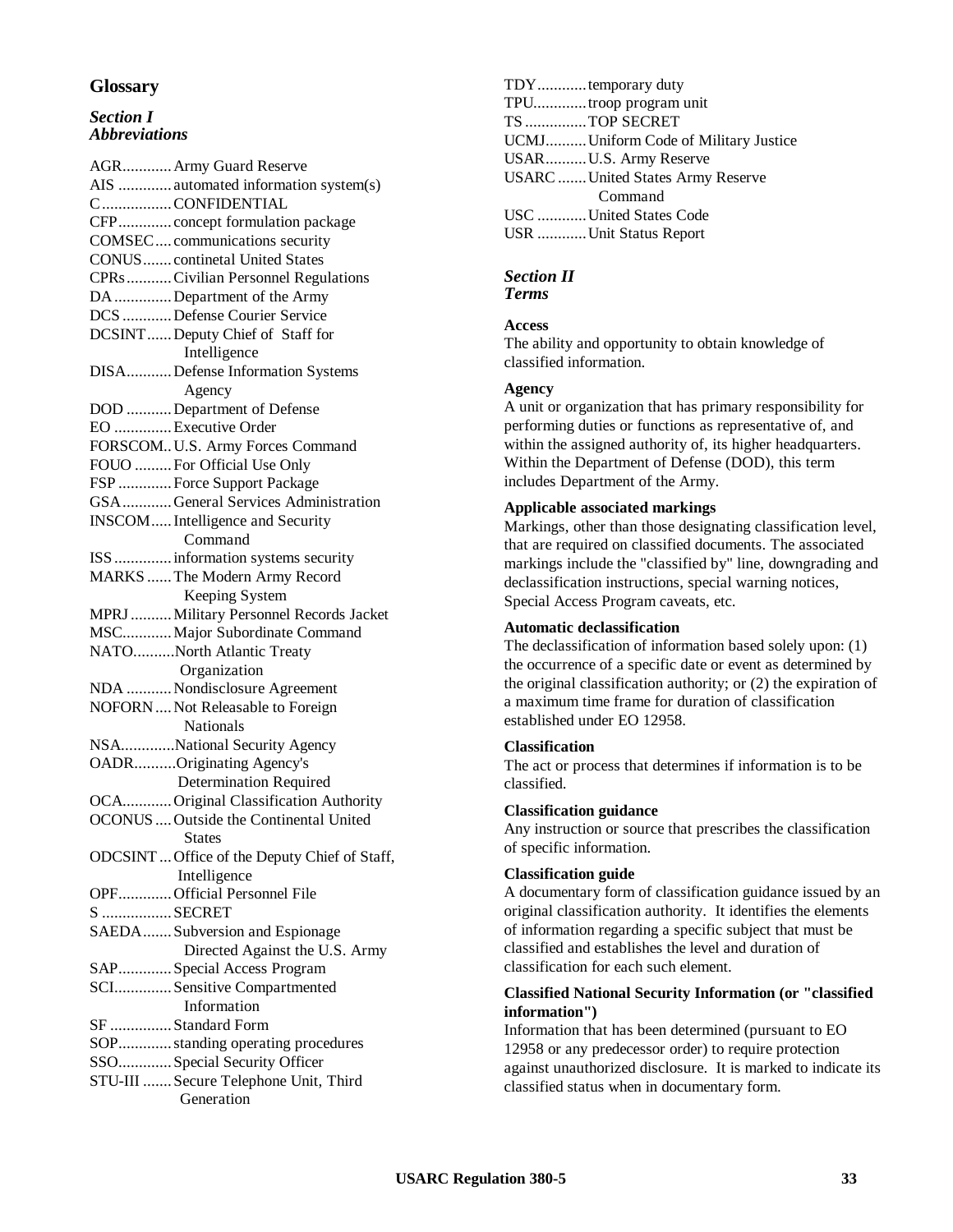### **Classifier**

An individual who makes a classification determination and applies a security classification to information or material. A classifier may be an original classification authority or a person who derivatively assigns a security classification based on a properly classified source or a classification guide.

### **Code word**

A code word is a single word assigned a classified meaning by appropriate authority to ensure proper security concerning intentions and to safeguard information pertaining to actual, real-world military plans or operations classified as CONFIDENTIAL or higher.

### **Command**

Headquarters, Department of the Army (HQDA) to include the Office of Secretary of the Army and the Army Staff, Major Commands (MACOMs), Major subordinate commands and other organizations formed within the Army to support HQDA or a MACOM.

### **Communications security (COMSEC)**

The protection resulting from all measures designed to deny unauthorized persons information of value *that* might be derived from the possession and study of telecommunications and to ensure the authenticity of such communications. COMSEC includes cryptosecurity, emission security, transmission security, and physical security of COMSEC material and information.

### **Compromise**

An unauthorized disclosure of classified information.

### **Confidential source**

Any individual or organization that has provided, or that may reasonably be expected to provide, information to the United States on matters pertaining to the national security, with the expectation that the information or relationship, or both, are to be held in confidence.

### **Continental United States (CONUS)**

The 48 contiguous states in the United States territory, including territorial waters, within the North American continent, between Canada and Mexico.

### **Counterintelligence**

Those activities *that* are concerned with identifying and counteracting foreign intelligence activities, organizations, or individuals engaged in espionage, subversion, or terrorism, or other inimical activity posing a threat to the US Army, its technology or industrial base.

### **Controlled cryptographic item (CCI)**

A secure telecommunications or information handling equipment ancillary device, or associated cryptographic component, that is unclassified by controlled (Equipment and components so designated bear the designator "Controlled Cryptographic Item" or "CCI.)

### **DOD component**

The Office of the Secretary of Defense (OSD), the Military Departments, the Organization of the Joint Chiefs of Staff (OJCS), the Unified Combatant Commands, and the Defense Agencies.

### **Downgrading**

A determination that information classified at a specific level shall be classified at a lower level.

### **Event**

An occurrence or happening that is reasonably certain to occur and that can be set as the signal for automatic declassification of information.

### **Foreign government information**

(1) Information provided to the United States Government by a foreign government or governments, an international organization of governments, or any element thereof, with the expectation that the information, the source of the information, or both, are to be held in confidence.

(2) Information produced by the United States pursuant to or as a result of a joint arrangement with a foreign government or governments, or an international organization of governments, or any element thereof, requiring that the information, the arrangement, or both, are to be held in confidence.

(3) Information received and treated as "Foreign Government Information" under the terms of a predecessor order to EO 12958.

### **Formerly Restricted Data**

Information removed from the Restricted Data category upon a joint determination by the Department of Energy (or antecedent agencies) and the Department of Defense that such information relates primarily to the military utilization of atomic weapons and that such information can be safeguarded adequately as classified defense information. For purposes of foreign dissemination, this information is treated in the same manner as Restricted Data.

### **Information**

Any knowledge that can be communicated or documentary material, regardless of its physical form or characteristics, that is owned by, produced by or for, or is under the control of the United States Government. "Control" means the authority of the agency that originates information, or its successor in function, (proponent), to regulate access to the information.

### **Information security**

The system of policies, procedures, and requirements established under the authority of Executive Order 12958 to protect information that, if subjected to unauthorized disclosure, could reasonably be expected to cause damage to the national security.